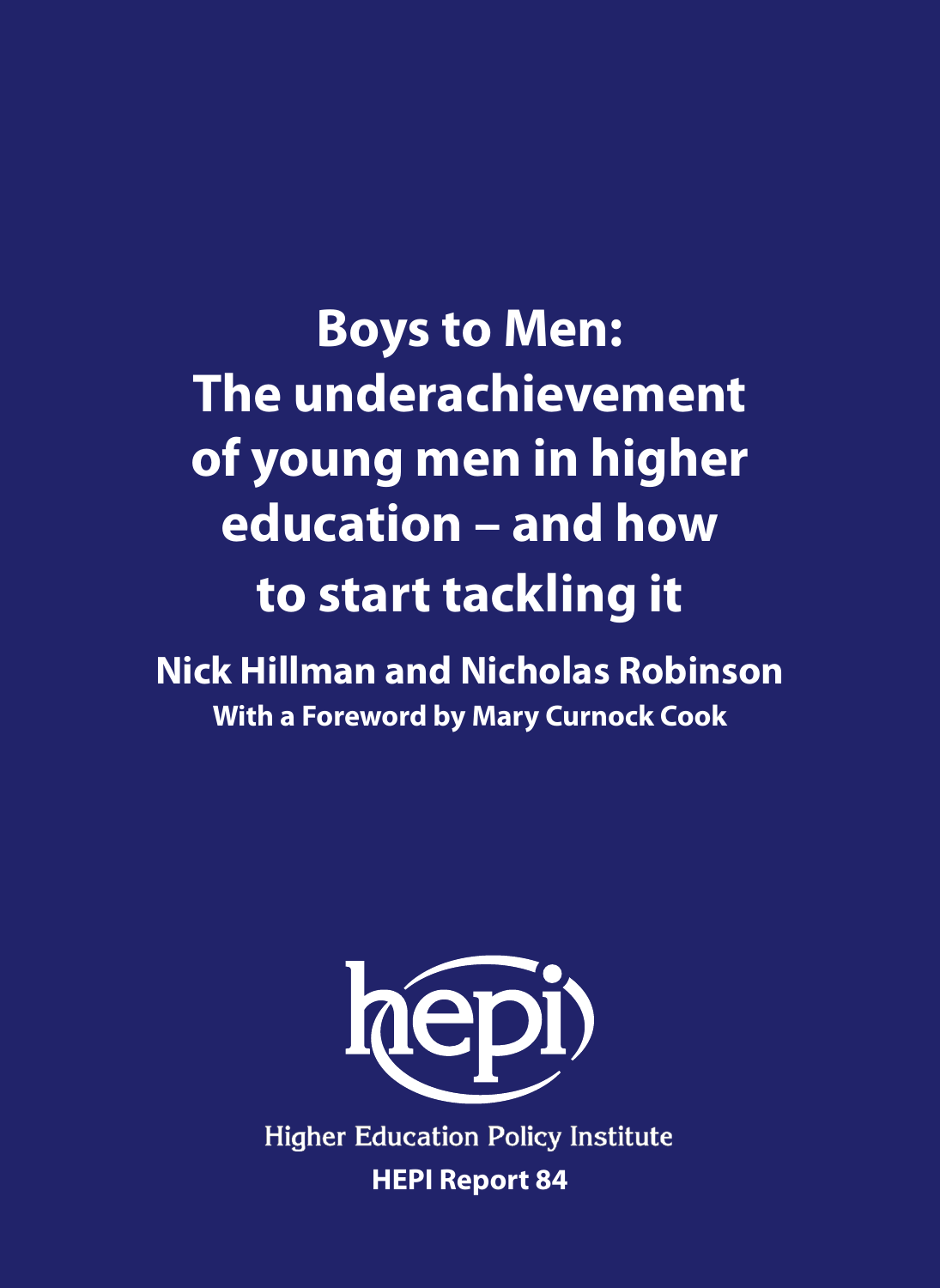# **About the Authors**

Nick Hillman is the Director of HEPI. Earlier in his career, he taught in a boys' school and two girls' schools. He is the father of one boy and one girl and the governor of a voluntarycontrolled school, as well as a member of the Advisory Group of the Office for Fair Access.

Nicholas Robinson was a HEPI Visiting Researcher in 2015. He has an Economics degree from the University of Melbourne and has worked on higher education for the Grattan Institute, an Australian think tank.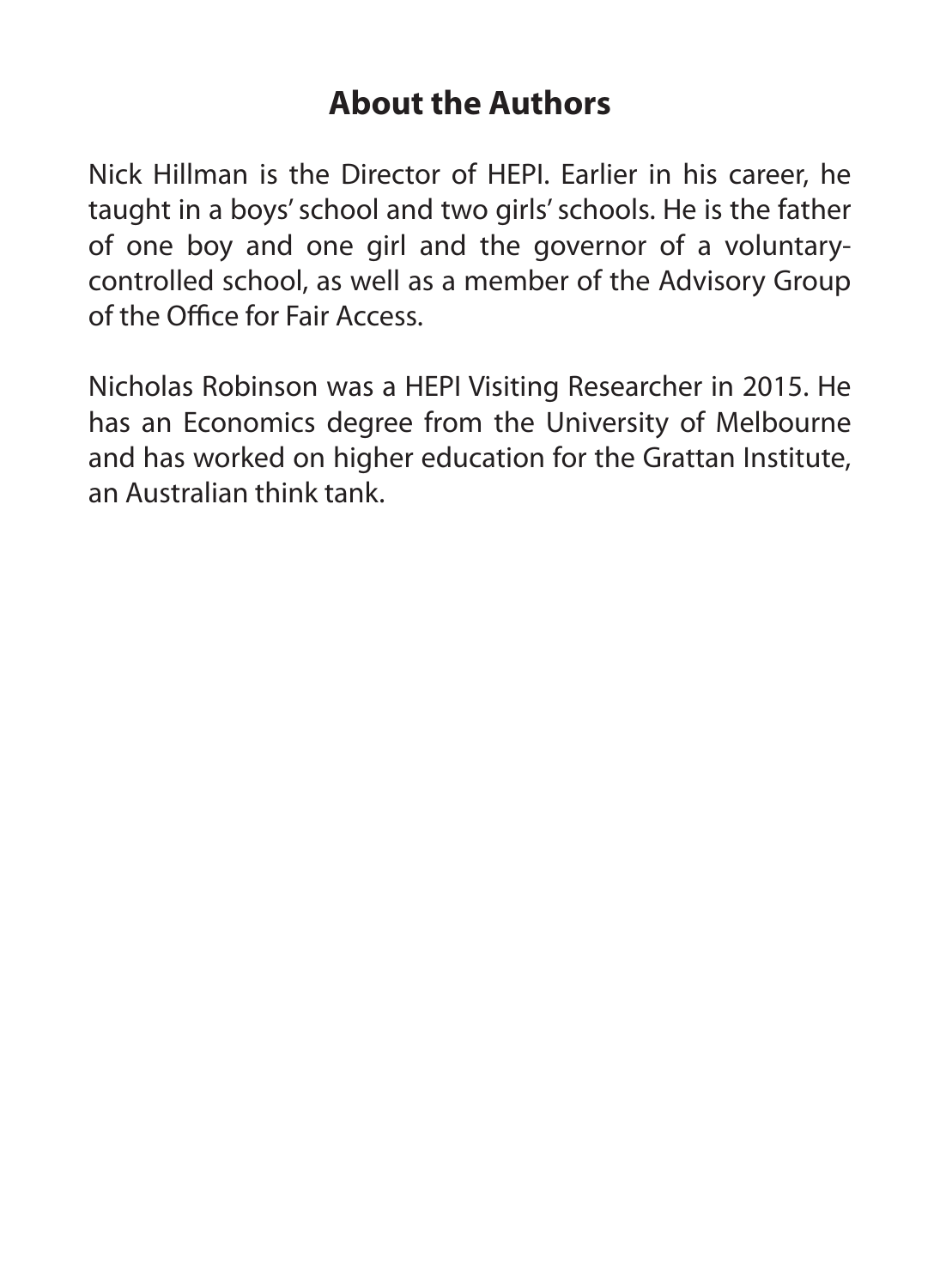# **Foreword**

# **By Mary Curnock Cook, Chief Executive of UCAS**

HEPI's scan across the evidence and possible solutions to the growing imbalance in educational achievement of boys is enormously useful and highlights just how complex this topic is.

Understanding the challenges presented requires expertise in a vast array of subjects: neurology, psychology, pedagogy, culture, social science, anthropology, education, assessment, geography, economics, humanity, feminism, politics, history and behavioural science – come to think of it, it has the makings of a superb liberal arts / science degree.

But the evidence is compelling. Boys are performing worse than girls across primary, secondary and higher education, not to mention apprenticeships, and the situation is getting worse. On current trends, the gap between rich and poor will be eclipsed by the gap between males and females within a decade. UCAS's latest *End of Cycle report* shows the entry rate for men increased by much less than for women in 2015, widening the gap between the sexes to a record 9.2 percentage points at age 18, meaning young women are now 35 per cent more likely to go to university than men. If this differential growth carries on unchecked, then girls born this year will be 75 per cent more likely to go to university than their male peers.

As Joanna Williams wrote recently in *Times Higher Education*:

*Imagine for a minute what would happen if these figures were reversed. I have no doubt there would be panicked calls for an*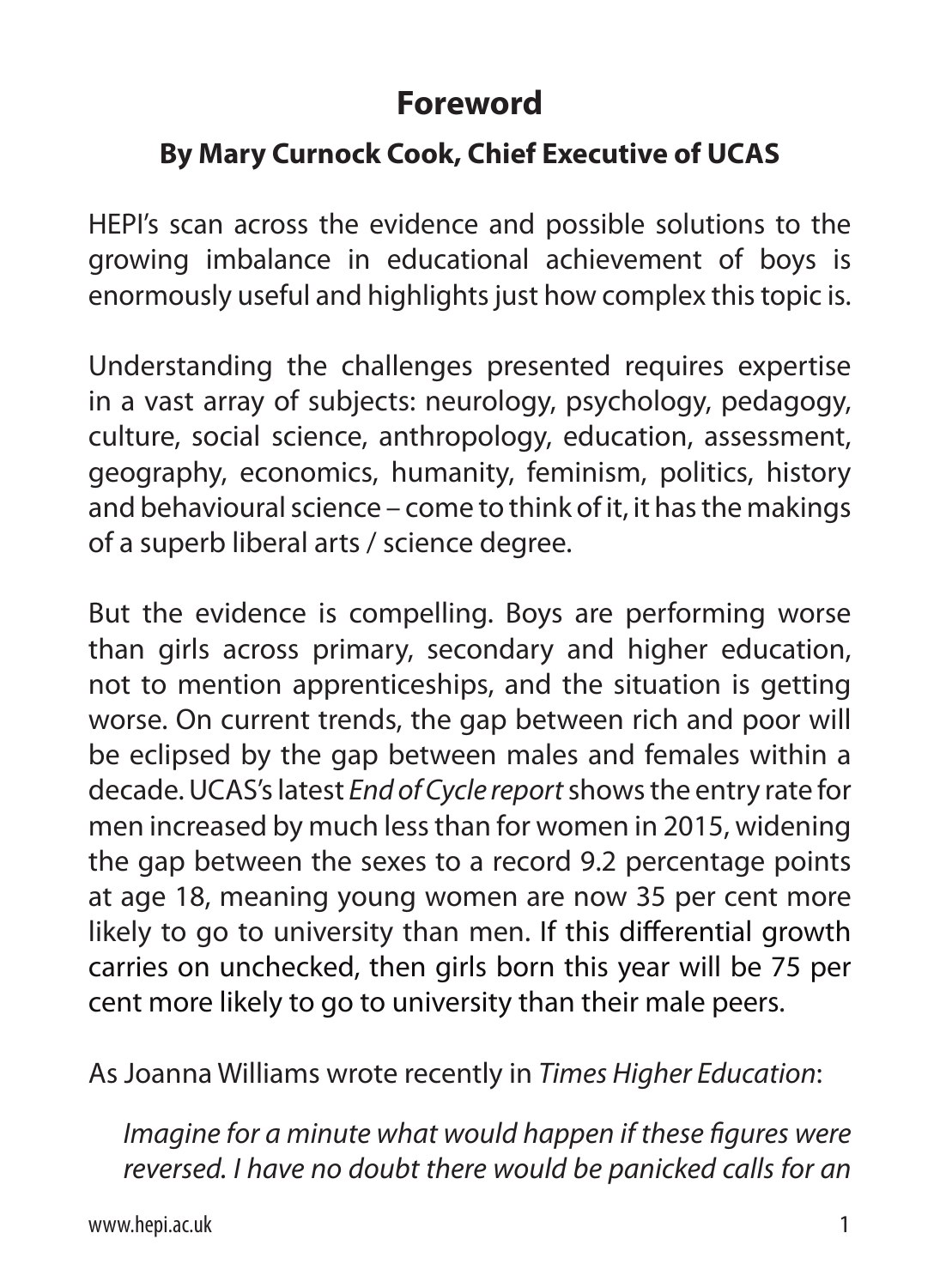*inquiry into what was causing such dramatic gender inequality. There would be demands for better outreach programmes, publicity campaigns and positive discrimination to get girls into higher education.*

Many commentators, including me, have suggested that the dominance of women in the school workforce may play a role in boys' underperformance relative to girls. While this report does not find evidence to support the theory, I remain instinctively convinced that, as in any other area of life, gender imbalance will itself generate further imbalance. Just as the performance of boys at GCSE has declined relative to girls, so the proportion of female teachers has increased. Up until 1993, male teachers in secondary education were in the majority. In the UCAS Teacher Training admissions (UTT) service today, more women apply and they also achieve higher offer and acceptance rates. This results in five women placed through UTT for every two men – nearly 20,000 women against 8,500 men last year.

The higher education sector and the Department for Business, Innovation and Skills have started to tackle the problem. The recent higher education green paper and the Office for Fair Access have signalled clearly that they want to see improved participation by boys, particularly those from disadvantaged backgrounds. They can see that overall inequalities in access to higher education simply cannot be successfully reduced without addressing lower participation by young men, which contributes perhaps the single largest inequality in the system. The higher education sector can and should take action but it is inescapable that boys' lower attainment levels earlier in their education need to be addressed concurrently.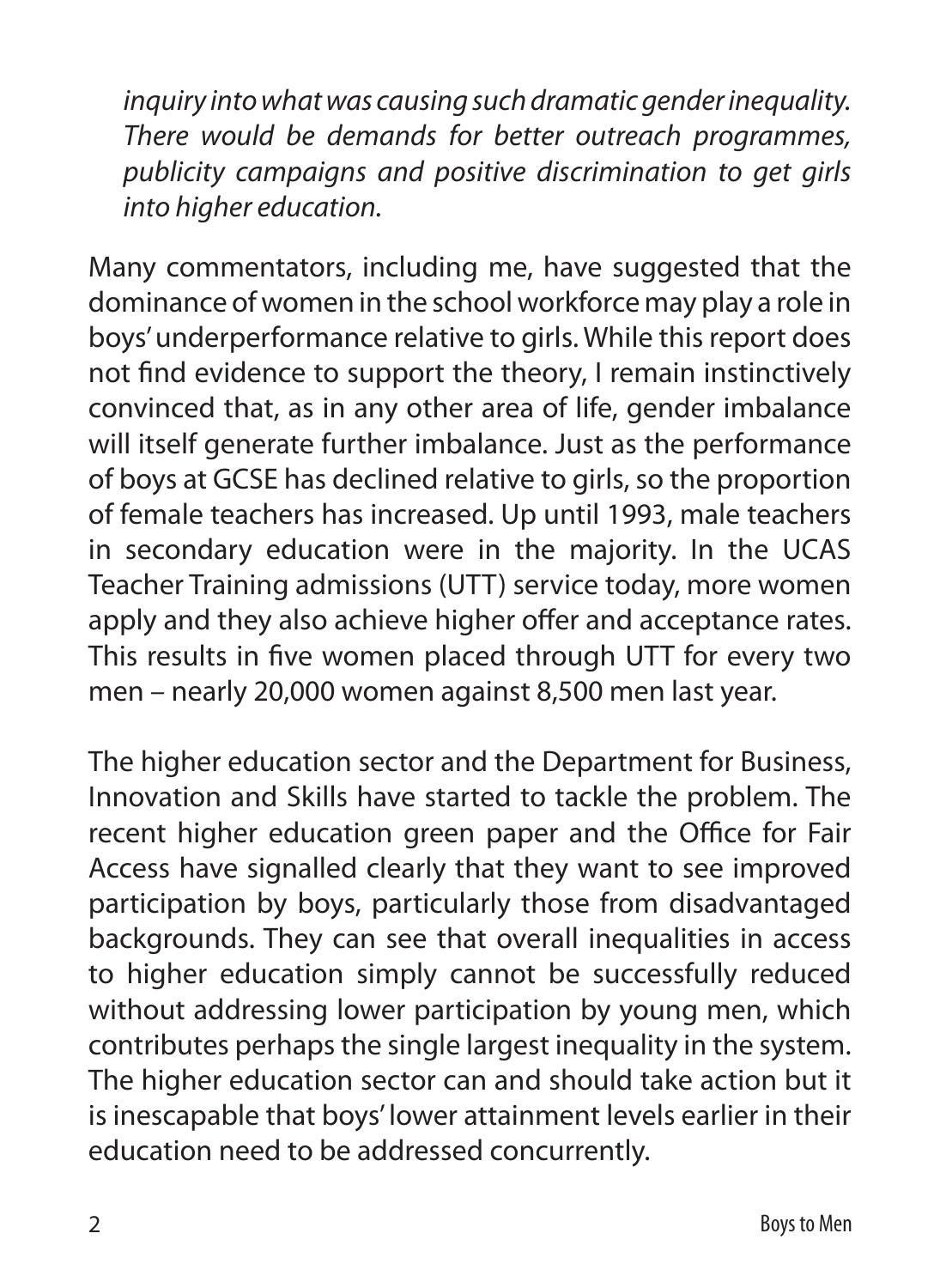However, the recent Department for Education white paper, *Education, Excellence, Everywhere* makes no mention of the chronic under performance of boys in primary and secondary education. As the white paper title indicates, the Department is more exercised by geographical inequality in education outcomes and the document is peppered with maps to underline the point. There may be pockets of poor standards of education across the country, but the underperformance of boys is pervasive throughout social strata, geographies and phases.

This report is compelling reading as it peels the onion of male underperformance in higher education, and it proposes some imaginative interventions. But its real value is in highlighting the sheer scale of the problem. To me, it suggests the need for a joined-up approach across the Department for Education and the Department for Business, Innovation and Skills, across the country, across primary, secondary and higher education and across society. A national determination to tackle the problem is needed.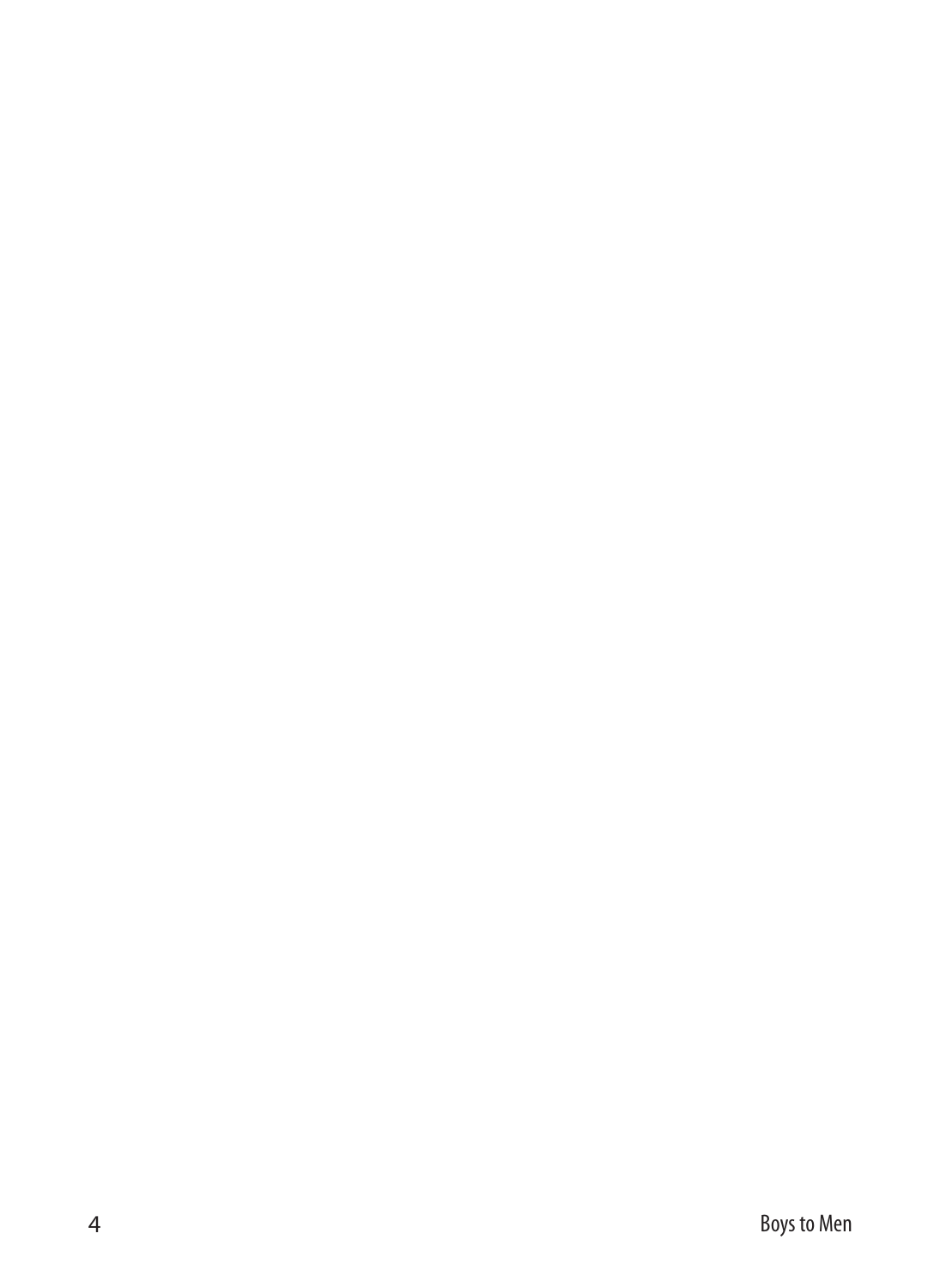# **Contents**

| Foreword                 |    |
|--------------------------|----|
| <b>Executive Summary</b> | 6  |
| Introduction             | 10 |
| The issue                | 16 |
| Causes                   | 27 |
| Recommendations          | 36 |
| Conclusion               | 49 |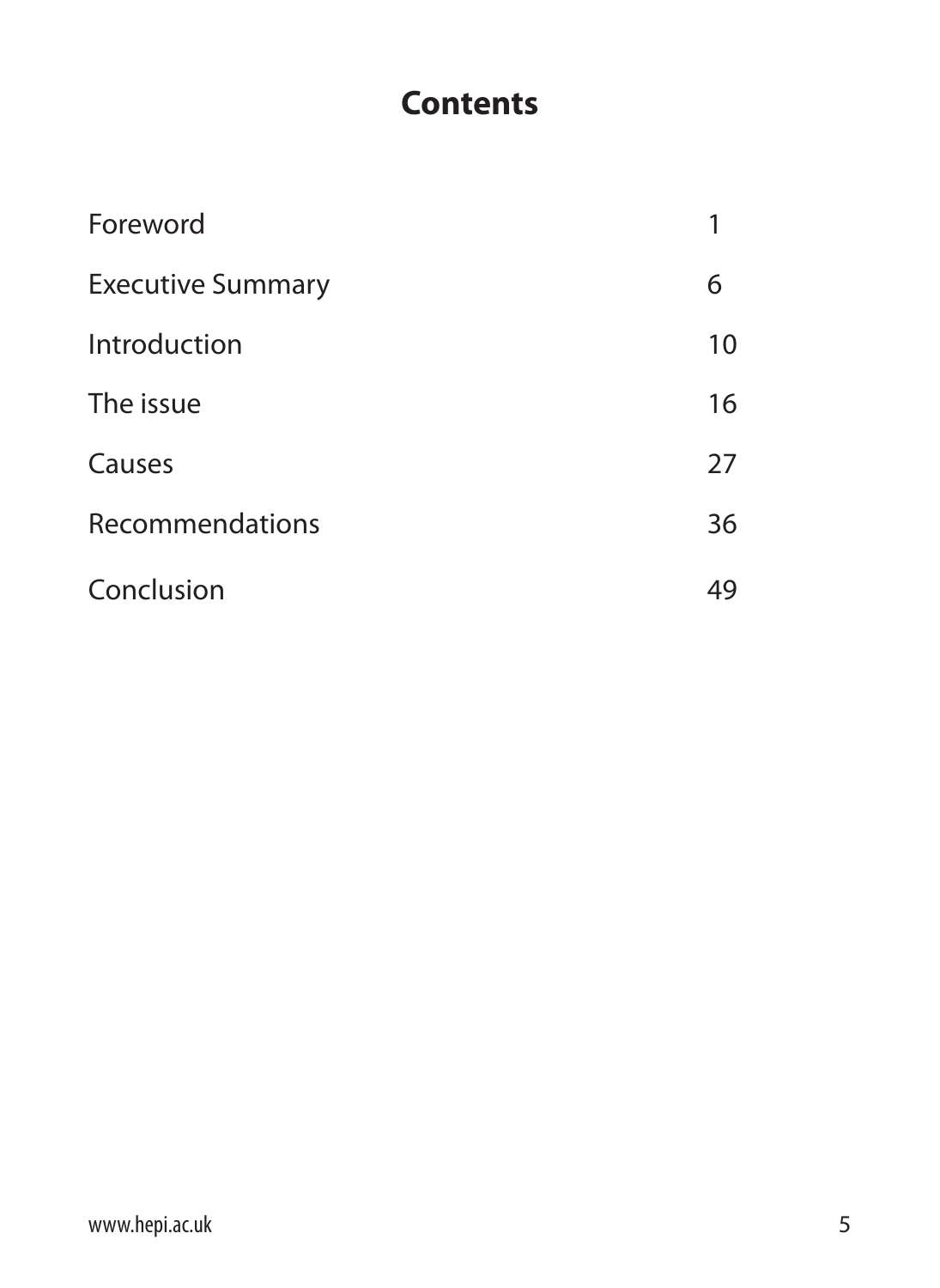# **Executive Summary**

- After centuries of inequality in UK higher education benefiting men, there has been a reversal over the past three decades. A lower proportion of entrants to UK higher education institutions are male than ever before and they make up less than one-half of the total. Other developed countries have undergone a similar shift.
- Male underachievement is not seen only in the figures for entry but also in non-continuation (drop-out) rates and degree performance statistics.
- Men still outperform women in some of the most prestigious areas – such as entry to the highest-tariff institutions, to Science and Engineering courses and to research degrees. Moreover, on some indicators, men have better employment outcomes. Six months after leaving higher education, women are more likely to be in work but men are more likely to be in professional occupations. Among those with jobs, men also earn higher incomes on average.
- But the overall picture suggests young men are not performing as well in higher education as young women. This is storing up problems for the future. Recognising the challenge does not excuse the past under-representation of women. Nor does it excuse the challenges posed today to female students by 'lad culture' and to female staff by obstacle-laden promotion routes.
- Addressing the underachievement of young men is not a distraction from other inequalities. The weak performance of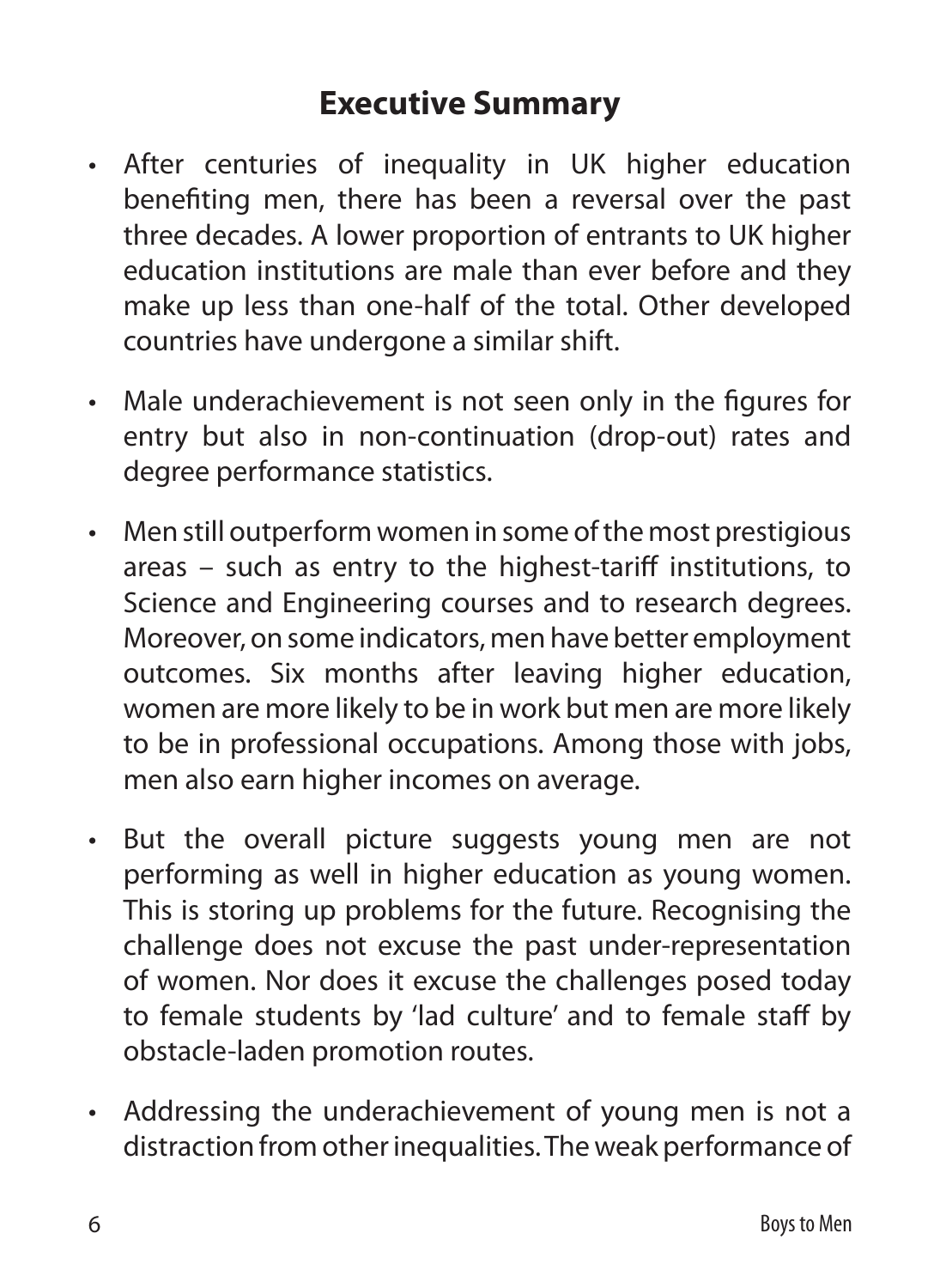people from disadvantaged backgrounds or certain ethnic groups can only be fully addressed by dealing with the differences in male and female achievement. For example, while men underperform overall, poor white men have the worst record of all. So tackling the underperformance of young men is essential if we are to tackle other dismal higher education performance indicators.

- The greater appetite for higher education among women is rational in financial terms because the financial returns from higher education have been larger for women than for men. But this gap is not due to female graduates earning more: in fact, they earn less on average. It is due to nongraduate women typically earning significantly less than non-graduate men.
- Received wisdom identifies the transition from O-Levels to GCSEs as a key factor in the improved educational performance of young women. The evidence is not compelling. Women had nearly caught men up for entry to higher education before the first GCSE students entered higher education in 1990. At best, GCSEs were part of a trend that started long before and continued long afterwards.
- Skilled careers traditionally chosen by women, such as nursing and teaching, did not demand full degrees in the past. When this changed, the number of women in higher education increased dramatically. Discounting students taking Subjects Allied to Medicine and Education reduces the disparity in the total number of male and female higher education students from around 281,000 to just 34,000.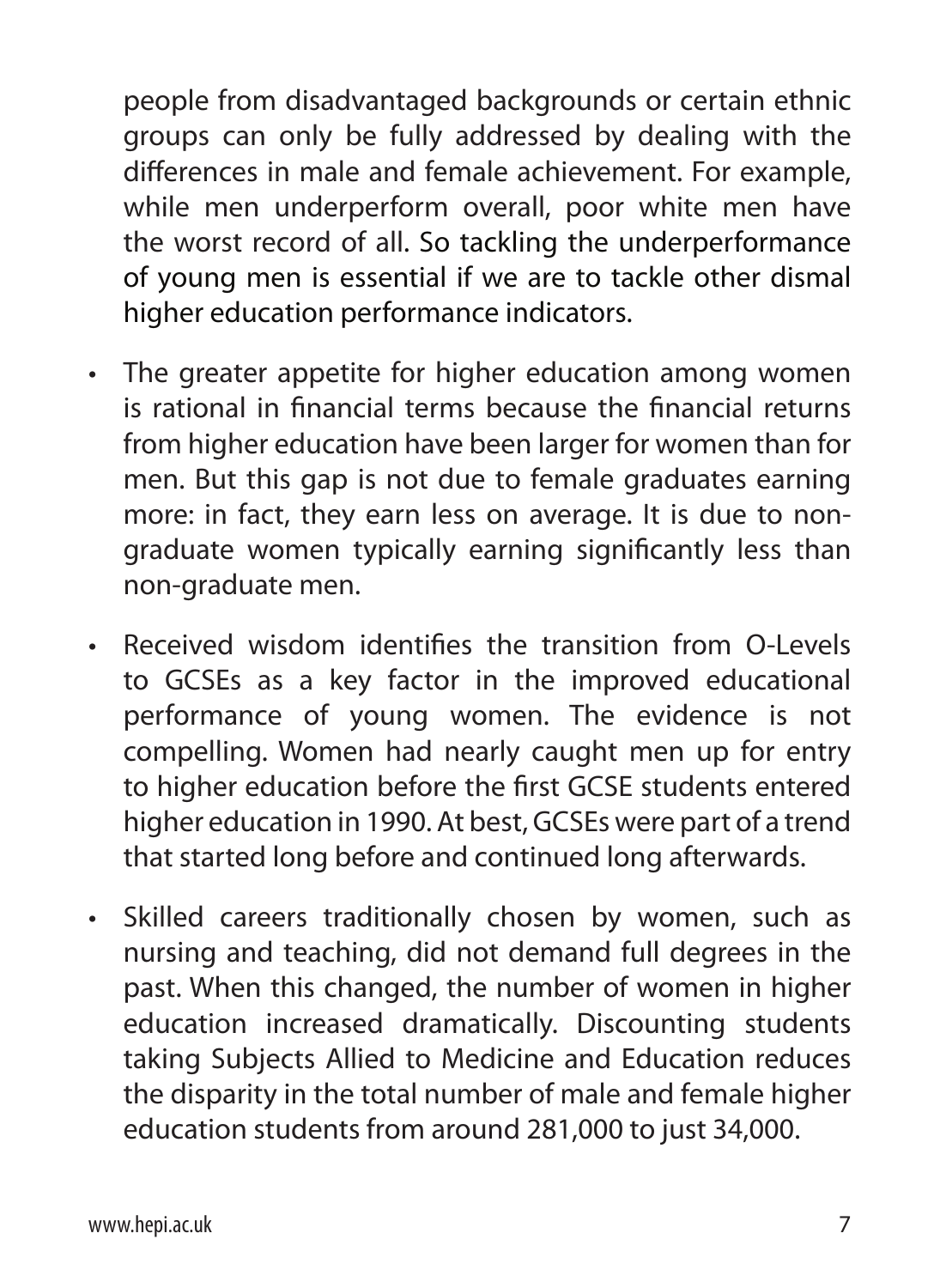- There is debate among academics and policymakers over whether and how to address the underperformance of young men. Arguably, this is evident in the current Government. The Department for Education says it no longer focuses specifically on boys' underachievement. Meanwhile, the Department for Business, Innovation and Skills has instructed higher education institutions to focus on the under-representation of young men, particularly white working-class boys.
- Even among those who accept there is a problem, there has been a shortage of ideas for tackling it. Moreover, given the centuries of male dominance in higher education, there are few precedents from which to learn.
- It is often said more male school teachers would help raise the achievement of boys by providing positive role models. Yet the evidence suggests this has limited, if any, potential in tackling the educational achievement gap between males and females.

Other policies could do more to help young men enter and succeed in higher education.

i. As widening participation spending is rebalanced from financial support to outreach programmes, we recommend some of the released funding is directed to initiatives aimed at engaging young men, particularly disadvantaged young men, with higher education.

ii. Official sources of information should be addressed fully and appropriately to men. We recommend one specific idea worth exploring is a Take Our Sons To University Day modelled on 'Take Your Daughter To Work Day', with schools, colleges and employers encouraged to provide time off.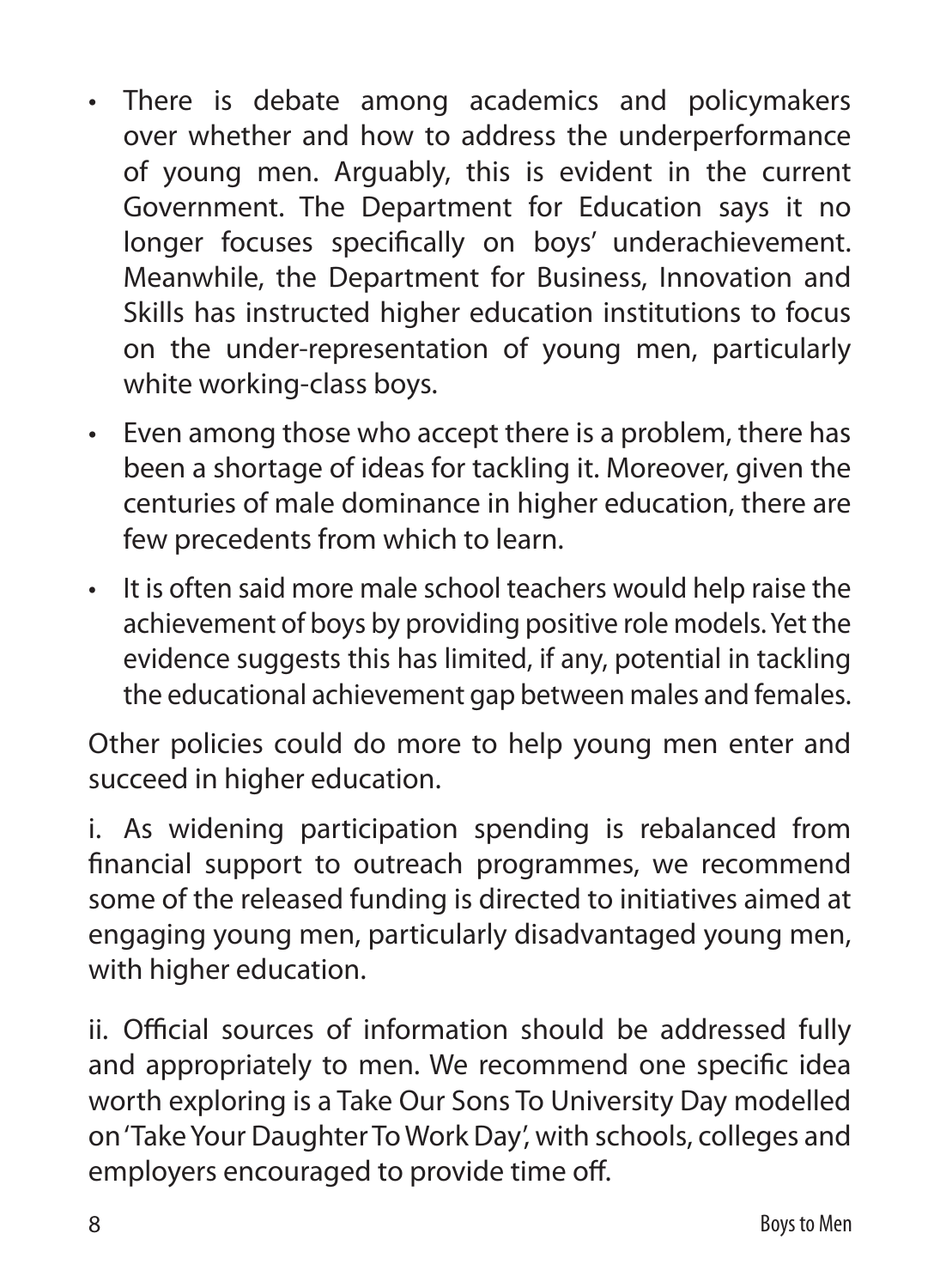iii. Male-only projects are not the only solution and we recommend that male role models are involved in all activities aimed at widening participation in higher education.

iv. Around five-sixths of higher education institutions have more female than male students. Yet, aside from initial teacher training, only two have set statistical outcome targets on the recruitment of more male students in their 2016/17 Access Agreements. We recommend more institutions consider setting themselves targets for male recruitment in future.

v. Neuroscience suggests the differences between men and women may have been exaggerated in the past, but young women's brains do change earlier than young men's. So it is plausible that some young men could benefit from not being rushed into full undergraduate study immediately on leaving school or college. This might mean encouraging the take up of foundation years of the sort already used to help international students enter higher education and to broaden access to medical schools.

vi. Somewhat more focus has been put on male access and retention than on the relatively less good educational achievements of men after entering higher education. Pedagogy needs to reflect any evidence of perceived differences in the way men and women study and learn.

vii.The advent of learning analytics offers a new opportunity to monitor the achievements of individual students. We urge higher education institutions to think about how this provides new ways of helping individual students from underrepresented and underperforming groups, including men.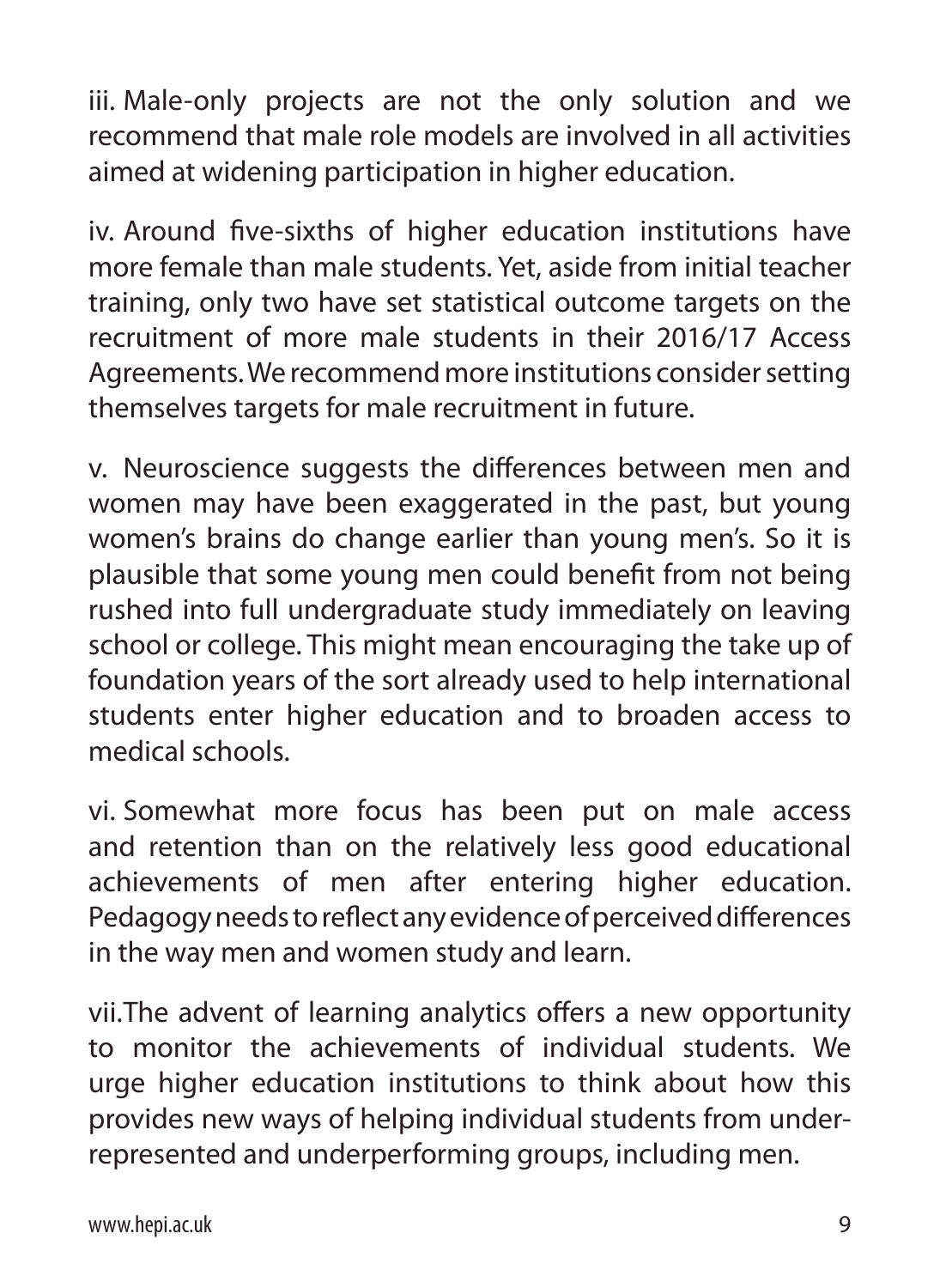# **Introduction**

1. This report starts by exploring the disparity between male and female entry rates to UK higher education institutions, particularly among those from disadvantaged backgrounds. It is hard to think of other areas of modern life where there is such a big gender gap but so little discussion of it and so few proposals to remedy it. This report shines a light on the problem, explores the causes and makes proposals for helping young men enter and succeed in higher education.

2. As UCAS have repeatedly pointed out, if every male who applied to full-time undergraduate education entered, there would still be more women than men starting each year.<sup>1</sup> By the main UCAS deadline of mid-January 2016, 343,930 women and 249,790 men had applied – a difference of 94,140.<sup>2</sup> This difference between application rates from men and women is the highest on record.

3. In August 2014, at the time of the annual A-Level results, the Chief Executive of UCAS, Mary Curnock Cook, discussed the underachievement of boys in higher education on *Newsnight*. When asked how the problem might be tackled, she said more attention, more evidence and more discussion were needed. That interview was the original catalyst for this paper.

# *What are young people doing?*

Men aged between 18 and 24 are slightly less likely to be in any full-time education than women, and somewhat more likely to be in work or unemployed. They are less likely to be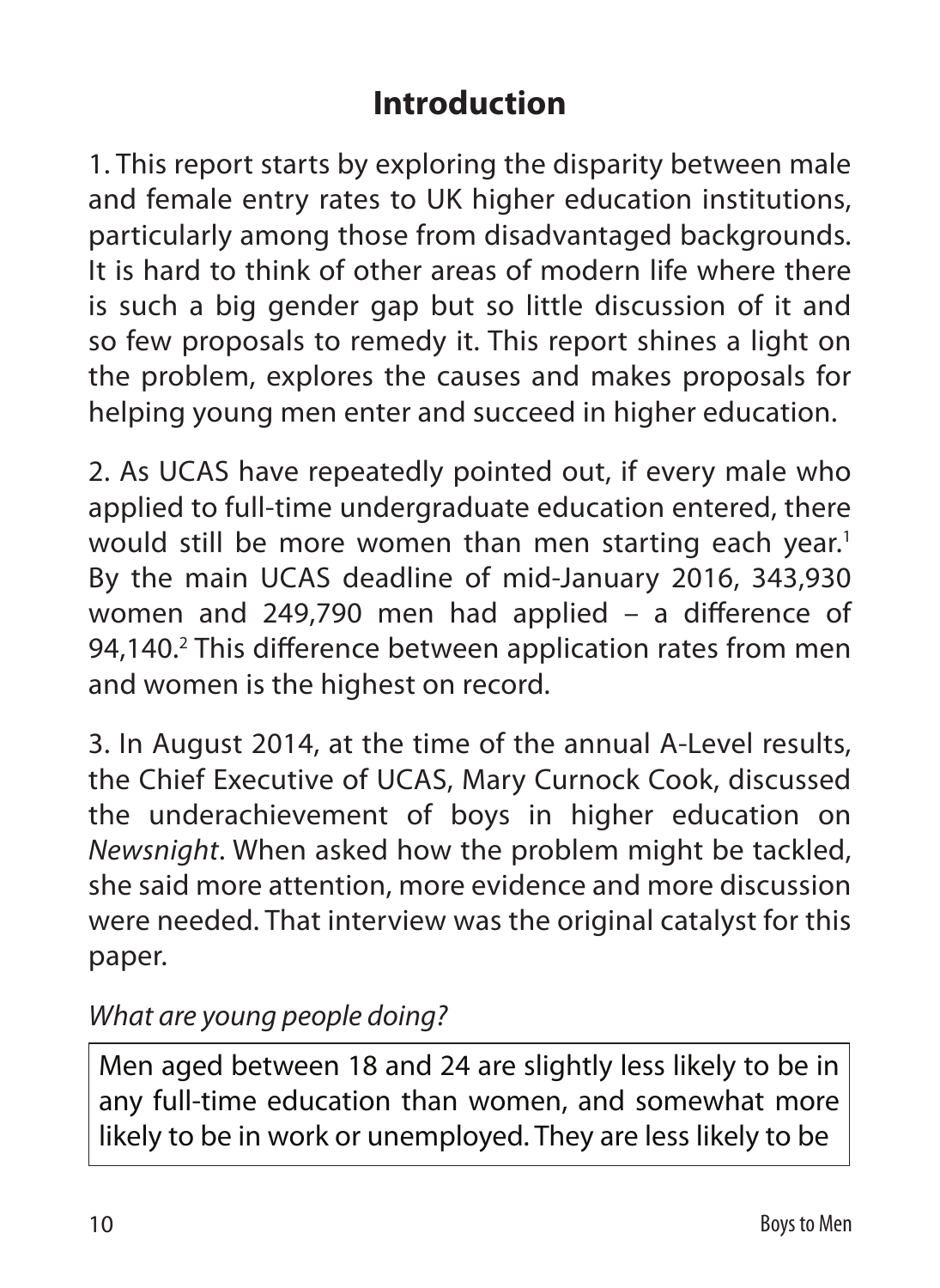'economically inactive', reflecting the greater propensity of women to take on caring responsibilities.

At the end of 2015, there were 5.8 million people aged between 18 and 24 in the UK:

1.9 million were in full-time education of all types 940,000 men and 970,000 women

2.9 million were in work 1,560,000 men and 1,350,000 women

0.4 million were unemployed and looking for work 220,000 men and 150,000 women

0.6 million were economically inactive 200,000 men and 360,000 women

Source: *Office for National Statistics, UK Labour Market: February 2016, 17 February 2016, Table 14.* Seasonally-adjusted numbers. Figures do not sum due to rounding.

4. Women outperforming men is a worldwide trend. In *Education at a Glance 2015*, the Organisation for Economic Co-operation and Development (OECD) reported:

 *Women make up the majority of entrants into tertiary education in all [OECD] countries except Mexico, Saudi Arabia, Switzerland and Turkey. On average across OECD countries, 54% of new entrants are women.*3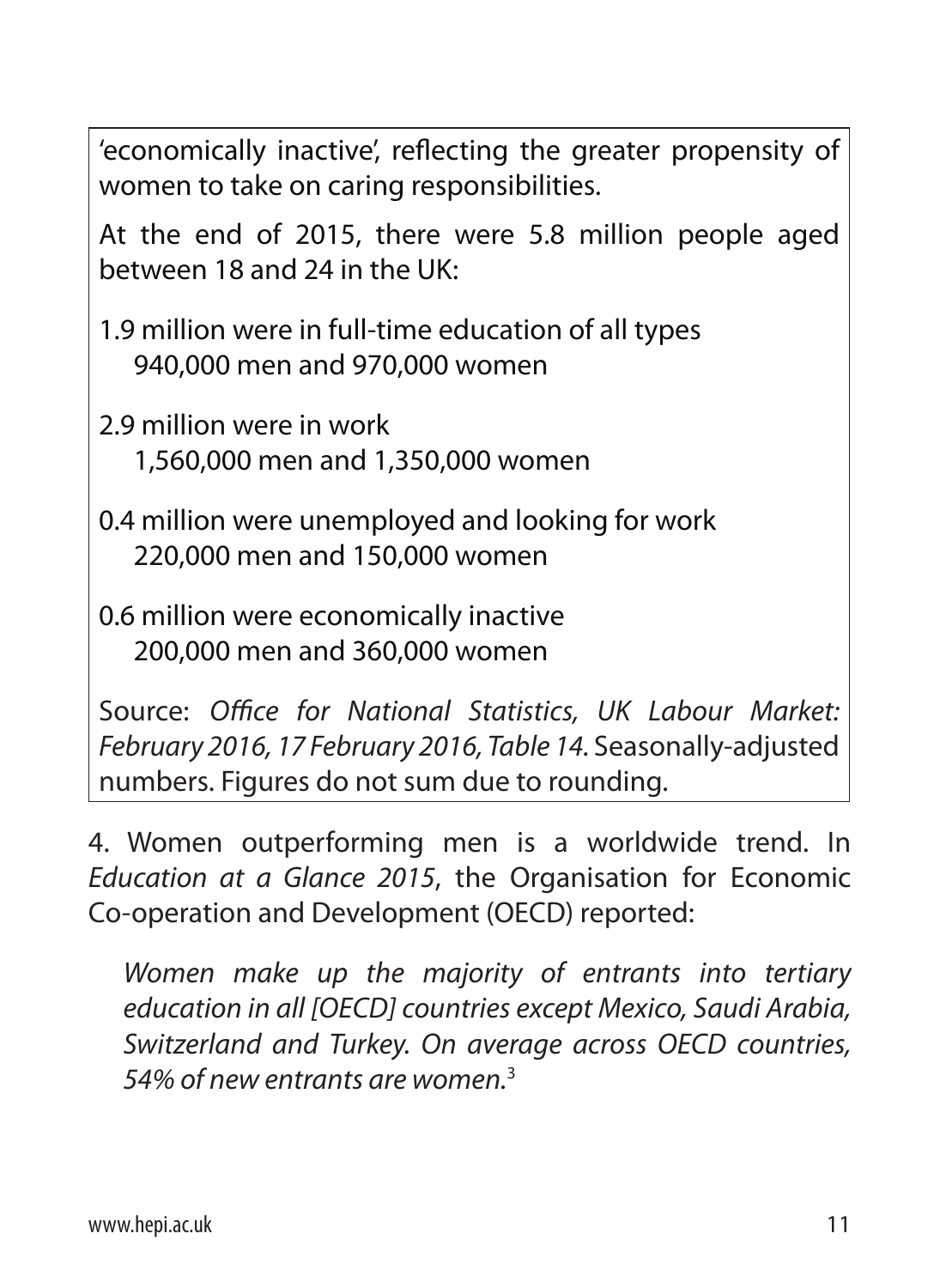5. Yet some people claim male underachievement in higher education is not worth consideration. A 2010 report for the Higher Education Academy summarised this point of view:

 *Those opposing this refocusing [on men] suggest that it fuels moral panic about women's HE progress, detracts from ongoing female disadvantages, and from a much larger socioeconomic gap within the student body.*<sup>4</sup>

6. We profoundly disagree. Policymaking is not a zero-sum game in which you have to choose between caring about female disadvantage or the socio-economic gap or male underachievement. All three matter.

7. Moreover, issues of educational disadvantage tend to be interconnected. The socio-economic gap in higher education participation cannot be understood without giving consideration to the particularly poor underperformance of young males from poor households. Or, as UCAS have put it, 'the widening gap between men and women is acting to stall progress in reducing inequality overall.'5

# *Women in UK higher education in the twentieth century*

For most of the period since higher education began in the British Isles almost a thousand years ago, men have had far more opportunities than women. This was true up to and including most of the twentieth century: 'the percentage of women students reached a peak at the end of the 1920s, but then declined, and remained stuck at 23-24 per cent until the 1960s.'6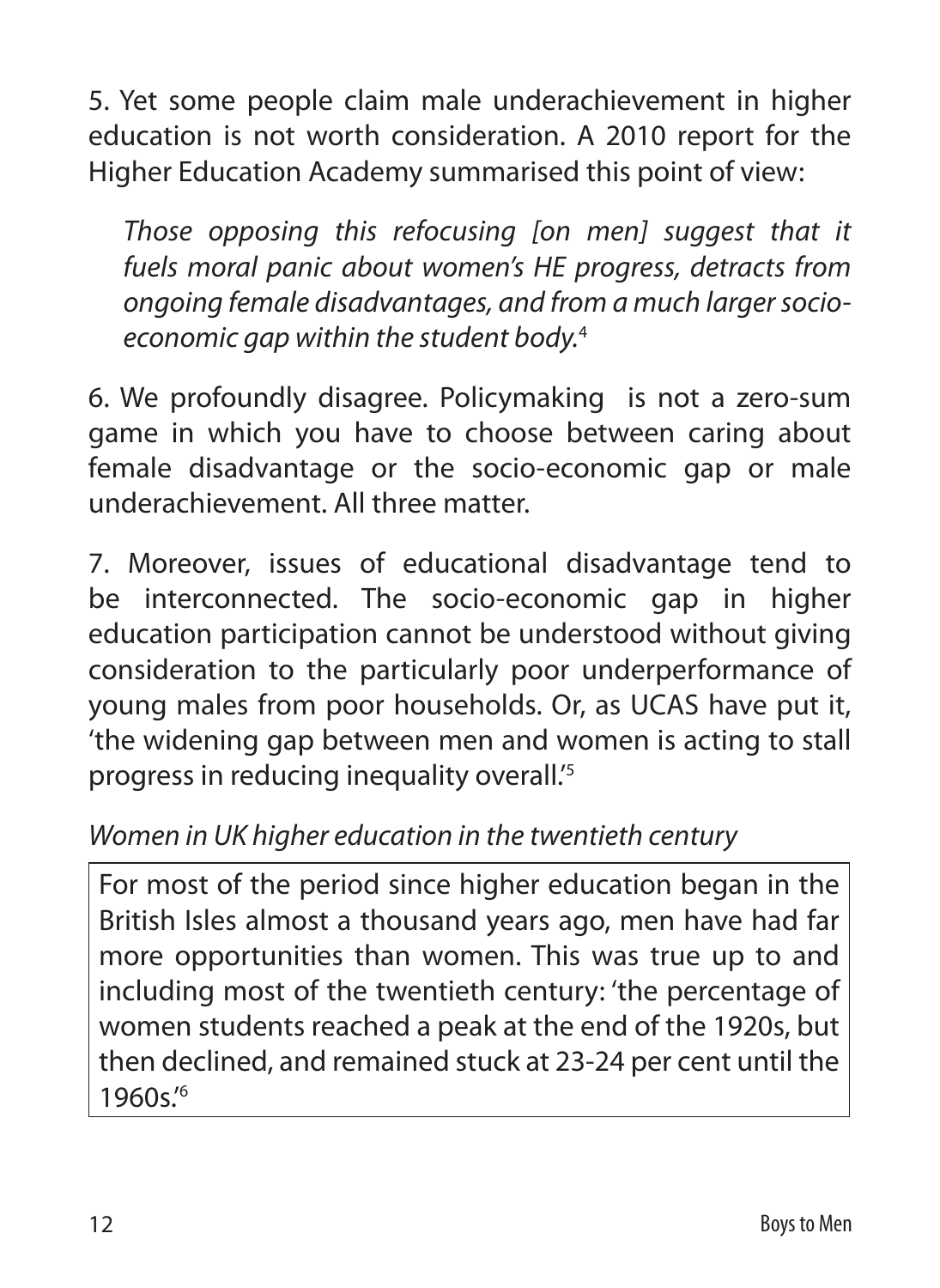When the grandmother of one of the authors joined the University of Liverpool between the wars to study Chemistry and Maths, she found 'four times as many men as women' on her course. But she also found, 'we were more than a match for them academically'.

Famously, the University of Cambridge refused to make women full members of the University until after the Second World War, in 1948. When Professor Dorothy Hodgkin won a Nobel Prize in 1965, there were still only three male colleges where she could be invited to dine.<sup>7</sup>

Important exceptions existed. At the new University of Sussex, women made up 67 per cent of full-time students in 1961/62: '[It] has proved so attractive to women that there has to be discriminatory selection in the arts subjects'.<sup>8</sup> A few years later, one evaluation concluded: 'It might plausibly be called the rich man's Oxbridge, or at least the rich girl's.'9

Elsewhere, however, there was an extraordinary waste of potential. Even when women were able to graduate, they faced fewer employment options and were often expected to end their careers on marriage. The Anderson report of 1960, which led to the introduction of mandatory student grants from 1962, had to look beyond the labour market to sustain its argument that higher education was of similar benefit to men and women:

 *Full-time paid employment is not the only means of enriching the national life: nor are the benefits that a university or comparable form of education can confer on the individual or the community measurable only in terms of later earning capacity.*10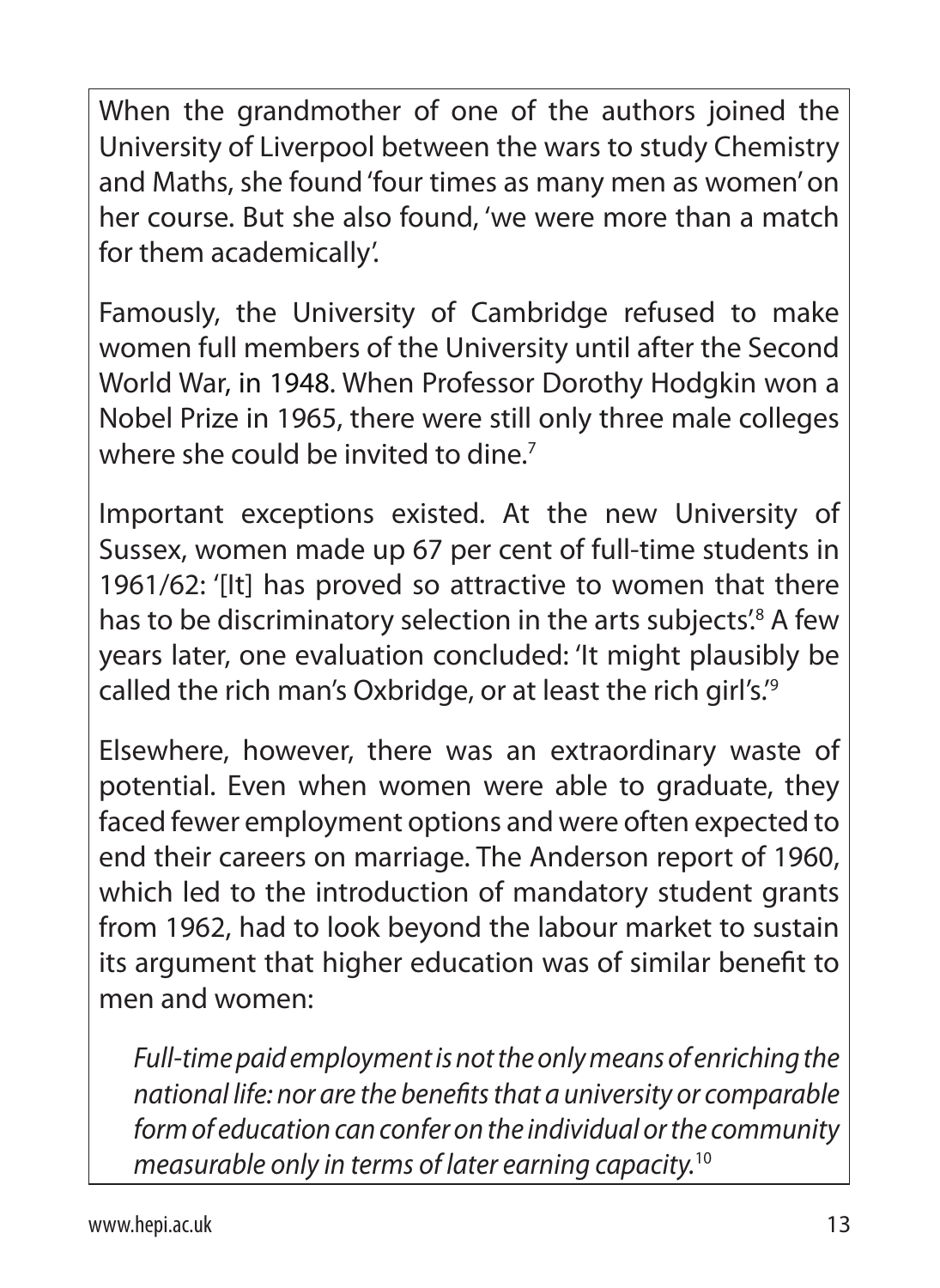8. If the gross under-representation of women in higher education in the past represented wasted talent, then the under-representation of men today should be taken seriously too. In 2007, David Eastwood, the Chief Executive of the Higher Education Funding Council for England (HEFCE) and now the Vice-Chancellor of the University of Birmingham, said: 'It [the underperformance of boys in higher education] matters in the sense that it mattered when it was the other way around.'11

9. Nothing in the pages that follow should be interpreted as a lack of concern for the challenges facing women in higher education and elsewhere. Some female students do not have the same opportunities as their fellow male students. The National Union of Students have rightly exposed the problems that can be caused by 'lad culture' on campus.12 In November 2015, Universities UK established a taskforce 'to examine violence against women, harassment and hate crime affecting university students.'13

10. Female disadvantage is particularly evident in senior university appointments. It was not until 2015 that Universities UK (formerly the Committee of Vice-Chancellors and Principals) had its first female President in Professor Julia Goodfellow, Vice-Chancellor of the University of Kent, and it was not until 2016 that the University of Oxford (established in 1096) employed its first ever female Vice-Chancellor in Professor Louise Richardson.

11. While 45 per cent of all academic staff in higher education institutions were female in 2013/14, they made up only onethird of other senior academic appointments (33 per cent) and around one-fifth (22 per cent) of the total number of professors.14 When non-academic roles are included, men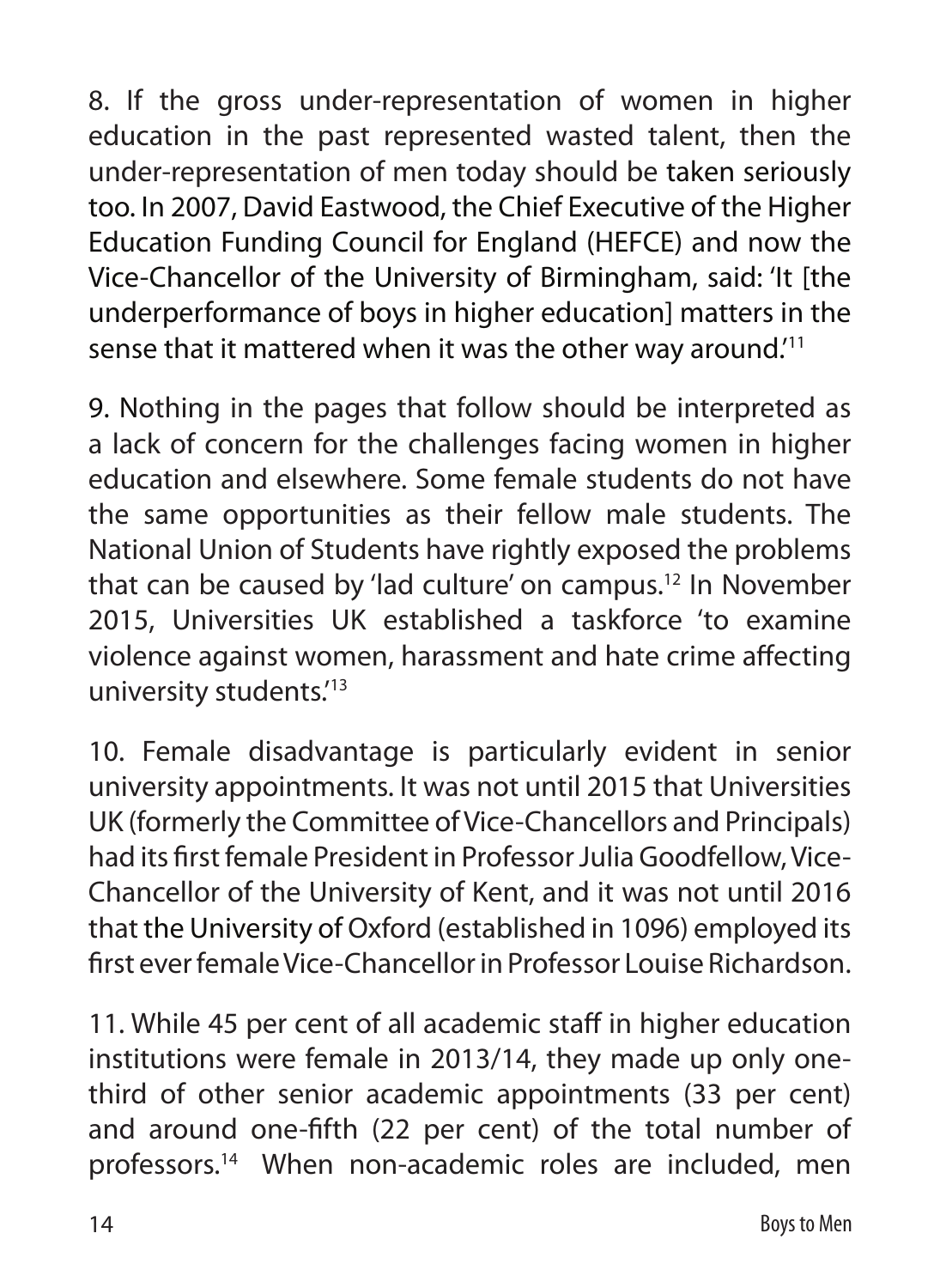make up 46 per cent of the total higher education workforce but 70 per cent of those paid above £57,000.<sup>15</sup> Just four of the 24 institutions in the Russell Group are currently headed by women (the University of Liverpool, the University of Manchester, the University of Oxford and Imperial College London).16 The glass ceiling holding women back has been matched by a glass elevator for men.

12. According to *Times Higher Education*, 'universities have become places where the students are largely female, but the academics mostly male.'17 Until academic career paths recognise the obstacles faced by women in securing promotion, men will continue to be over-represented in the upper echelons and until the relatively poor educational performance of young men is addressed, female students will continue to outnumber their male counterparts significantly.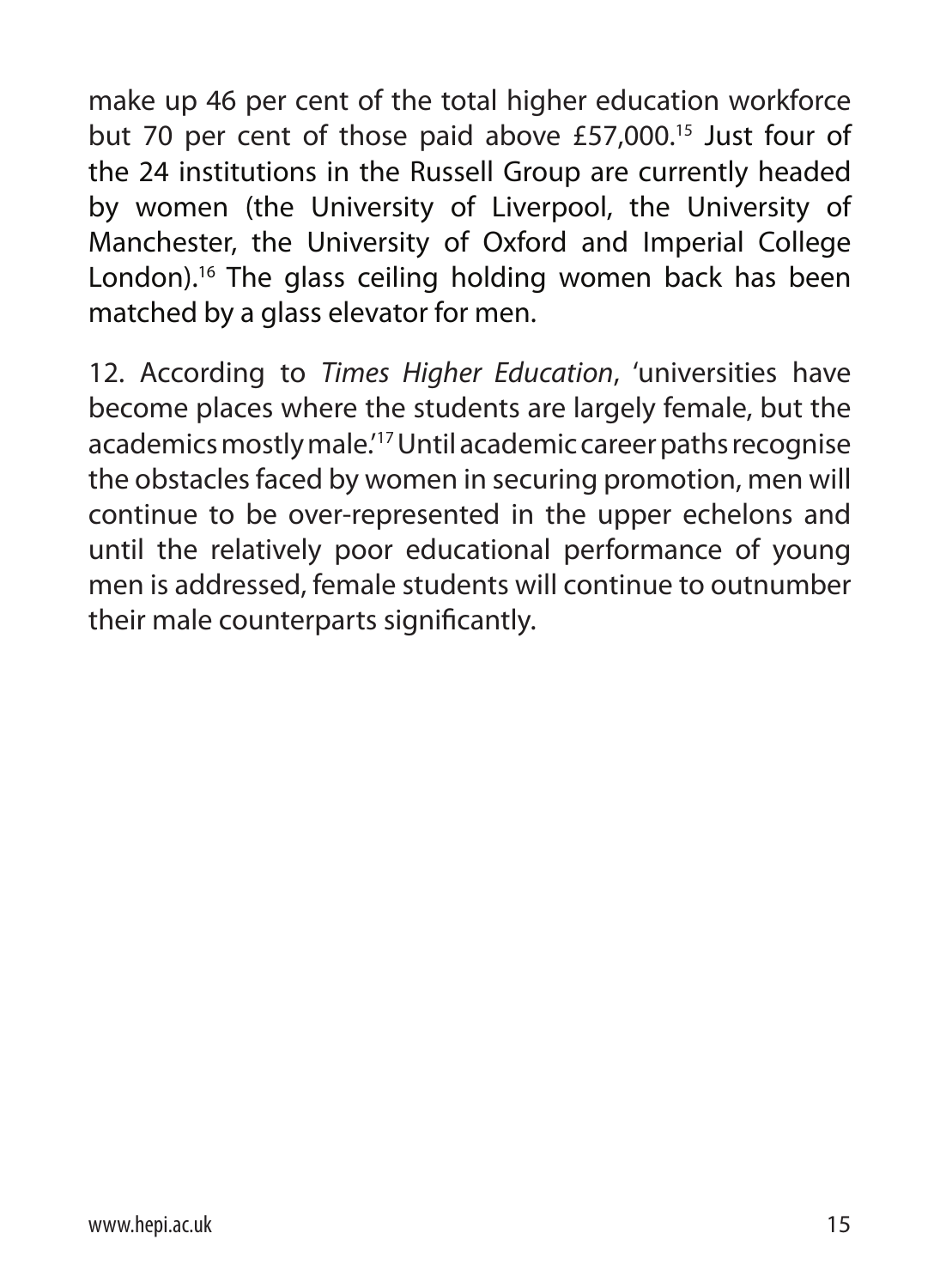# **The issue**

### *The past*

13. Historically, higher education in the UK was a male pursuit. In 1920, 72 per cent of students obtaining a first degree were men (plus 75 per cent of those obtaining higher degrees). The figures became even more imbalanced before improving somewhat in the 1970s. Yet, even by 1980, 63 per cent of those securing a first degree were male (along with 76 per cent of those obtaining higher degrees).

|      |         | <b>First degrees</b> |         |        | Higher degrees |         |
|------|---------|----------------------|---------|--------|----------------|---------|
|      | Men     | Women                | Total   | Men    | Women          | Total   |
| 1920 | 3,145   | 1,212                | 4,357   | 529    | 174            | 703     |
| 1930 | 6,494   | 2,635                | 9,129   | 1,123  | 200            | 1,323   |
| 1938 | 7,071   | 2,240                | 9,311   | 1,316  | 164            | 1,480   |
| 1950 | 13,398  | 3,939                | 17,337  | 2,149  | 261            | 2,410   |
| 1960 | 16,851  | 5,575                | 22,426  | 2,994  | 279            | 3,273   |
| 1970 | 35,571  | 15,618               | 51,189  | 11,186 | 1,715          | 12,901  |
| 1980 | 42,831  | 25,319               | 68,150  | 14,414 | 4,511          | 18,925  |
| 1990 | 43,297  | 33,866               | 77,163  | 20,905 | 10,419         | 31,324  |
| 2000 | 109,930 | 133,316              | 243,246 | 46,015 | 40,520         | 86,535  |
| 2005 | 122,155 | 156,225              | 278,380 | 63,035 | 62,050         | 125,085 |
| 2010 | 144,980 | 185,740              | 330,720 | 93,375 | 89,235         | 182,610 |
| 2011 | 153,235 | 197,565              | 350,800 | 96,280 | 97,990         | 194,270 |

*Students obtaining university degrees, UK*

Notes: All figures are for students from all domiciles. Full-time first degree students only

Source: Compiled from various sources and reproduced from House of Commons Library, *Education: Historical statistics*, 2012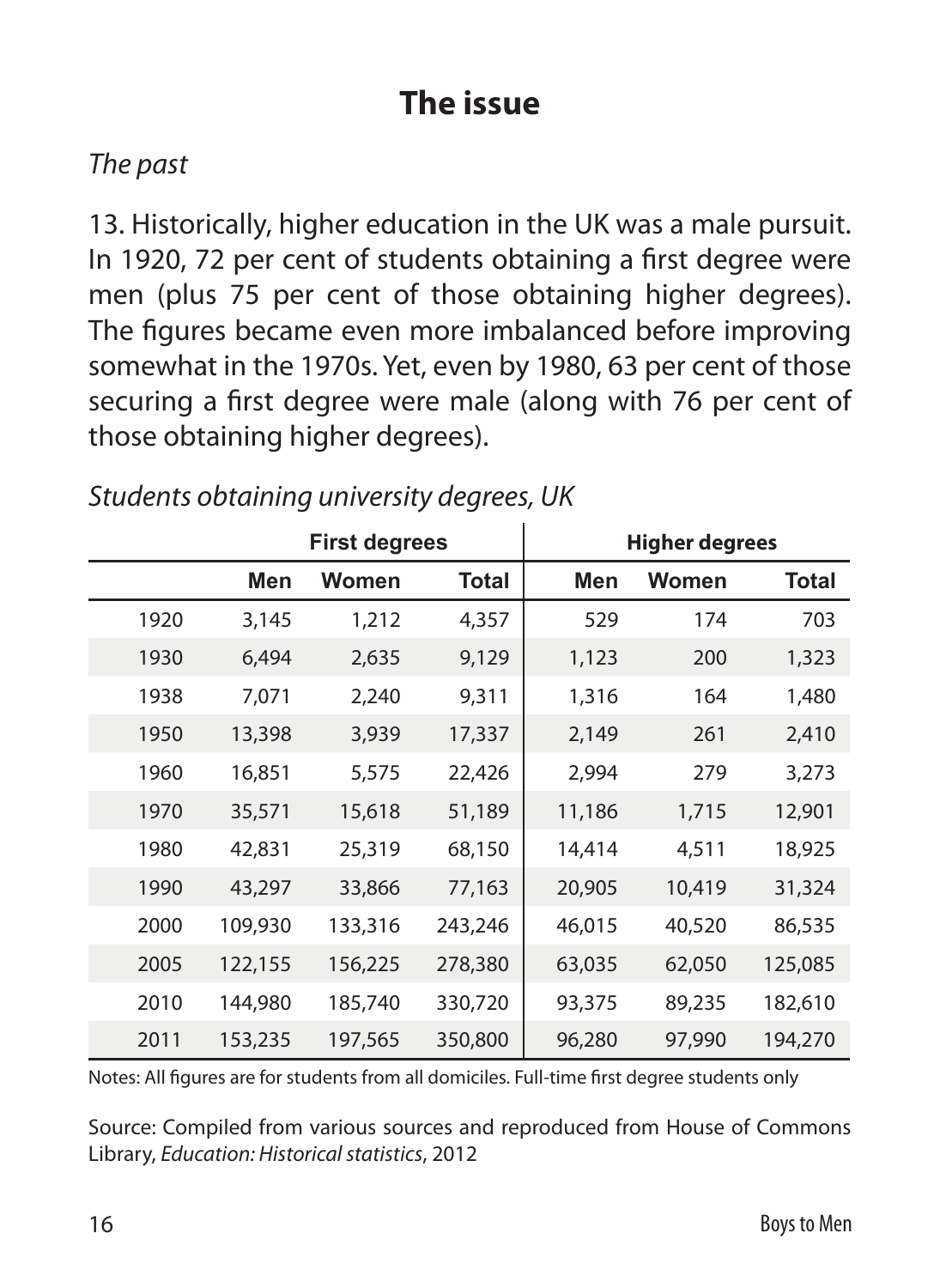14. The pace of change increased in the early 1990s, when the polytechnics became universities. In the middle of that decade, the number of female students overtook the number of male students for the first time.18 In a speech at Lancaster University in January 1989, the Secretary of State for Education and Science, Ken Baker, had predicted 'in 25 years time women [students] will be in the majority here [in the UK]'.<sup>19</sup> In the event, it took less than ten years.

15. The gap has grown since. The Higher Education Initial Participation Rate (HEIPR) is 'an estimate of the actual entry rate in the current year of people who had not previously entered higher education at each age from 17 to 30.' The figure for 2013/14 in England was 42 per cent for men and 51 per cent for women.<sup>20</sup> The story is similar in other parts of the UK.<sup>21</sup>

### *The present*

16. According to UCAS, by 2015, an 18-year old woman was 35 per cent more likely to enter higher education than an 18-year old man. This means 36,000 fewer 18-year old men entered higher education than if the rates for men and women had been equal.

17. Among applicants who have been in receipt of free school meals, young women are 51 per cent more likely to make it to higher education (19.8 per cent compared to 13.1 per cent for men). Entry rates for disadvantaged boys are also relatively worse compared to non-disadvantaged boys than the equivalent picture for girls.<sup>22</sup>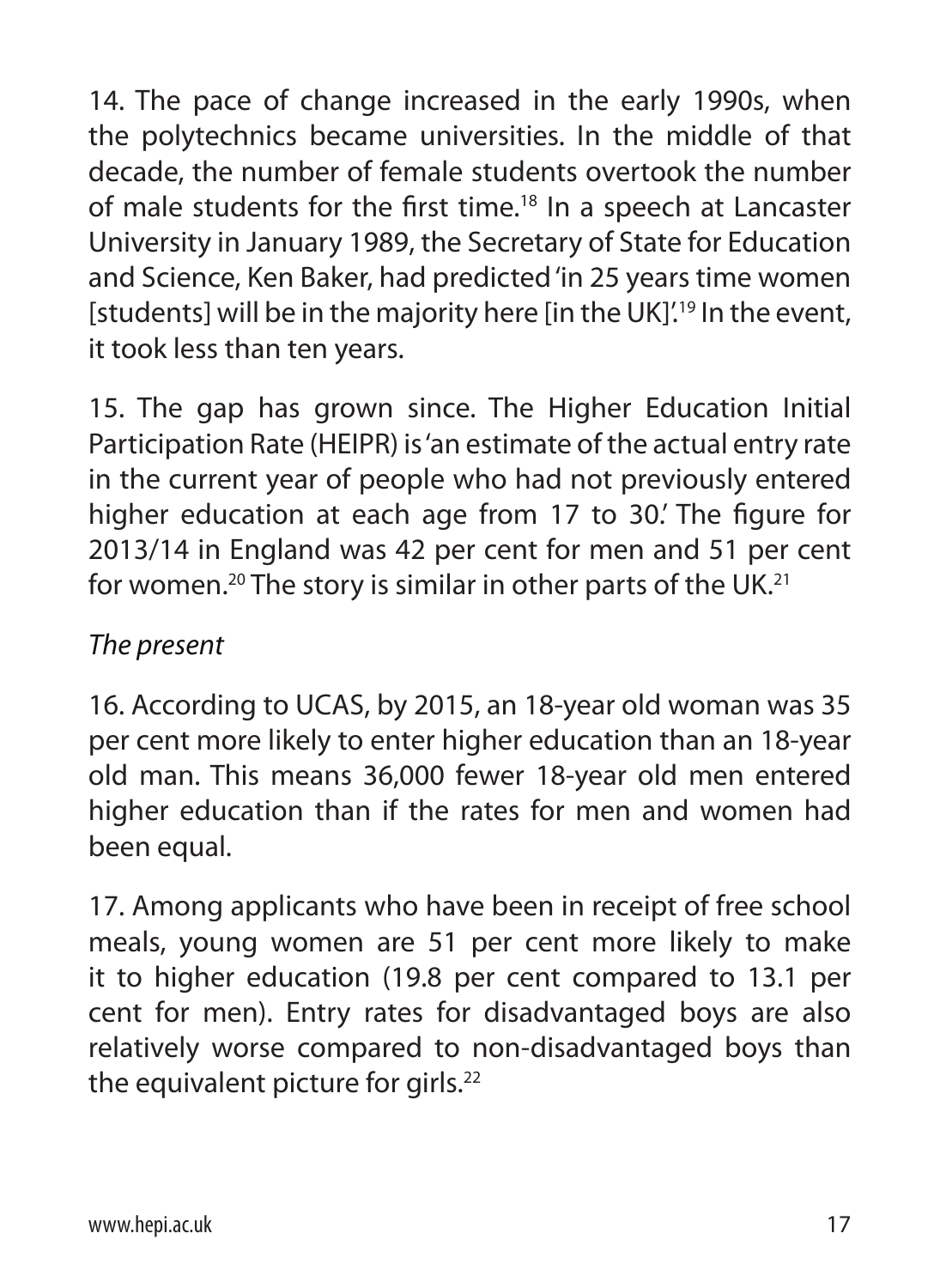|                         | <b>Undergraduate</b> | Postgraduate | Total     |
|-------------------------|----------------------|--------------|-----------|
| <b>Full-time Female</b> | 765,945              | 164,435      | 930,380   |
| <b>Full-time Male</b>   | 625,590              | 140,935      | 766,525   |
| <b>Full-time Total</b>  | 1,391,705            | 305,445      | 1,697,150 |
| Part-time Female        | 204,405              | 138,550      | 342,955   |
| Part-time Male          | 131,705              | 94,140       | 225,845   |
| <b>Part-time Total</b>  | 336,190              | 232,740      | 568,930   |
| <b>Total Female</b>     | 970,350              | 302,985      | 1,273,335 |
| <b>Total Male</b>       | 757,295              | 235,075      | 992,370   |
| <b>Total</b>            | 1,727,895            | 538,180      | 2,266,075 |

# *Students in 2014/15 by mode, level and gender*

Source: HESA, *Statistical First Release 224*, 14 January 2016

18. In 2014/15, 56 per cent of all students in the UK were female. Men were in a minority among:

- undergraduate students;
- postgraduate students;
- full-time students; and
- part-time students.

Separate UCAS data on entry to full-time undergraduate courses suggest men are in a minority on 112 out of 180 subject areas.<sup>23</sup>

19. In contrast, a slight majority of international (non-EU) students were male in 2014/15 (51 per cent to 49 per cent). Men also outnumbered women on postgraduate research degrees (53 per cent to 47 per cent), reflecting the high number undertaken by men in Science, Technology, Engineering and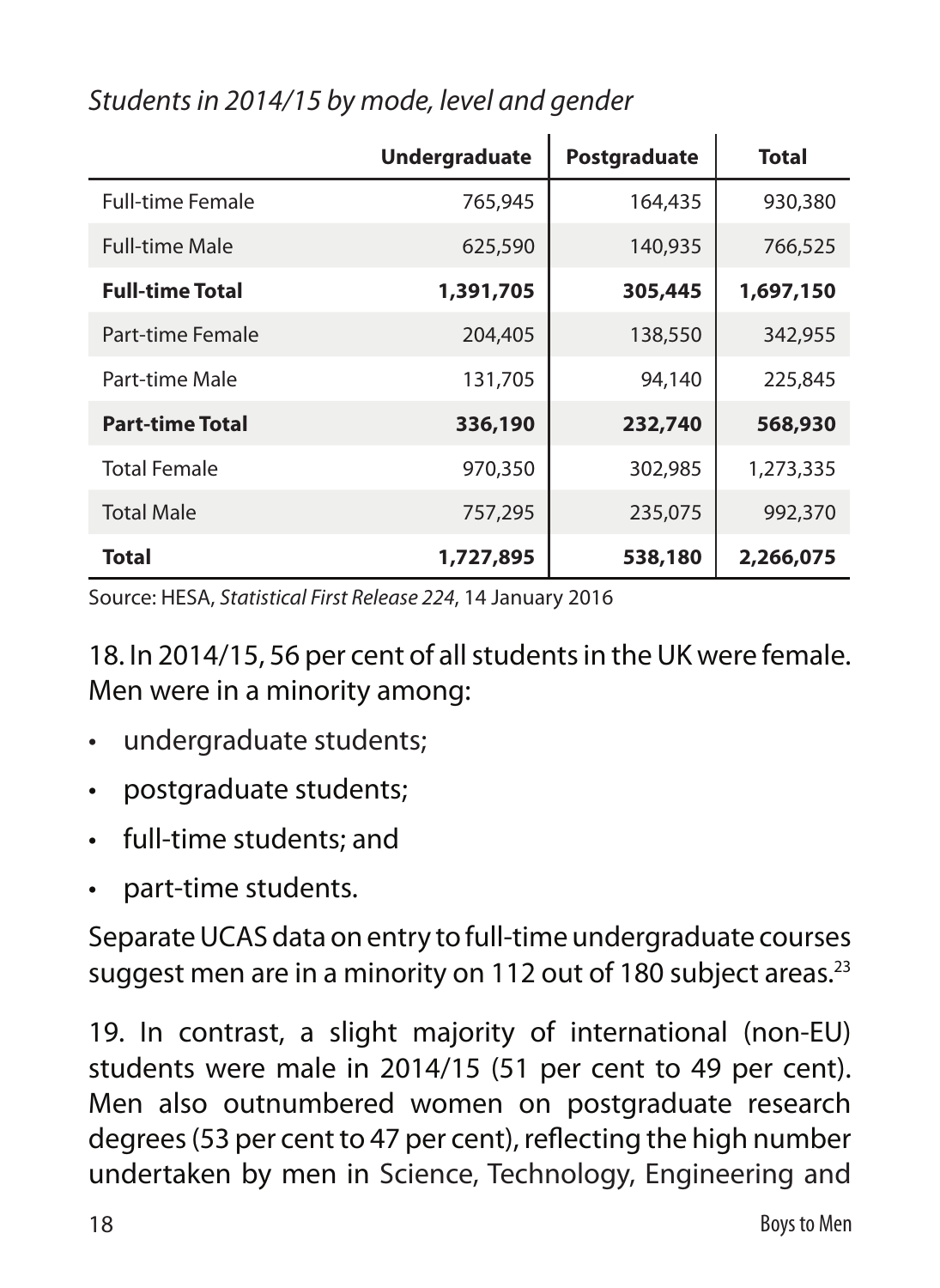Mathematics (STEM) subjects. Women outnumbered men on postgraduate taught degrees, however, by a big margin (59 per cent to 41 per cent). $24$ 

# *Discipline differences*

20. The gender disparities among undergraduates and postgraduates vary markedly according to discipline. Only 17 per cent of undergraduates studying Education are men; only 15 per cent of undergraduates studying Computer Science are women. The ratios are typically lower for postgraduate degrees but they remain significant: 31 per cent of postgraduates studying Education are men; 26 per cent of Computer Science postgraduates are women.

*Students studying at UK Higher Education providers by Subject*  area, Level of Study and Sex 2014/15 2014/15



Source: Chart kindly provided by the Higher Education Statistics Agency and used with permission

www.hepi.ac.uk 29 Australian and the control of the control of the control of the control of the control of the control of the control of the control of the control of the control of the control of the control of the contr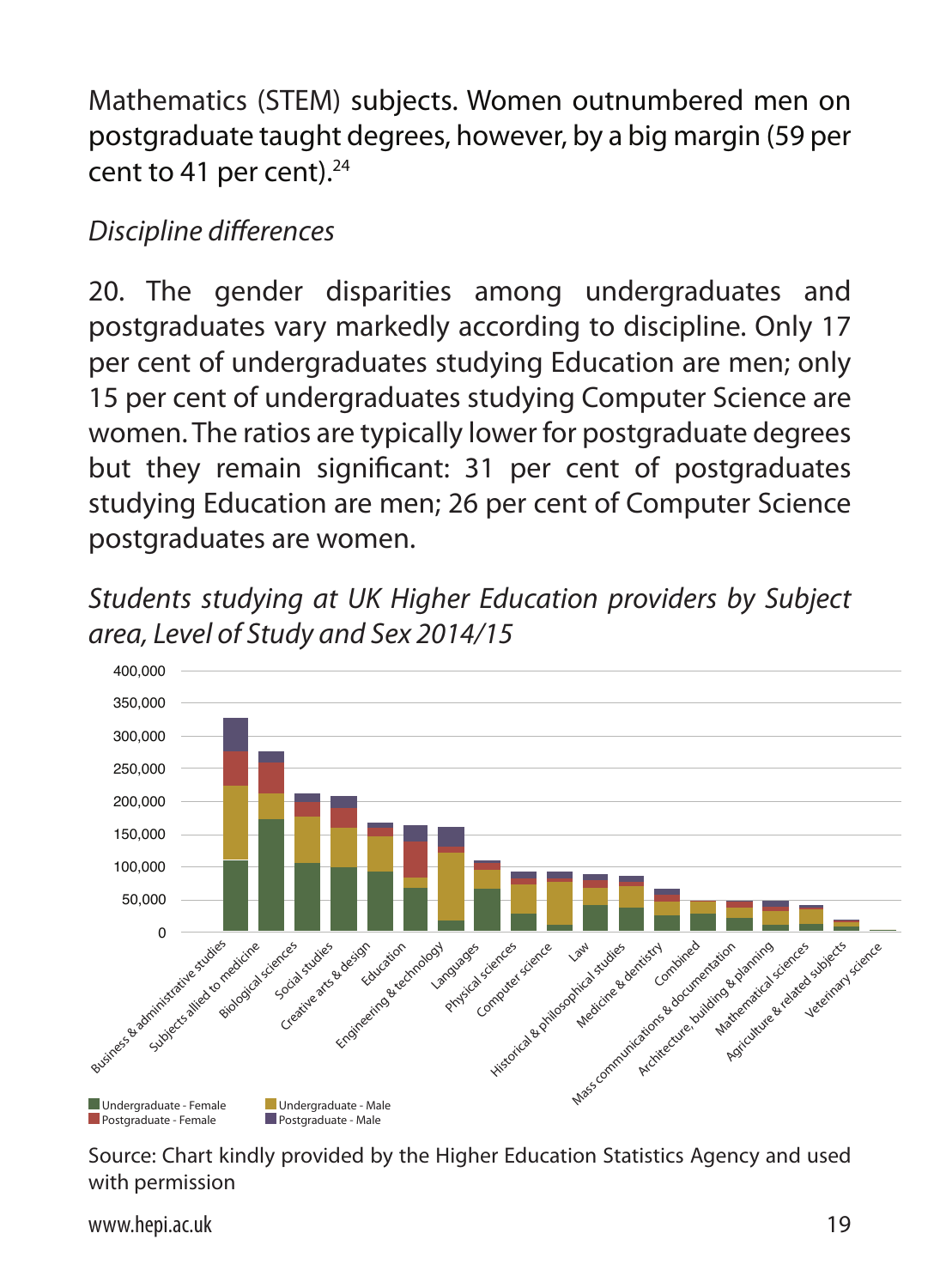21. The data underlying the chart (shown in the Annex) confirm it is not as simple as boys being attracted to scientific disciplines and girls preferring arts and humanities. For example, the gender balance is comparatively small in both Medicine and Historical and Philosophical Studies (and in both cases it favours women). Nor is it a static picture. Women make up almost four-fifths (78 per cent) of undergraduates and two-thirds (66 per cent) of postgraduates in Veterinary Science, which is a discipline that was dominated by men until fairly recently.

# *Differences by institution*

22. The gap between entry rates among women and men is biggest among higher education institutions with lower entry criteria, but it is significant even among those with higher entry criteria. In 2015, 18-year old UK women were:

- 45 per cent more likely to enter a lower-tariff institution than 18-year old men;
- 33 per cent more likely to enter a medium-tariff institution than 18-year old men; and
- 28 per cent more likely to enter a higher-tariff institution than 18-year old men.<sup>25</sup>

23. At the very highest tariff institutions, the picture is different as men outnumber women: at each of Oxford and Cambridge, 46 per cent of undergraduates and 44 per cent of postgraduates were women in 2014/15.26

24. While women comprise the majority of students, at an institutional level it is not only at Oxbridge that men make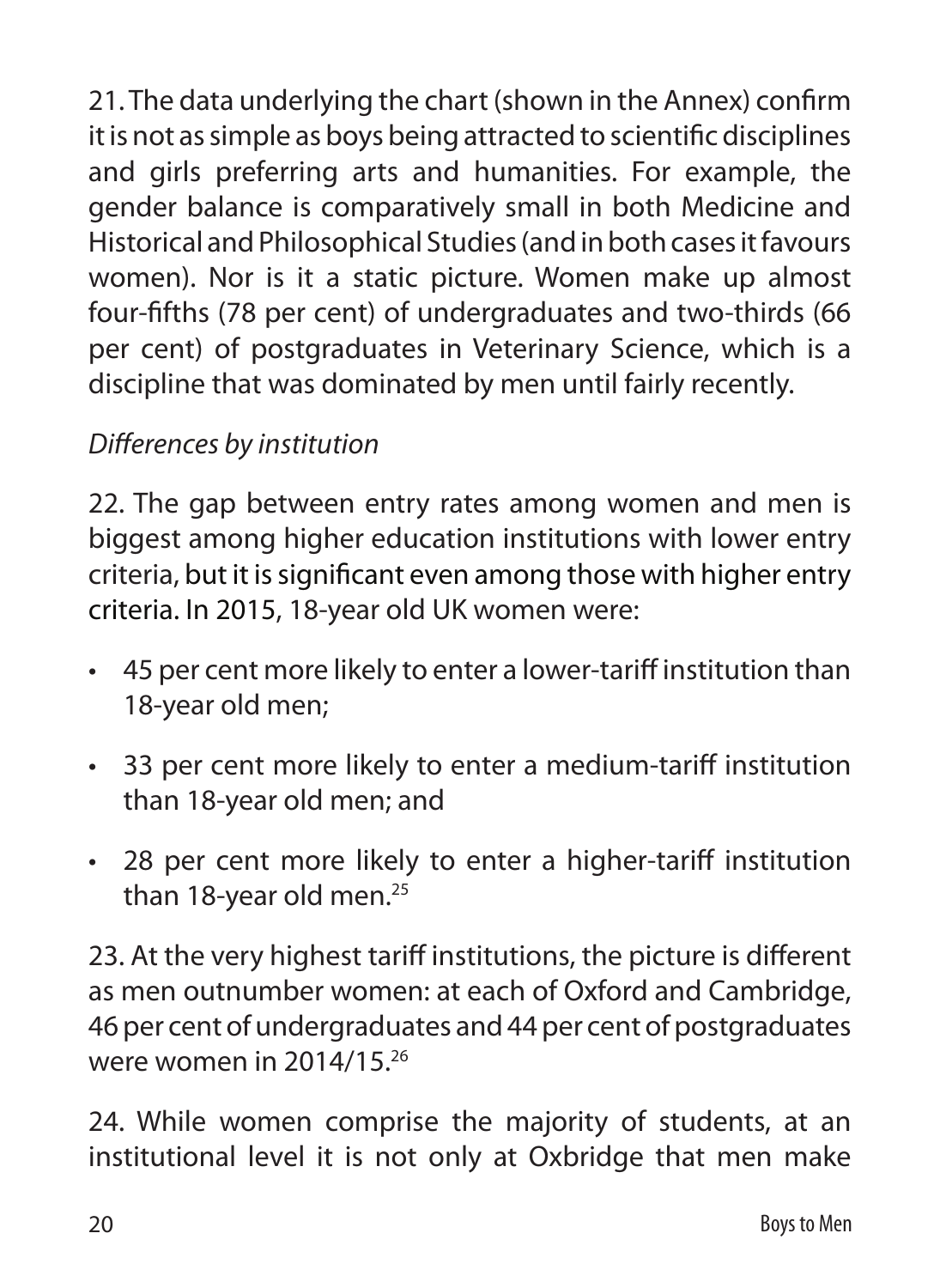up a majority. UCAS data for 2015 entry suggest 123 higher education institutions that recruit large numbers of students (around 500 or more) had more acceptances from women than men while 26 had more from men than women. Aside from Oxbridge, the smaller group included a diverse mix of institutions with different histories and missions:

- **· long-standing universities**, such as Heriot-Watt University, Imperial College London, the University of Leicester, the University of Sheffield and the University of Warwick;
- **· former Colleges of Advanced Technology**, such as Aston University, the University of Bath, Brunel University and Loughborough University;
- **· former polytechnics**, such as Coventry University, Leeds Beckett University and the University of Portsmouth;
- **· newer universities**, like the University of Bolton and Southampton Solent University; and
- **· alternative providers**, such as the Academy of Contemporary Music, BIMM and the London School of Business and Management.

# *Ethnicity*

25. The underperformance of boys in entry to higher education varies markedly according to ethnicity, as noted in the 2015 higher education green paper:

 *Only around 10% of white British men from the most disadvantaged backgrounds go into higher education;*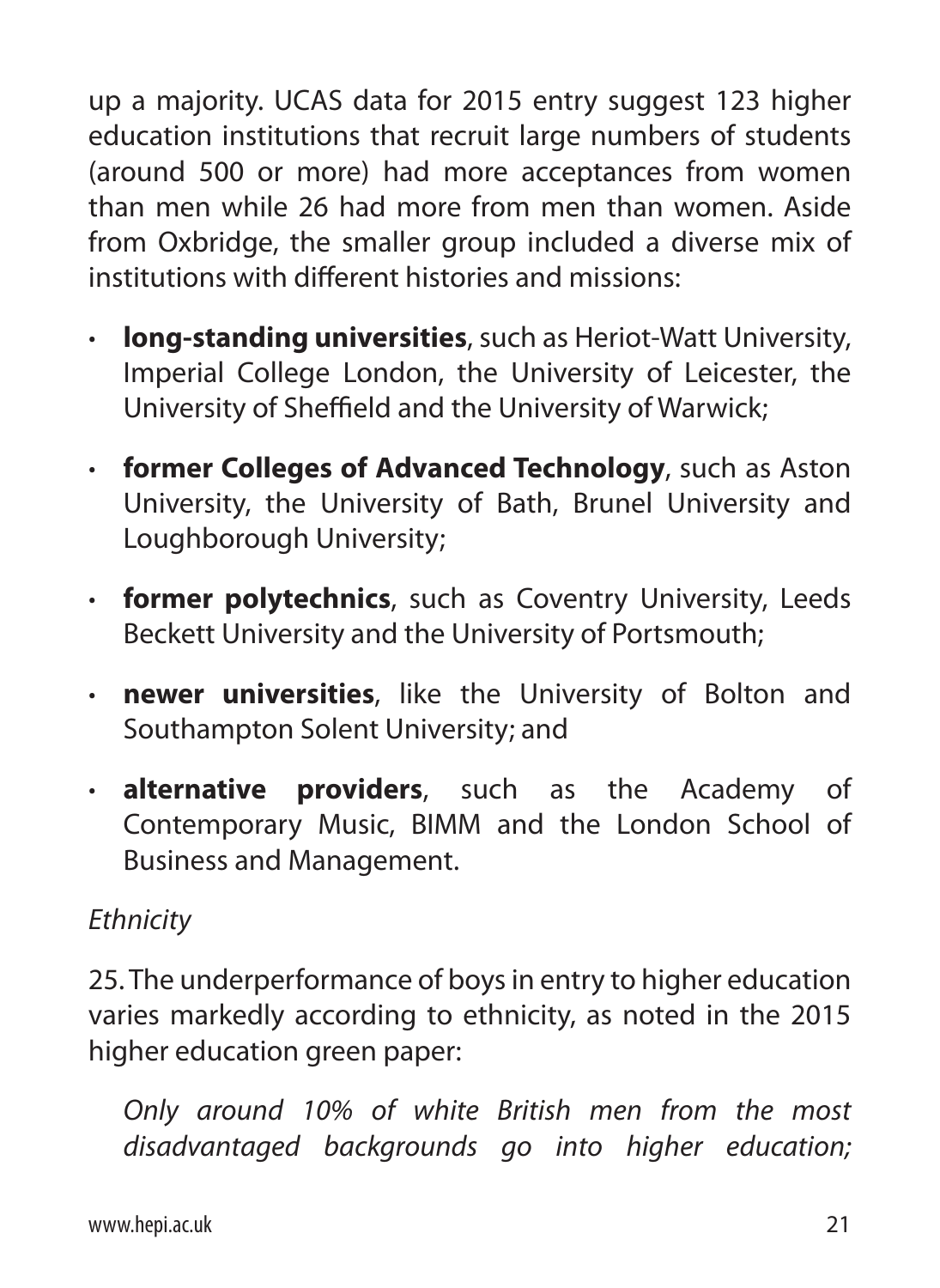*they are five times less likely to go into higher education than the most advantaged white men. Participation by this group is also significantly lower than participation by the most disadvantaged from BME [black and minority ethnic] backgrounds: the participation rates for men of black Caribbean heritage are over 20%; for men of Indian heritage they are nearly 50%; and for men of Chinese heritage they are over 60%.*<sup>27</sup>

26. Even though white males do worst of all, this serves as a useful reminder of the call made by Policy Exchange in 2014 to treat different groups classified jointly as 'BME' (or BAME – Black, Asian and Minority Ethnic) as separate, in need of different policy interventions.<sup>28</sup> Or, as the journalist Matthew Parris has put it:

 *once you start scrutinising figures within the 'black or minority ethnic' group you see that many of the interesting differences arise between the communities it lumps together. Averaging across them under the umbrella 'BME' buries those differences.*<sup>29</sup>

27. The need for a more sophisticated picture is clearly demonstrated in recent research by UCAS. The higher education entry rate for 18-year old former state school pupils from POLAR quintile 3 areas (that is, in the middle) was 27.9 per cent in the period 2011 to 2015.\* However, when split by

\* 'The Participation of Local Areas classification (known as POLAR) is a UK-wide area-based measure that groups geographical areas [into five areas] according to the proportion of young people living in them who participate in higher education (HE) by the age of 19. This is known as the "young participation rate". The POLAR classification is used for a variety of purposes, perhaps most importantly to distribute HEFCE's student opportunity allocation to higher education institutions, and for the monitoring of local and national patterns of young HE participation.' From http:// www.hefce.ac.uk/pubs/year/2014/201401/.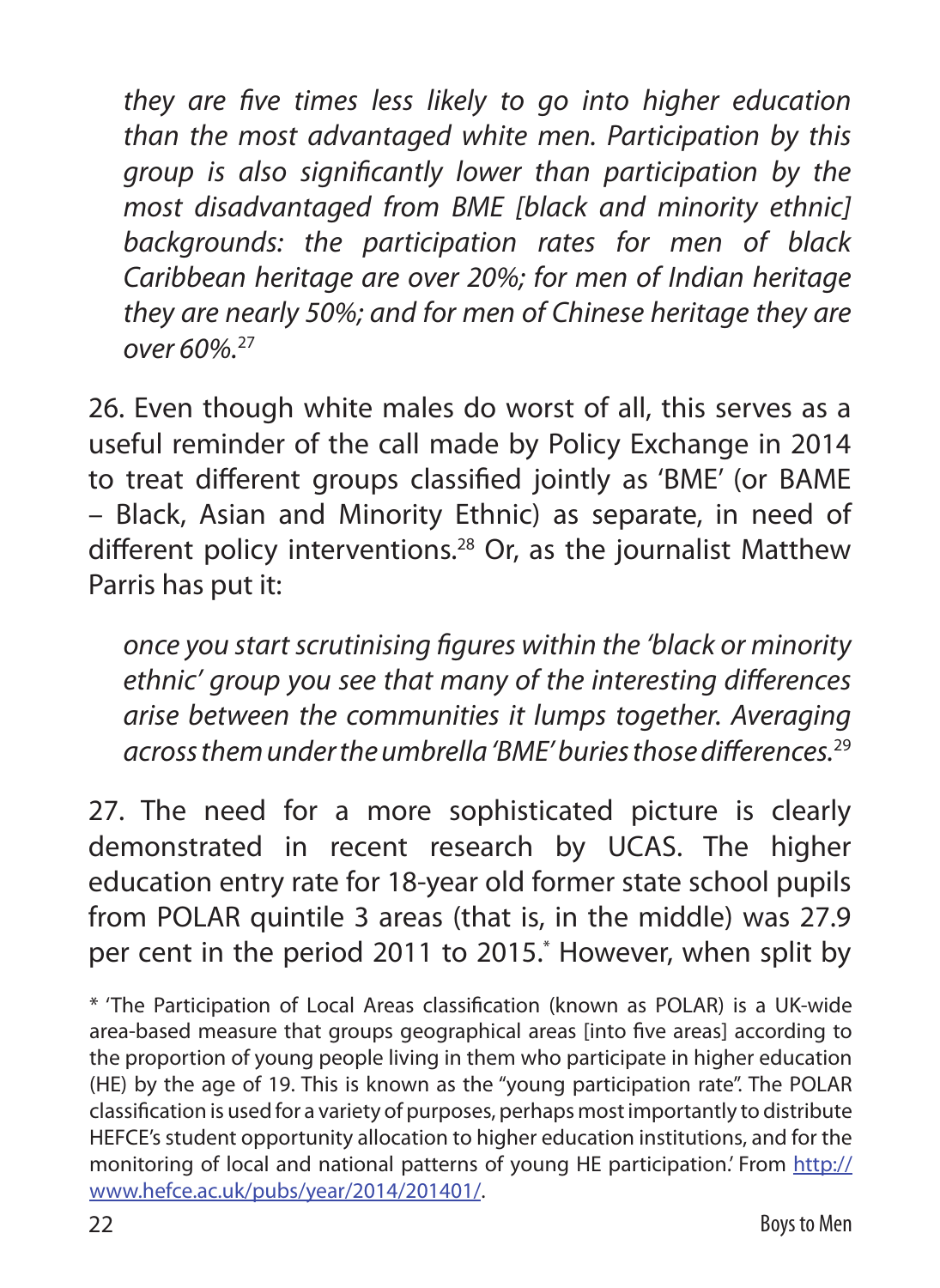different characteristics, the entry rates for groups in quintile 3 areas vary from 8.9 per cent for White men who were on Free School Meals (FSM) to 43.8 per cent for Asian women not on Free School Meals. The variation within this single quintile is bigger than the variation between the most disadvantaged and most advantaged quintiles (Q1 and Q5 repectively).<sup>30</sup>



Source: UCAS, *End of Cycle Report 2015*, 2015, p.130

28. This complex picture needs to be reflected in policies aimed at rebalancing the chances of reaching higher education. The Government have two clear commitments. First, they want a doubling in the likelihood of the most disadvantaged young people reaching higher education.31 Secondly, to 'increase by 20 per cent the numbers of students in HE from ethnic minority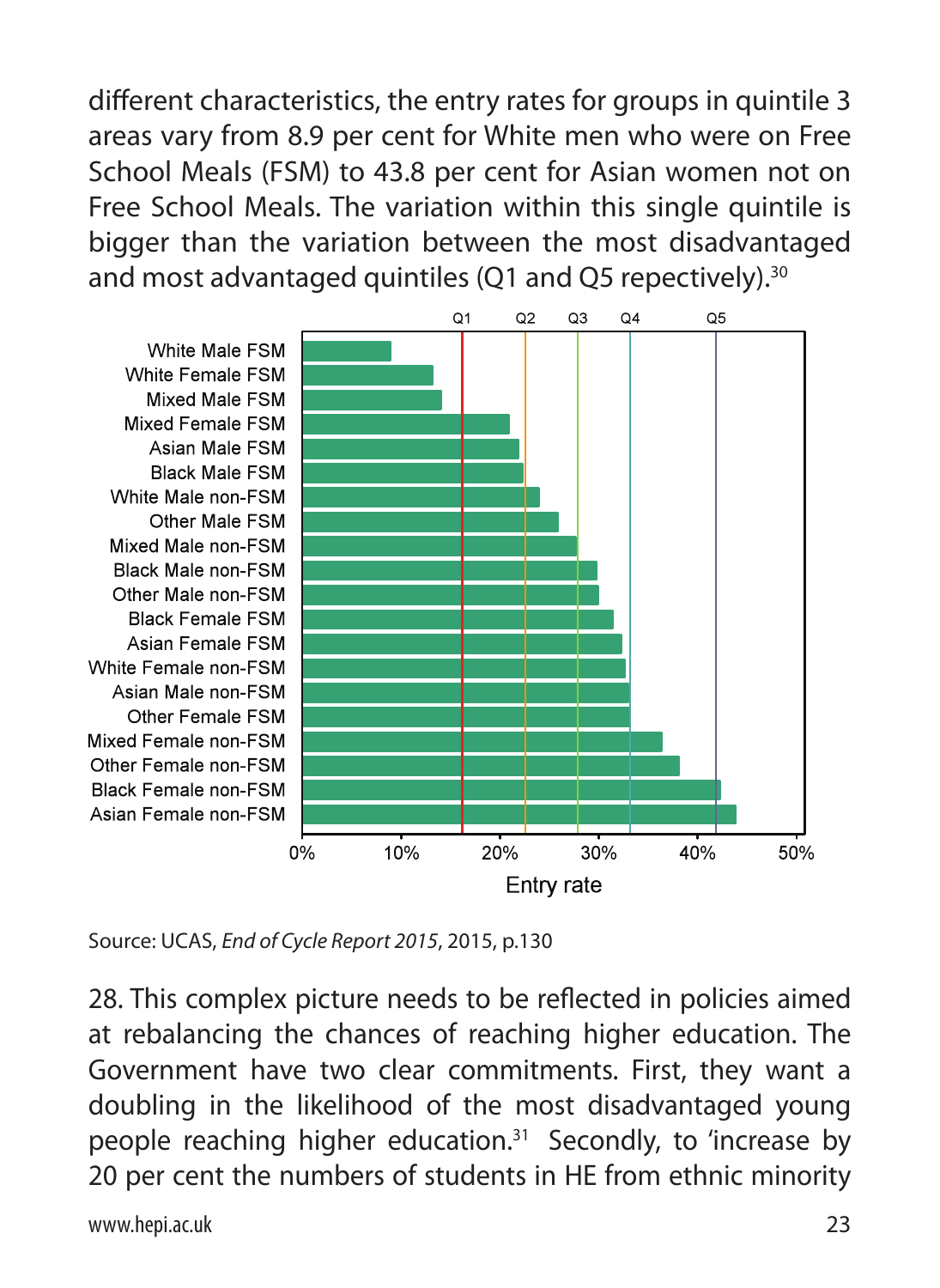groups by 2020'. As with many official targets, the easiest way to succeed could be to bolster groups who already perform relatively well by nudging those who currently just miss out. But meeting the true spirit of the targets needs initiatives that recognise the interaction of characteristics evident in UCAS's data.

# *Gender disparities after entry to higher education*

29. It is not only at entry to higher education that men underperform. Data kindly provided by the Higher Education Statistics Agency for this report show that, in 2013/14, the proportion of (HESA), full-time, first-degree students no longer in higher education following their year of entry was 8 per cent for men and 6 per cent for women. Earlier work by the Higher Education Academy also found a higher proportion of male students withdrew with a lower level qualification than they had originally hoped to achieve or no award than women in nearly all disciplines. One of the biggest gaps was in Education, which men were much less likely to enter in the first place: onein-ten (10 per cent) men withdrew without their award against one-in-17 (6 per cent) women.<sup>32</sup>

30. The new HESA data also show that, in 2014/15, 73 per cent of female and 69 per cent of male first-degree qualifiers secured a so-called 'good' degree of a 2:1 or above.<sup>33</sup> The Higher Education Academy's analysis of earlier data for 2010/11 suggests men's degree results are worse than women's in nearly all disciplines:

 *Women achieved higher percentages of upper degrees in 27/30 disciplines; only in Built Environment, Philosophy and Religious Studies, and Social Work and Policy did men secure one more*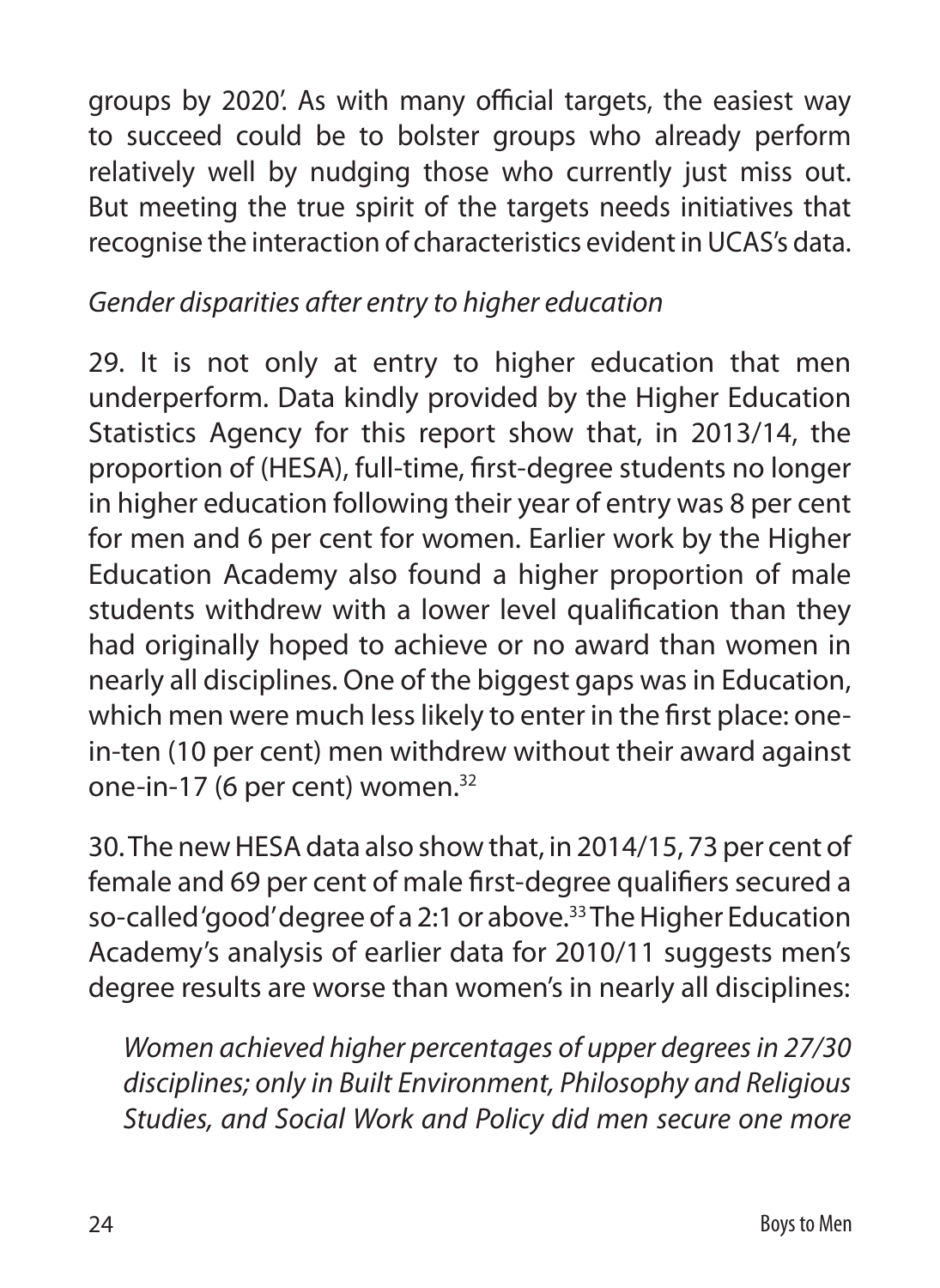*often and their advantage over women in these disciplines was marginal in all cases – only a 1-2% lead. Conversely, in some of the disciplines where women secured higher percentages of upper degrees than men, their lead was more substantial; for example, it was 13-14% higher in GEES [Geography, Earth and Environmental Science], Hospitality, Leisure, Sport and Tourism, Marketing, and Veterinary Medicine.*<sup>34</sup>

31. This record of relative underachievement is not explained by controlling for other factors. For both non-continuation and degree performance, 'men were not more likely than women to possess intersecting characteristics that were also related to lower attainment, such as mature status, lower SEC [socioeconomic classification] etc.<sup>'35</sup>

### *Graduation*

32. The *Destinations of Leavers from Higher Education* survey, which seeks information from people six months after they have successfully completed a higher education course, shows a mixed picture on performance in the labour market after study. Women are more likely to be in work but men are more likely to be in professional work:

 *Female survey respondents were more likely to be working, and less likely to be unemployed than male respondents. 74% of female graduates were working compared to 71% of male graduates. Furthermore, 6% of female graduates were unemployed compared to 8% of male graduates. However male graduates were more likely to be employed in professional occupations (51%) than female graduates (49%).*36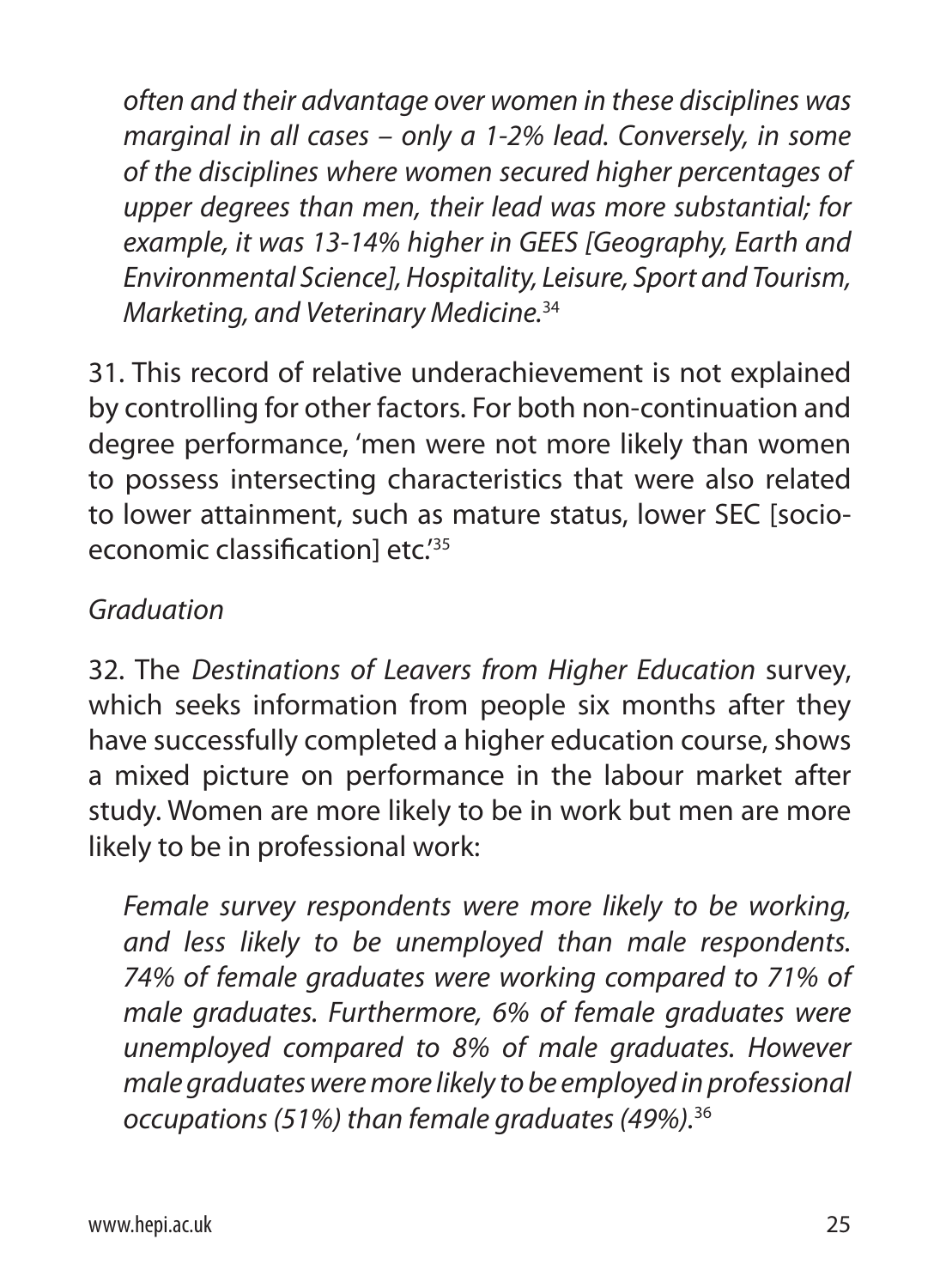33. Male UK-domiciled first-time first-degree leavers who find full-time work in the UK earn more on average than their female counterparts: 30 per cent of these men earn £25,000 or more, compared to 19 per cent of women. This may partially reflect different subject choices.<sup>37</sup>

34. Analysis of data for seven research-intensive universities in England reveals substantial differences in how male students seek work. Compared to female undergraduates, male undergraduates typically:

- start their job search earlier;
- are more confident about their prospects;
- are less daunted by approaching employers;
- are less concerned about many of the steps in making a job application;
- are less likely to seek job security;
- are less likely to desire work for 'a cause they feel good about';
- believe job stereotypes less; and
- are not as keen on careers with less structured entry procedures (such as cultural, charitable and media jobs as opposed to financial, engineering and information technology roles).<sup>38</sup>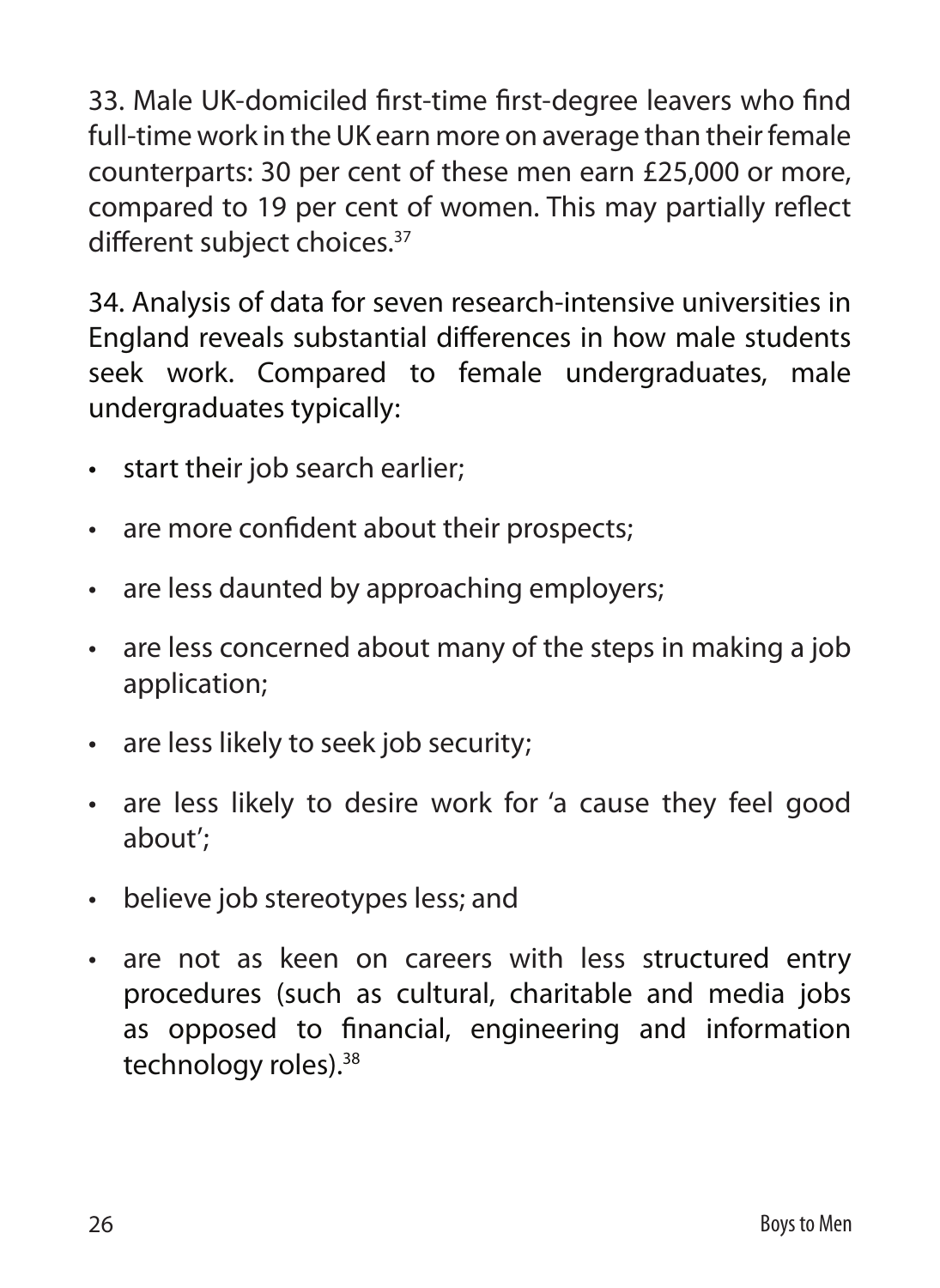# **Causes**

35. There is no obvious or simple single reason for the differential performance of men and women in higher education. No one has a perfect and comprehensive understanding of the gap.

36. However, among the most important contributory factors are: differential educational attainment; gender differences in the labour market; and the upgrading of nursing and teaching to the status of graduate professions.

# *Assessment and attainment*

37. One standard explanation for the relatively poor performance of men in higher education is the substantial disparity in educational achievement between males and females beforehand. Once young men's lower achievements in GCSEs are accounted for, they do no worse than young women: 'amongst the cohort who sat their GCSEs in 2008, boys are actually slightly more likely to go to university than girls once we account for prior attainment.<sup>'39</sup>

38. This difference in attainment is often dated back to the shift from O-Levels to GCSEs in 1988.<sup>40</sup> GCSEs are thought to have been particularly female friendly, with more focus on coursework and less on examinations.41 Girls were more likely than boys to achieve five or more A-to-C GCSEs and the gap gradually increased over the next few years before stabilising at around 10 percentage points in the middle of the 1990s.<sup>42</sup> In 2013/14, 58.9 per cent of girls achieved at least five A\*-to-C GCSEs or equivalent (including English and Mathematics) compared to 49.0 per cent of boys.<sup>43</sup>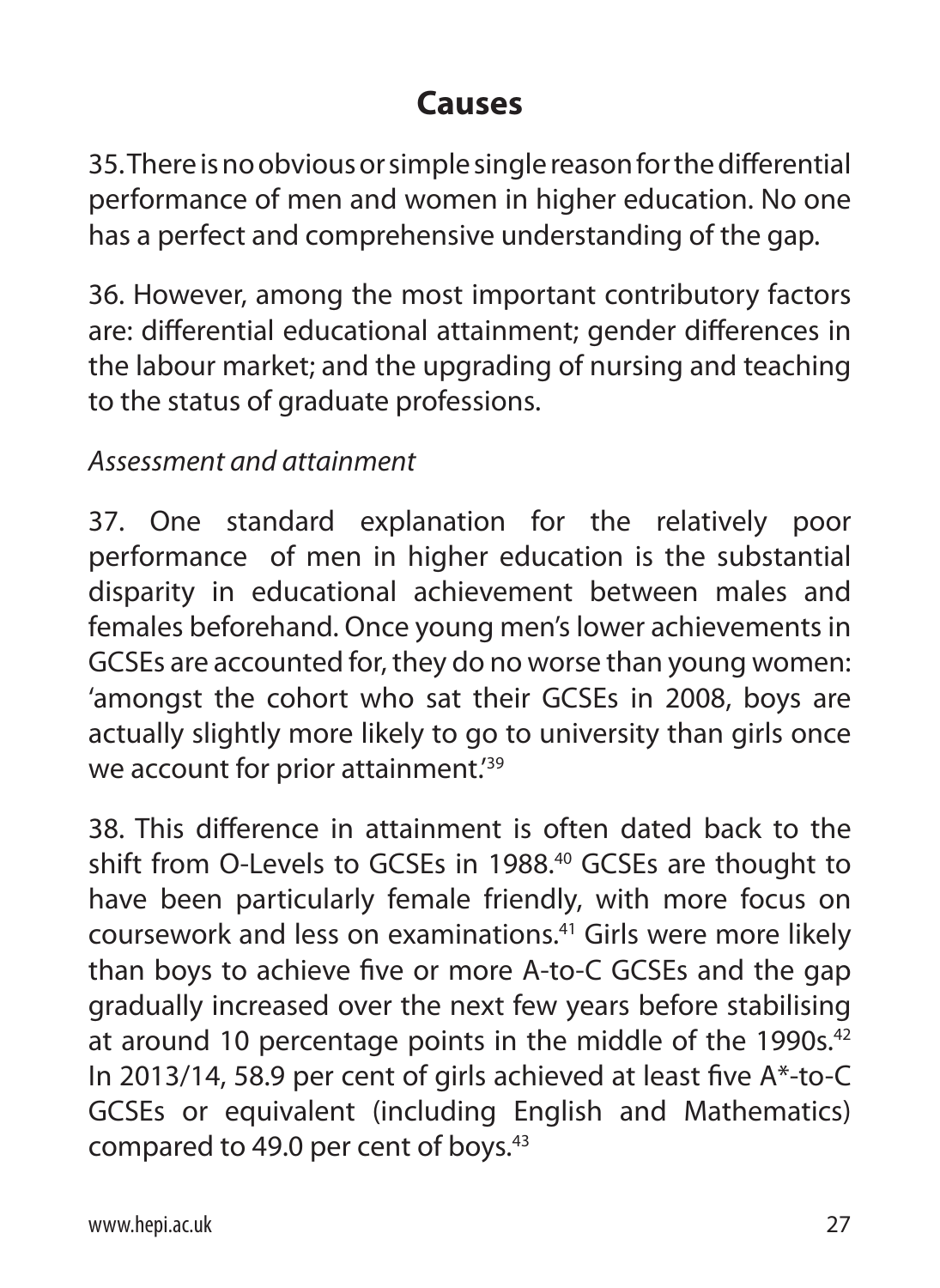39. However, the female Age Participation Index (API), which is the former measure of participation in higher education, had been rising somewhat faster for females than males for many years before the first GCSE cohort left school in 1990.<sup>44</sup> There was a sharp rise in the API for women then, but there was also a sharp increase for men. In 2015, the Department for Education confirmed 'girls' results were on an upward trajectory before the move to increased coursework in 1988 and continued after the reduction in GCSE and A level coursework.'45



#### *Participation in higher education by gender*

Source: Stijn Broecke and Joseph Hamed, *Gender gaps in higher education participation: An analysis of the relationship between prior attainment and young participation by gender, socio-economic class and ethnicity*, Department for Innovation, Universities and Skills, 2008, p.2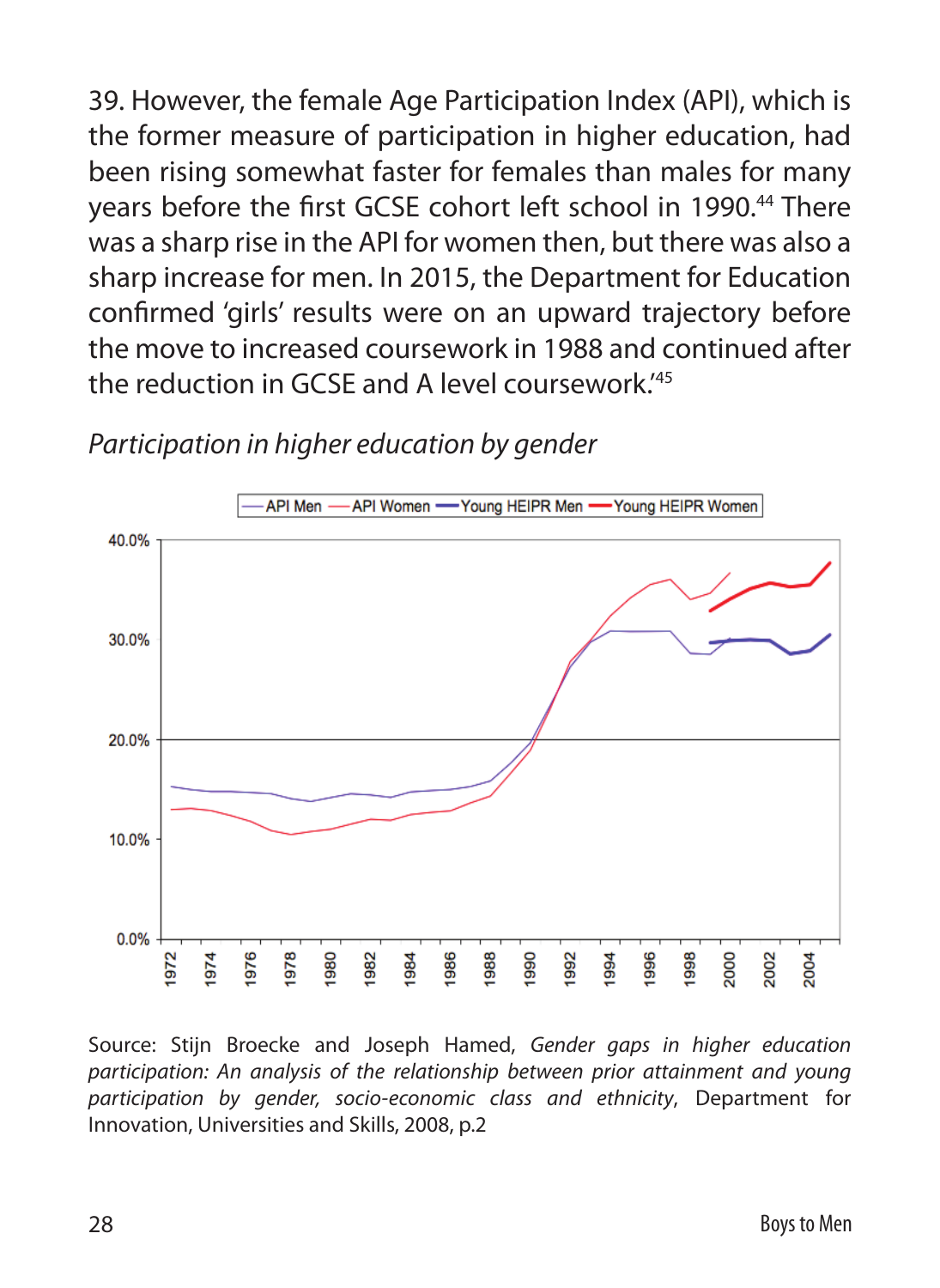40. The perceived differences between men and women over assessment by coursework have been overcooked. A literature review of examinations versus coursework concluded:

 *Women tend to produce better marks than men in both coursework and examinations, but both men and women tend to obtain higher marks in coursework than in examinations, and both men and women prefer to be assessed by coursework than by examinations.*<sup>46</sup>

41. Jannette Elwood has cautioned that the relative educational achievements of men and women need to be considered in a broader context:

 *an historical perspective on issues of gender and achievement suggests that we cannot look at current concerns about the apparent underachievement of boys as a 21st century phenomenon. Nor have girls' improved achievements at school occurred overnight. The story is a much more complex one, and one that is continually shifting in perspective.*<sup>47</sup>

42. Today, boys typically work less hard at school across the world. The OECD found:

- Boys are 8 percentage points more likely than girls to regard school as a waste of time (although the figure for the UK is lower at only around 3 percentage points).
- Boys are nearly ten times more likely to play collaborative online games every day, which can lead to lower performance, than girls (19.6 per cent versus 2.2 per cent): 'Because boys tend to be daily users of video games and are much more likely than girls to play online collaborative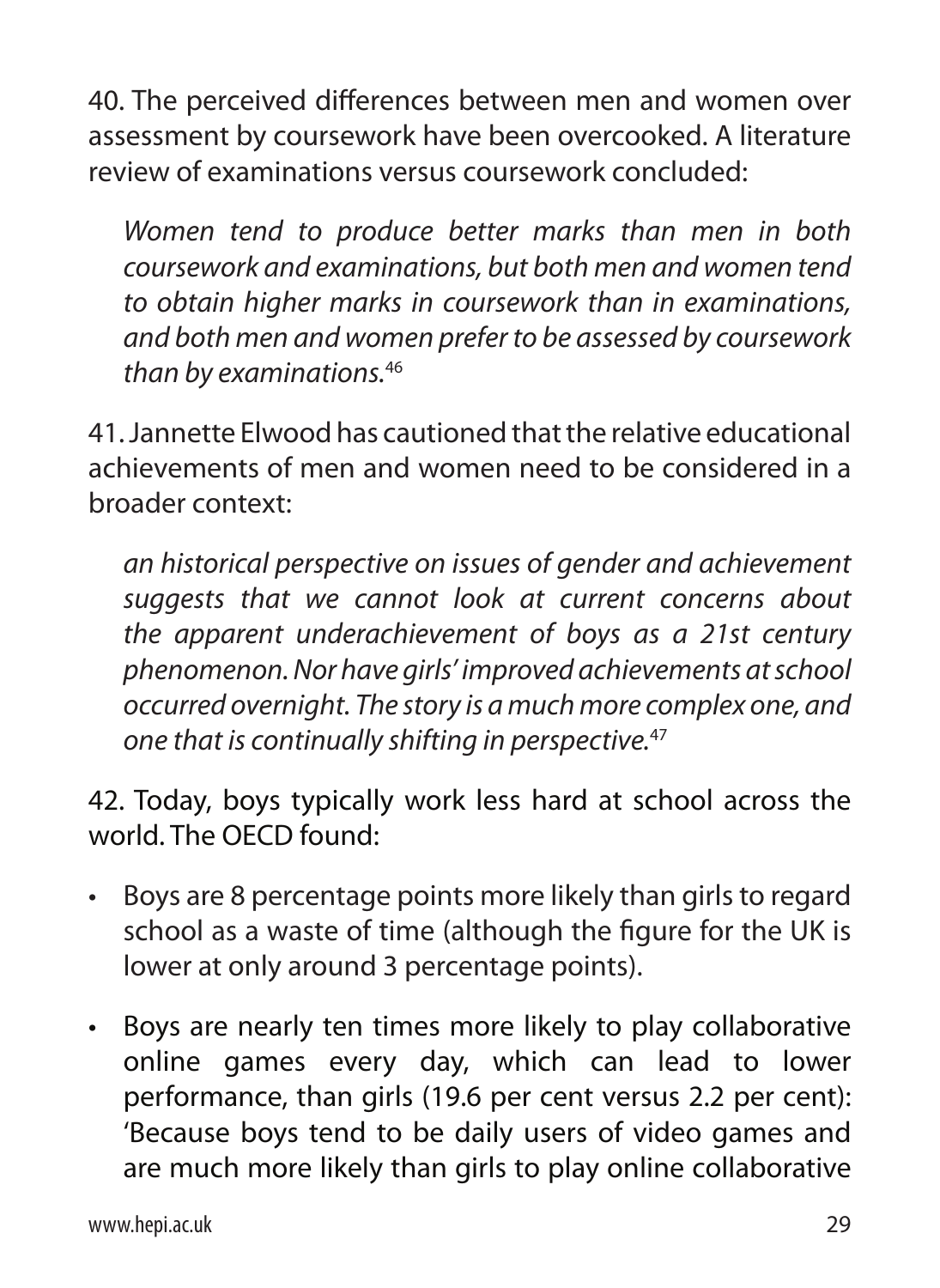games, the gender gap in video gaming translates into a performance advantage for girls.'48

- Boys spend less time reading for enjoyment: 'in 2000, 60% of boys and 77% of girls read for enjoyment; by 2009, these percentages had dropped to 54% and 74%, respectively.'49 The gap was of a similar magnitude in the UK: 51 per cent to 70 per cent.
- Boys across OECD countries spend over one hour less per week on homework than girls (5.5 hours versus 4.2 hours), with the data for the UK being identical to the OECD average.<sup>50</sup>

*Differences in learning among boys and girls, according to the Programme for International Student Assessment (PISA)*†

- Boys are more likely than girls to play video games.
- Boys are more likely than girls to spend time on computers and the internet.
- Boys are less likely than girls to read outside of school for enjoyment.
- Boys are less likely than girls to enjoy activities connected with reading.

<sup>†</sup> 'The Programme for International Student Assessment (PISA) is a triennial international survey which aims to evaluate education systems worldwide by testing the skills and knowledge of 15-year-old students. To date, students representing more than 70 economies have participated in the assessment. The most recently published results are from the assessment in 2012.' https://www.oecd.org/pisa/ aboutpisa/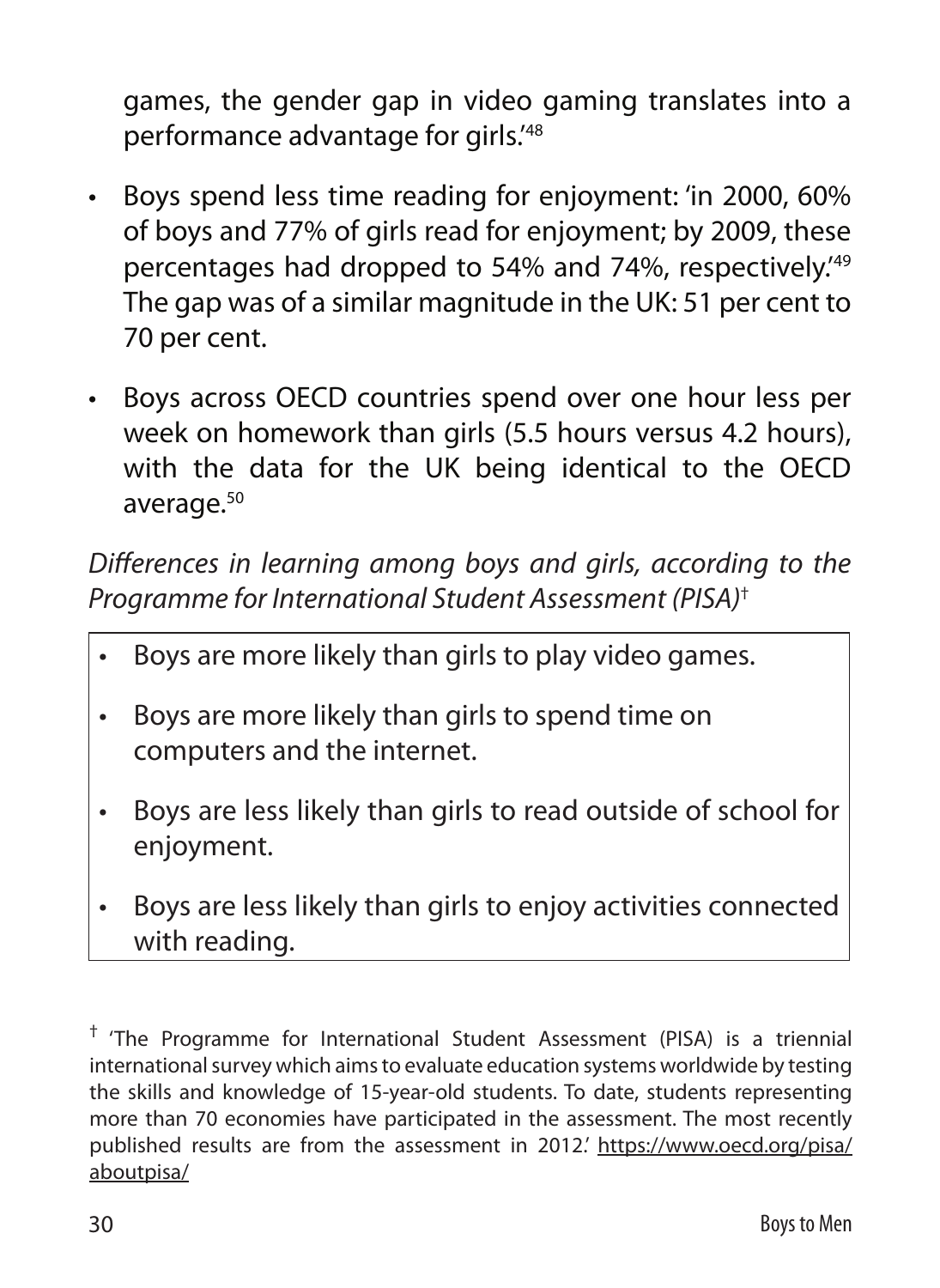- Boys are more likely than girls to play chess and program computers.
- Boys are less likely than girls to do homework.
- Boys are more likely than girls to have negative attitudes towards school.
- Boys are more likely than girls to arrive late for school.
- Boys are less likely than girls to engage in school-related work out of intrinsic motivation.

The evidence emerging from PISA is that, while some afterschool activities are more popular than others in certain countries, in virtually all countries boys and girls use their free time in distinctly different ways; and these differences have a significant impact on the skills that boys and girls acquire.

Reproduced from OECD, *The ABC of Gender Equality in Education: Aptitude, Behaviour, Confidence*, PISA, 2015, pp.36-37

43. This is not just a matter of gender. Ethnicity makes a difference too. Leicester City Council told the House of Commons Education Select Committee of their experience that in parts of Leicester, 'the white working class culture is characterised by low aspirations and negative attitudes to education' in a way not seen with other ethnic groups.<sup>51</sup>

44. This is confirmed by analysis of the Longitudinal Study of Young People in England, which shows that white disadvantaged young people are more likely than others to 'indicate that the best jobs did not necessarily go to those who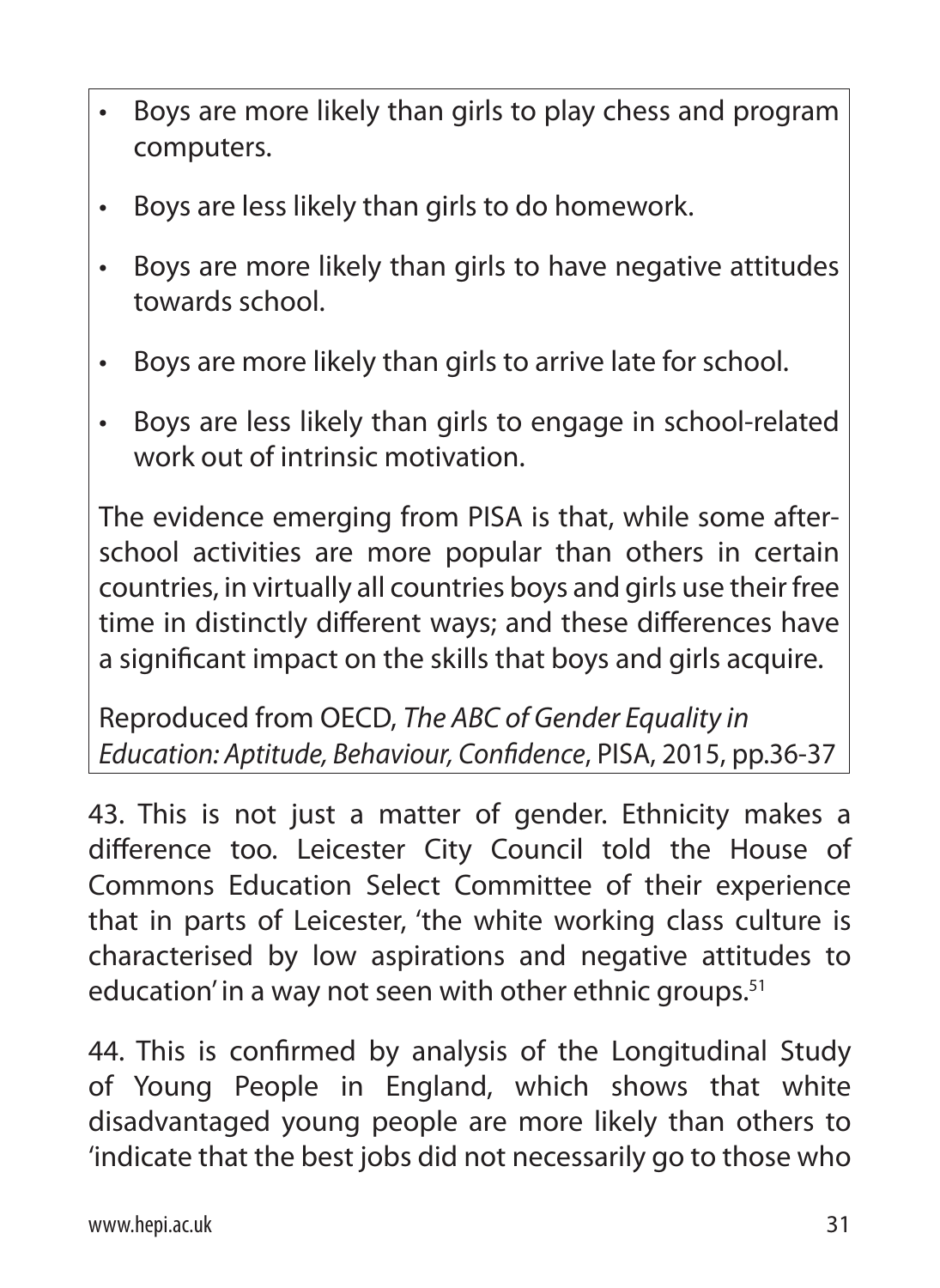had been to university' and to 'believe that university wasn't for people like them':

 *Parents of White disadvantaged pupils were also more likely to believe that leaving school at 16 did not necessarily limit an individual's career opportunities and aimed for their child to begin an apprenticeship or full-time work at the end of Year 11.*<sup>52</sup>

45. So focusing on gender alone will not deliver equality of opportunity. But nor can it be ignored. The OECD's work on the differential performance of boys and girls concluded:

 *Giving boys and girls an equal opportunity to realise their potential demands the involvement of parents, who can encourage their sons and daughters to read; teachers, who can encourage more independent problem solving among their students; and students themselves, who can spend a few more of their after-school hours 'unplugged'.*<sup>53</sup>

*The graduate earnings premium*

46. In one sense, the greater likelihood of women attending higher education reflects economically rational behaviour. Research undertaken for the Coalition Government on the additional income achieved by graduates compared to comparable non-graduates shows a larger earnings premium for women than for men:

 *the private benefit of a degree, in terms of lifetime earnings net of tax and loan repayments, is large - in the order of £168k (£252k) for men (women) on average. The social benefit to the government is also large of the order of £264k (£318k) from men (women) graduates – far in excess of likely exchequer costs.*54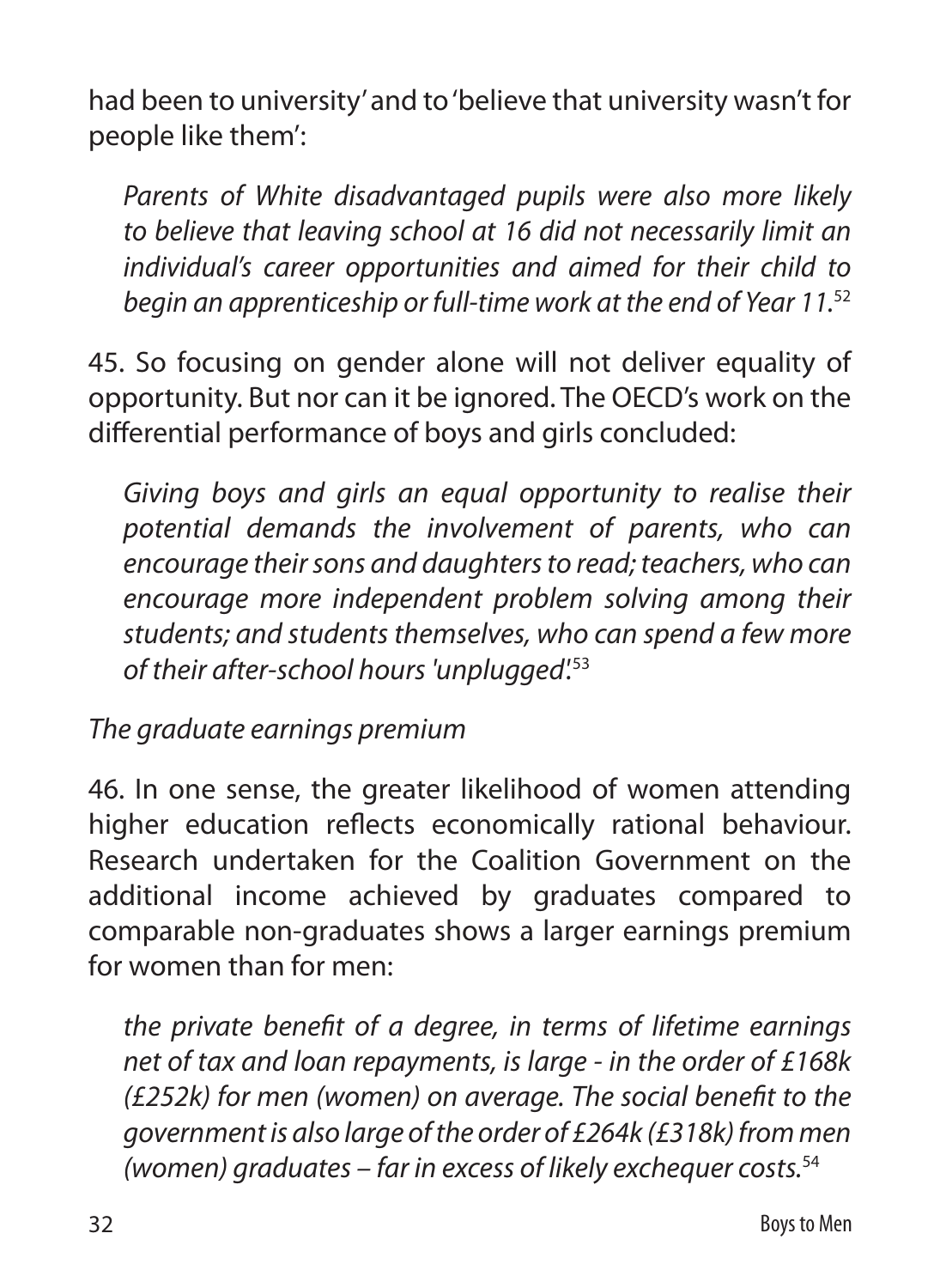47. Other research comes to a similar conclusion: 'We found that women graduates earn three times as much as women without a degree, while male graduates earn around twice as much as male non-graduates.'55

48. The difference is not because female graduates earn more than men: 'Despite having the same UCAS entry tariff points, attending the same type of institution and studying the same subject, men are commanding higher salaries than women.<sup>'56</sup> Rather, non-graduate women tend to do jobs that are paid less than non-graduate men. So the gap between the earnings of graduates and non-graduates is bigger among women than it is among men.

### *Why do non-graduate women earn so much less?*

One possible underlying explanation from the United States for the shifting picture between men and women is that, once it became easier for women to secure better-paid work, the option was not solely entering male-dominated bluecollar jobs but also taking on 'clerical work or teaching, higher status and better paying but still traditionally female jobs.'

Upwardly-mobile women whose reference group were already in careers requiring some form of additional education, such as teaching, meanwhile entered 'traditionally male jobs' such as management and medicine in larger proportions because there were few traditionally female professions with status.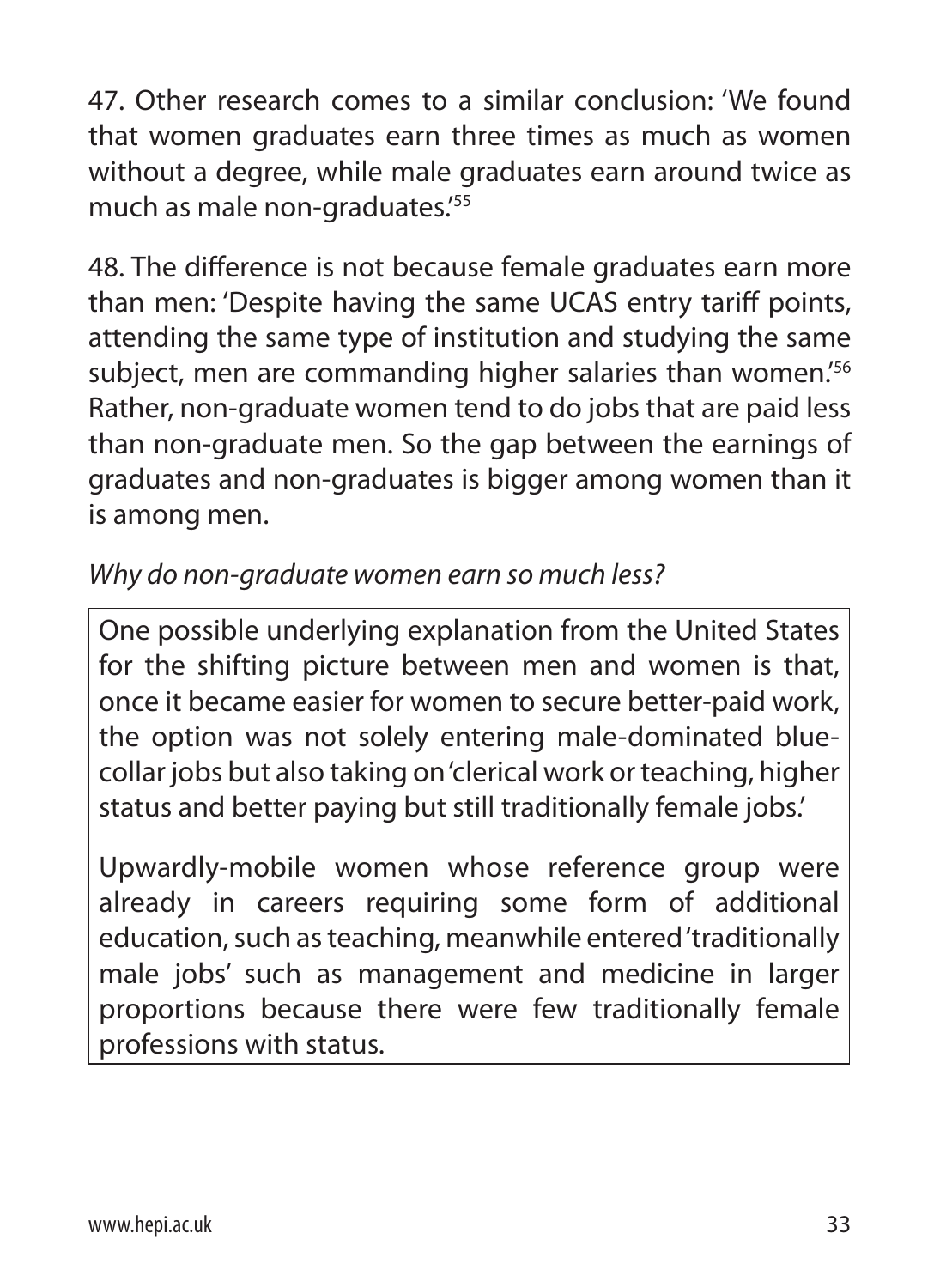At the same time, low pay for jobs traditionally undertaken by women meant there was 'little incentive for men to make the gender revolution a two-way street.'

Source: Paula England, 'The Gender Revolution: Uneven and Stalled', *Gender and Society*, 2010, vol. 24 no.2, p.159 and p.162

# *Nursing and teacher training*

49. During the 1990s, the responsibility for nursing education shifted from hospitals to universities, and all nurse training programmes have now moved from diploma to degree level. These changes boosted the number of women counted as being in higher education. Today, women outnumber men by around four-to-one in Subjects Allied to Medicine, which is dominated by Nursing.<sup>57</sup> Teacher training underwent a comparable shift and, today, over three times as many women as men take courses in Education.

50. Removing Subjects Allied to Medicine and Education from the data reduces the gender disparity in entry to higher education to around one-eighth of its original level.<sup>58</sup> That so few men study Subjects Allied to Medicine and Education compared to women means that the gender distortion in the whole higher education sector could persist until more males are attracted to such courses.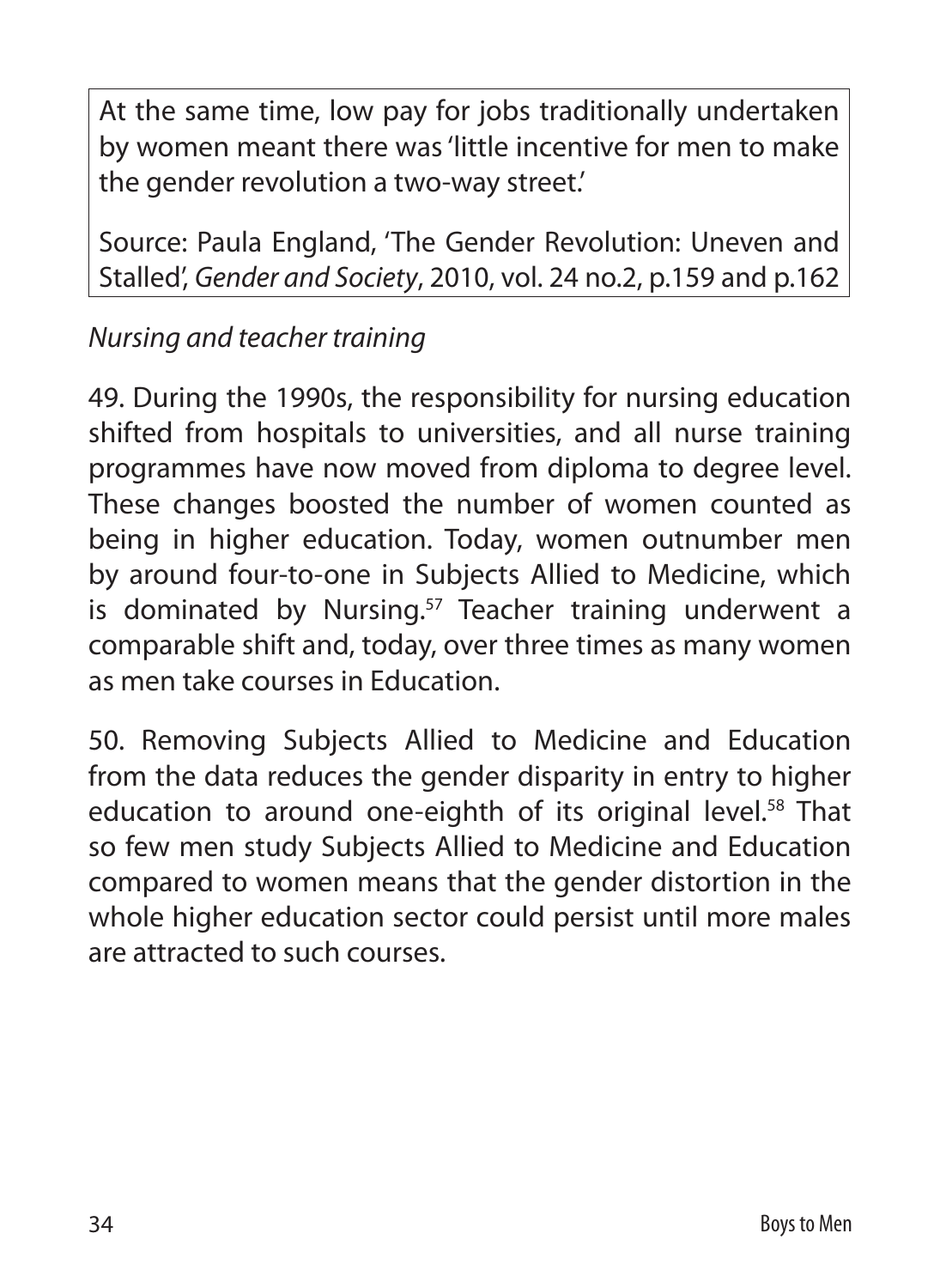| <b>Total students</b>              | Male<br><b>Female</b> |           | <b>Difference (Ratio)</b> |  |  |
|------------------------------------|-----------------------|-----------|---------------------------|--|--|
| <b>Total enrolments</b>            | 992,370               | 1,273,335 | 280,965 (1:1.28)          |  |  |
| <b>Subjects Allied to Medicine</b> | 56,845                | 218,585   | 161,740 (1:3.85)          |  |  |
| <b>Education</b>                   | 39,405                | 124,965   | 85,560 (1:3.17)           |  |  |
| <b>Other enrolments</b>            | 896,120               | 929,785   | 33,665 (1:1.04)           |  |  |

### *Total higher education enrolments by subject and gender*

Source: Analysis of Higher Education Statistics Agency, *General student numbers: Statistical first release 210*, January 2015, Table 4

51. The recent decision by the Government to shift Nursing, Midwifery and Allied Health students from a system of grant support to the loans system used for other disciplines, along with the removal of the student numbers cap for these courses, could have an impact on demand. The University Alliance mission group fears the changes 'could adversely affect the diversity of the applicant pool.' It has called on Ministers to 'monitor the impact of the changes and intervene where necessary.'59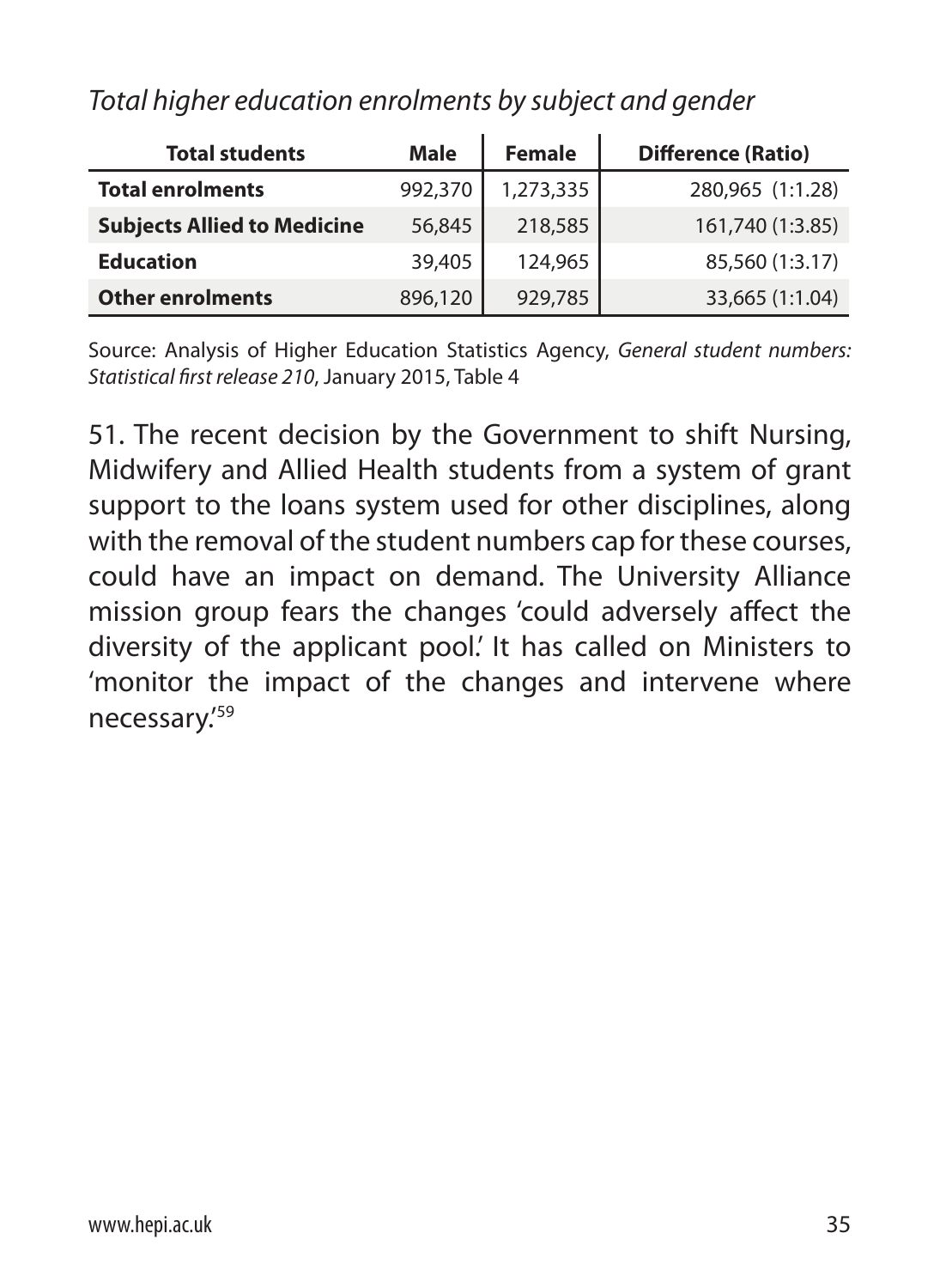# **Recommendations**

52. To tackle the underachievement of young men in higher education, there needs to be recognition of the problem. Not everyone is convinced. For example, groups representing men's interests claim to have found areas where hard evidence has been ignored.<sup>60</sup> One UK academic has claimed understanding of the problem stems from skewed academic priorities:

 *Rather than evaluating the nature and meaning of female success and the creation of new sites of gender inequality, researchers instead seek out the few remaining areas where women can still claim to be at a disadvantage. … Alternatively, current research into higher education and gender focuses on the 'problem' of masculinity in universities.*<sup>61</sup>

53. The Department for Education, which in an earlier guise took a keen interest in differential achievement rates by gender, says it no longer focuses specifically on boys' underachievement. For example, in reply to a recent Freedom of Information request, the Department said it:

 *does not fund any initiatives that just focus on addressing boys' underachievement. The Government's education reforms are designed to ensure that all children, whatever their gender, have the opportunity to attain well at school.*<sup>62</sup>

54. The Universities and Science Minister, Jo Johnson, is, however, committed to tackling the underperformance of boys. New guidance to the Director of Fair Access published in 2016 calls on: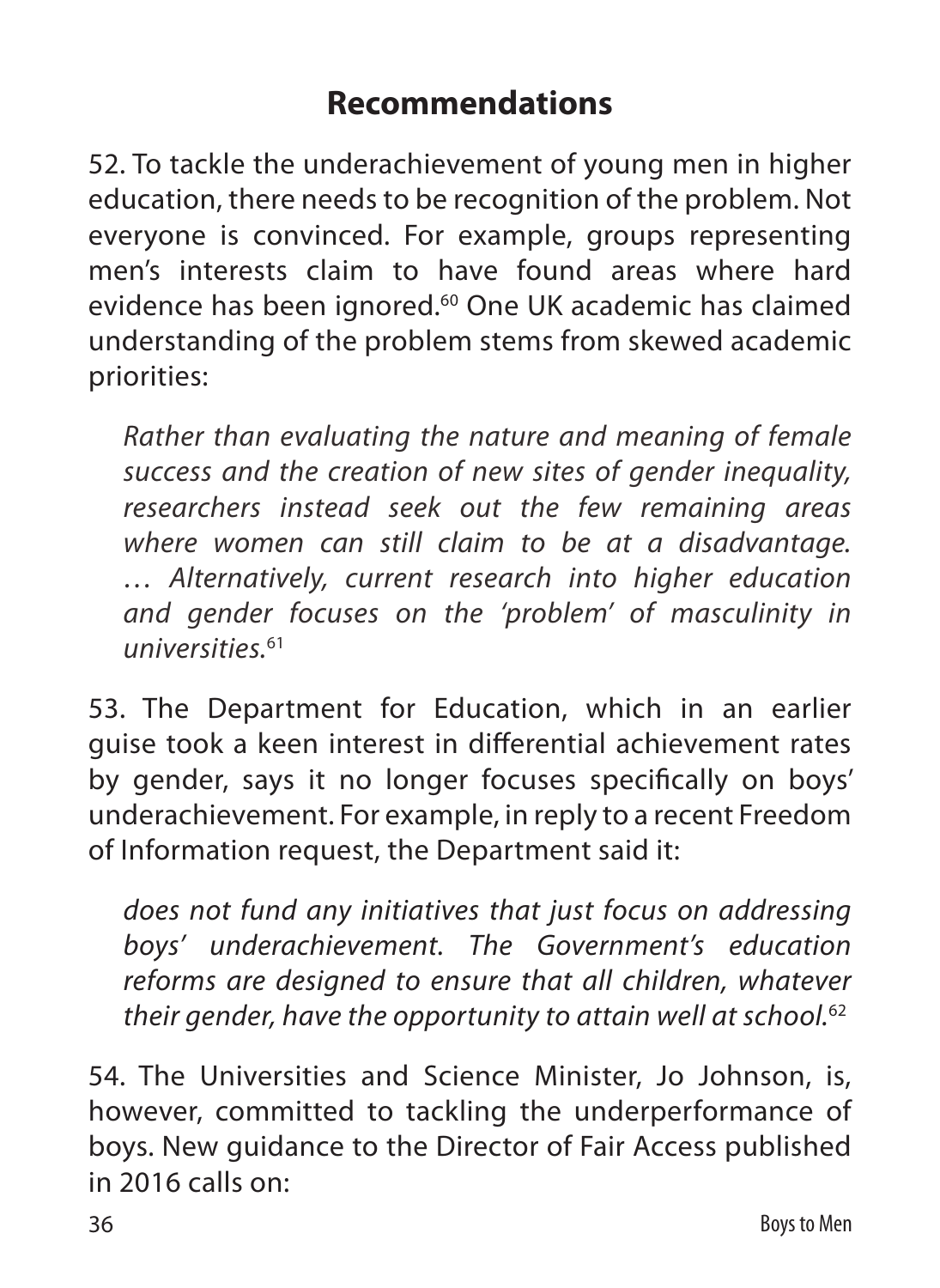*institutions to set themselves benchmarks and targets … for particular types of students from disadvantaged backgrounds, as well as more general targets and benchmarks. In many cases it will be appropriate to encourage targets and benchmarks relating specifically to students from Black and Minority Ethnic communities, young White males from disadvantaged backgrounds, disabled students and those with learning difficulties, to support our ambitions in these areas*. 63

55. It is easier to set targets or benchmarks than to hit them and there are no easy or certain solutions to the underachievement of boys entering higher education. Even if there were, higher education institutions would not be able to solve the problem on their own, given how far back in the education system the differences in achievement emerge. As one official report found:

 *our analysis suggests that no additional gender effect appears at the point of entry to Higher Education and, hence, that efforts to reduce the gender gap in HE participation should predominantly be aimed at increasing the relative attainment of young men prior to HE.*<sup>64</sup>

56. Yet concentrating only on the earlier stages of the education system risks a sequence in which underachievement is blamed:

- by higher education providers on colleges and secondary schools;
- by secondary schools on primary schools; and
- by primary schools on early years' providers and parents.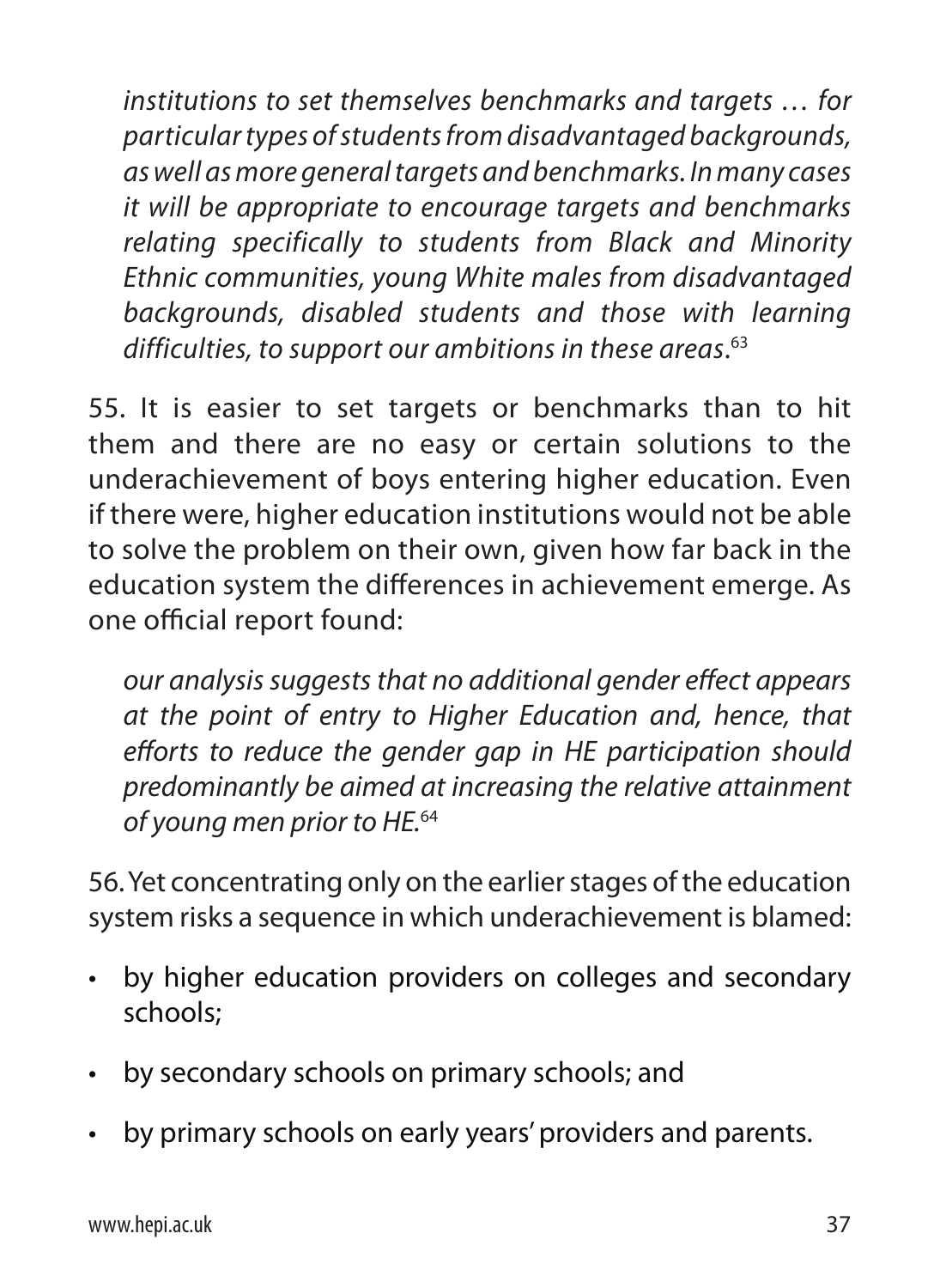When blame bumps down the age spectrum, the end result is likely to be little change.

57. Higher education institutions may not be able to solve the disparity in achievement on their own, but they are a necessary part of any solution. This has become better understood in recent years with, for example, greater use of contextualised admissions. Moreover, the abolition of student number controls has removed one obstacle against recruiting people from under-represented groups. Admitting an extra student no longer means having to turn another one away (or risk a fine for over-recruitment).<sup>65</sup> It is difficult to see how the number of young men in higher education could be boosted were a tight numbers cap to be reimposed, as then it could only happen if fewer women entered higher education.

58. However, letting institutions recruit as many undergraduates as they like cannot on its own tackle male under-representation because it does not directly affect demand. To make a bigger difference, more men need to apply to higher education, more men need to complete their courses and more men need to achieve a 'top' degree (2:1 or above). We should consider new cost-effective policy interventions aimed at helping people before entering higher education and while studying.

59. Any changes have to be implemented against the backdrop of further cuts to the direct public funding of higher education, including to budgets directed at disadvantaged students, such as the Student Opportunities Funding and maintenance grants (whch are being abolished in favour of higher loans). Interventions that do not require significant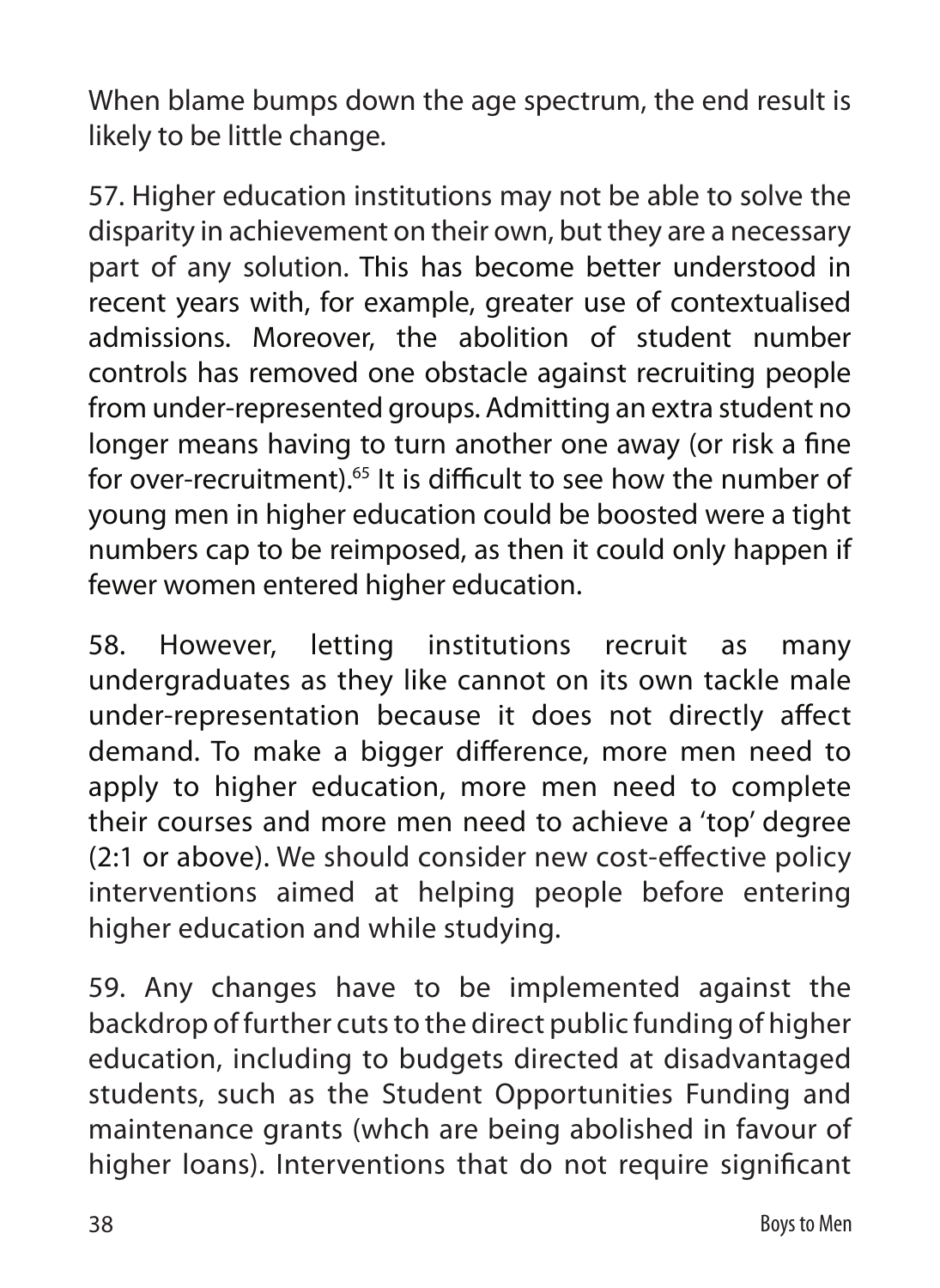extra public funding therefore have more chance of being implemented. One common proposal is to increase the number of male role models, particularly male teachers, so we start by evaluating that idea.

# *More male teachers?*

60. It is often said boys, in particular, would benefit if there were more positive male role models in schools: in English primary schools, 85 per cent of teachers are female and, in secondary schools, the figure is 62 per cent.<sup>66</sup> A more even balance could conceivably help reflect wider society, make up for a lack of male role models at home and raise achievement levels.<sup>67</sup>

61. The barriers against men entering teaching have been summarised as: 'experiences and attitudes related to status, salary, working in a predominantly female environment, and physical contact with children.'68 Perceptions of teaching as a female profession can start young: in one piece of research, a male primary school teacher in the UK recalled a five-year old pupil saying, 'You're not a teacher, you're a man'.69

62. Universities could help tackle the shortage of male teacher trainees through more active recruitment and increasing retention, potentially triggering a virtuous circle of more male role models producing more male higher education students. The University of South Australia runs a 'MENtor Program for Males in Early Childhood Education', which provides male students with support and mentorship as well as professional experience placement with successful male educators.70 The Government could take the intiative too by applying a similar effort to raising the number of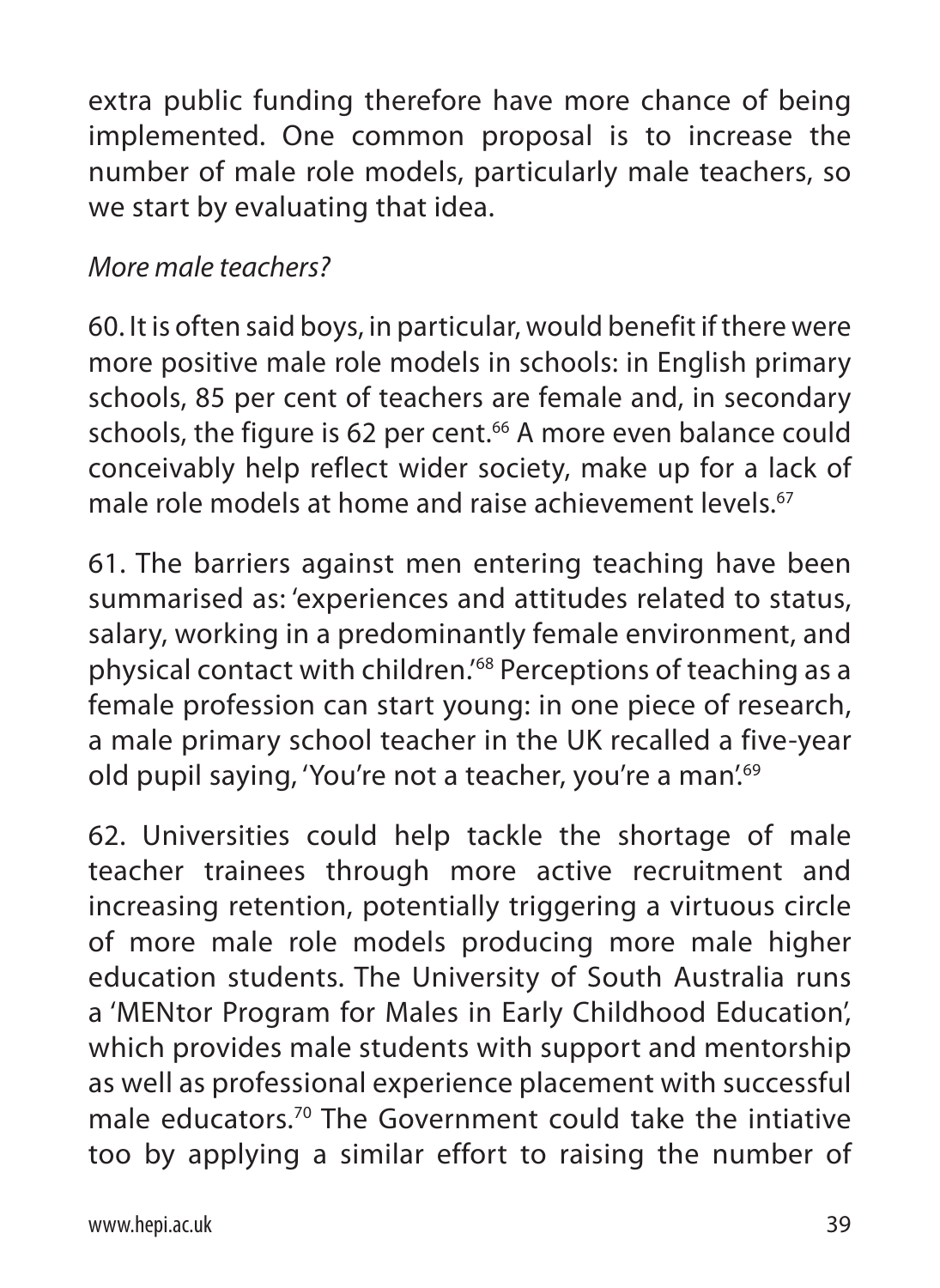males training to teach as it does to raising the number of females studying STEM subjects.

63. However, past initiatives to raise the proportion of male adults in classrooms have had only a limited impact. Moreover, even if new initiatives had greater success, it might still be a red herring in terms of boys' achievements. The evidence on whether male teachers raise the achievement of boys is contradictory.

- A research experiment in which 1,200 secondary school pupils in England placed bets on their examination results found boys reduced their stakes when female teachers did the marking – and were right to do so. Women teachers 'did tend to award lower marks to male pupils than external examiners<sup>71</sup>
- Earlier research among pupils in England published in 2006 found 'a strong and significant perception that teachers treated boys more negatively than girls.' Yet there was also a perception expressed that, compared to men, 'female teachers are more fair in the way they treat the different gender groups and less likely to be influenced by the pupil's gender.<sup>72</sup>
- Other research among 9,000 primary school pupils in England 'found no empirical evidence to support the claim that there is a tendency for male teachers to enhance the educational performance of boys and, conversely, for female teachers to enhance the educational performance of girls.'73 The research also found pupils of both genders taught by women were more likely to have positive attitudes about school.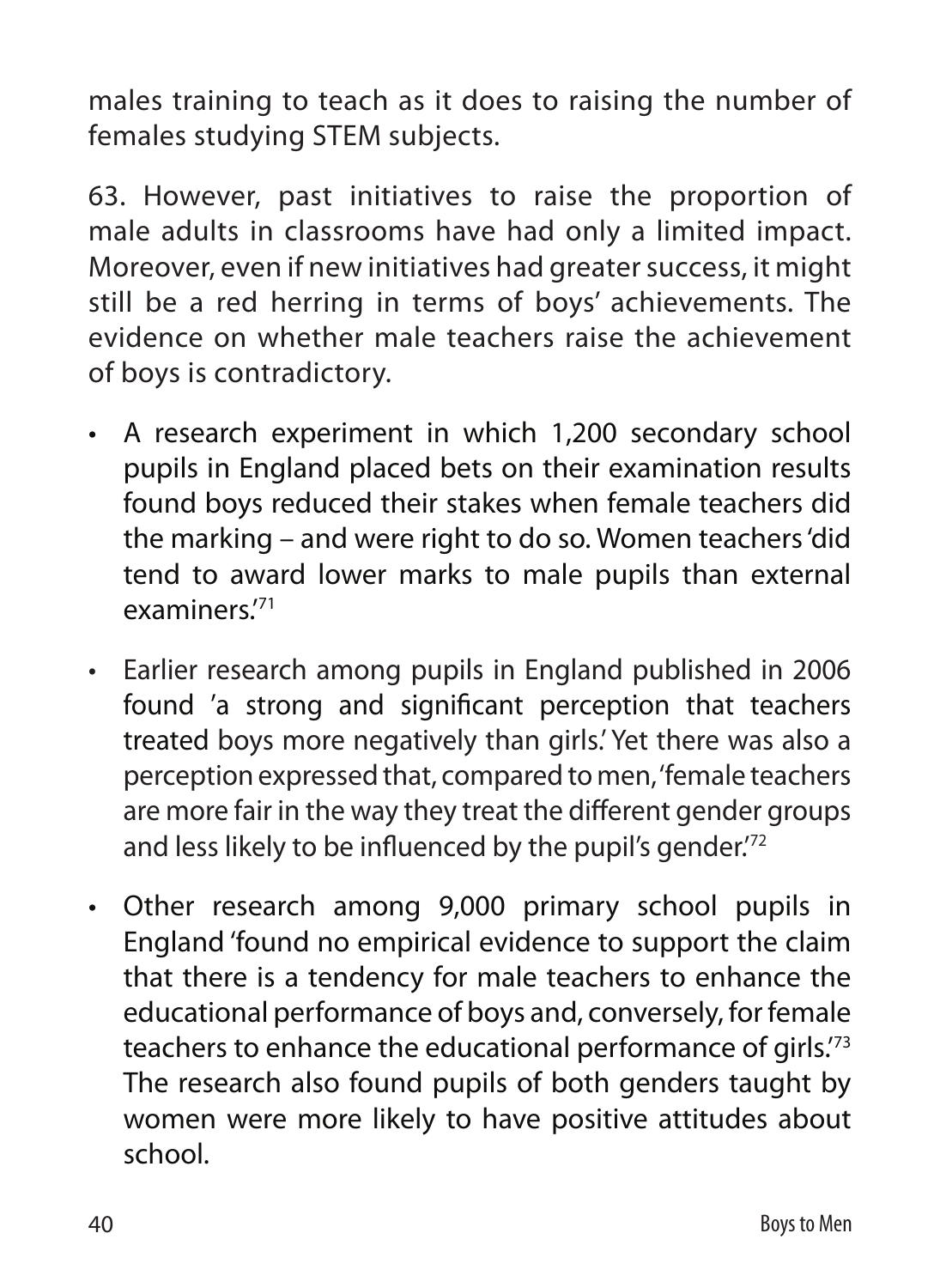64. One researcher, Elina Lahelma, has concluded that 'Female numerical dominance of the teaching profession seems to be more a problem for adults than for young men and women.'74 Debra Myhill and Susan Jones, believe aiding boys in the classroom could depend less on securing a greater balance in the gender of teachers and more on attitude:

 *if pupils' perceptions of inequity of treatment according to gender are a true reflection of classroom practice, then there is a greater need to address social justice in the classroom and the gender stereotypes which underpin current inequities.*<sup>75</sup>

65. So it seems more male teachers could only have, at best, a limited impact on the proportion of new higher education students who are male.

# *Seven policy ideas*

66. Data from Wave One of the HEPI / YouthSight Monitor, collected in October 2015, suggests young males who enter higher education conduct their research and choose their institutions in different ways to young women. Among the 61 per cent of female students and the 56 per cent of male students who said they looked at 'information on the quality of teaching at the universities you were considering', women were more likely to make use of:

- university-provided websites (61 per cent to 54 per cent);
- formal open days (55 per cent to 49 per cent);
- official prospectuses (57 per cent to 45 per cent);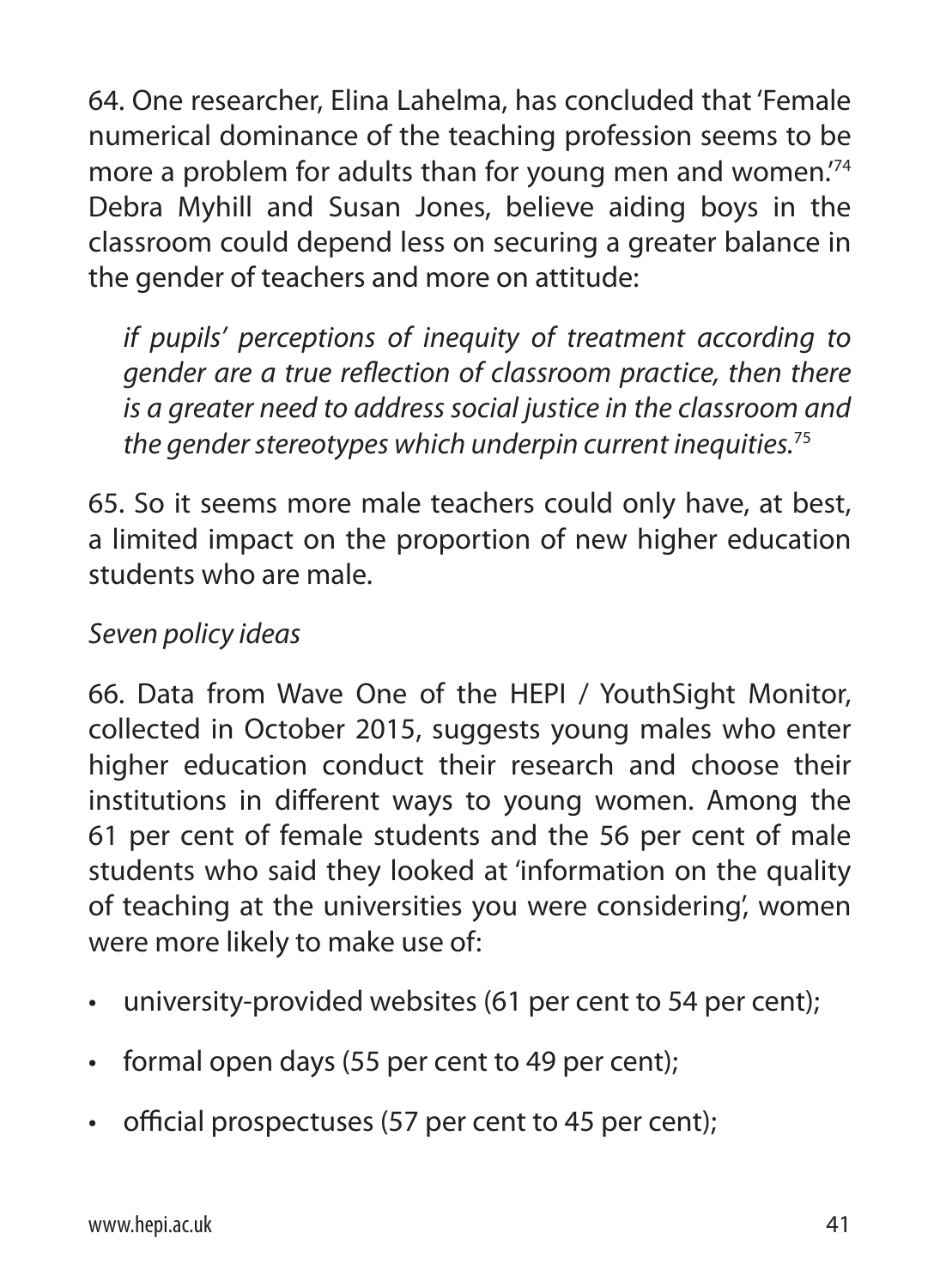- the UCAS website (53 per cent to 48 per cent); and
- talking to former and current students (41 per cent to 30 per cent).

### *Other differences when considering higher education*

Among the subset of students (61 per cent of female students and 56 per cent of male students) who said they looked at 'information on the quality of teaching at the universities you were considering', the following differences were observed:

– 43 per cent of women but only 36 per cent of men considered the 'number of contact hours';

– 37 per cent of women but only 27 per cent of men looked at the 'balance between lectures and seminars'; and

– 34 per cent of women but only 25 per cent of men considered 'information on assessments'.

Of the 12 options, the only two which men chose more often than women were 'course accreditation' (52 per cent to 49 per cent) and 'teacher/student ratio' (31 per cent to 28 per cent), although the differences here were small.

67. The fact that young men make less use of official sources of information may lie behind the perception that they make less well-informed decisions. A review by the Higher Education Academy of male-focused outreach activities undertaken within Aimhigher included the following observation:

 *Boys have a limited perception of what university is. It is associated with passive learning, sitting and listening and long*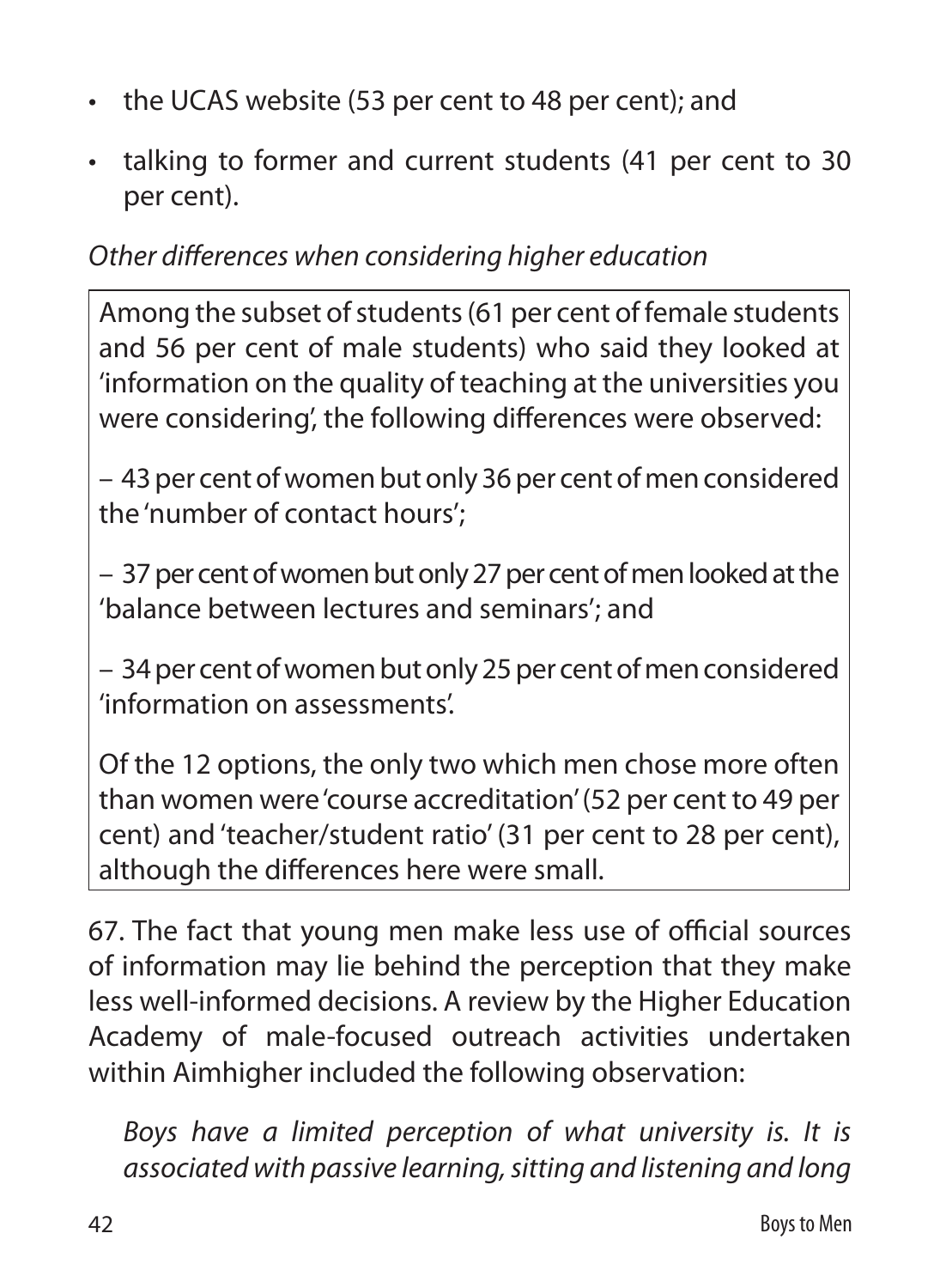*boring lectures ... there is also a view of a very narrow range of occupations – you might be a lawyer or an accountant.*<sup>76</sup>

68. It is widely accepted that the balance of spending on widening participation should be shifted from inefficient bursaries to more effective outreach initiatives. According to the Office for Fair Access, in 2013/14 higher education institutions spent almost five times more (£436 million) on financial support than on outreach (£93 million).<sup>77</sup> As the rebalancing **takes place, some of the money could go on initiatives aimed at engaging young men with higher education, and disadvantaged young men in particular.**

69. Some charities have considerable expertise in this area: for example, Brightside, a national mentoring charity, is working with a network of universities and colleges in Greater Manchester to raise the aspirations of white working-class boys by raising their soft skills.<sup>78</sup> If £100 million were spent on encouraging a further 36,000 men aged 18 to enter higher education, thereby equalising the number of male and female entrants, it would amount to substantial funding of almost £3,000 per extra entrant.

70. There may also be a case for ensuring official sources of information target men. **One specific idea worth exploring is a Take Our Sons To University Day modelled on 'Take Your Daughter To Work Day'**, which began in the United States in 1993 as a way to inform girls about the full range of careers.<sup>79</sup> A new take on a simple idea, parents and carers could take their young men to a higher education campus at a dedicated time to hear tailored information, including on the non-academic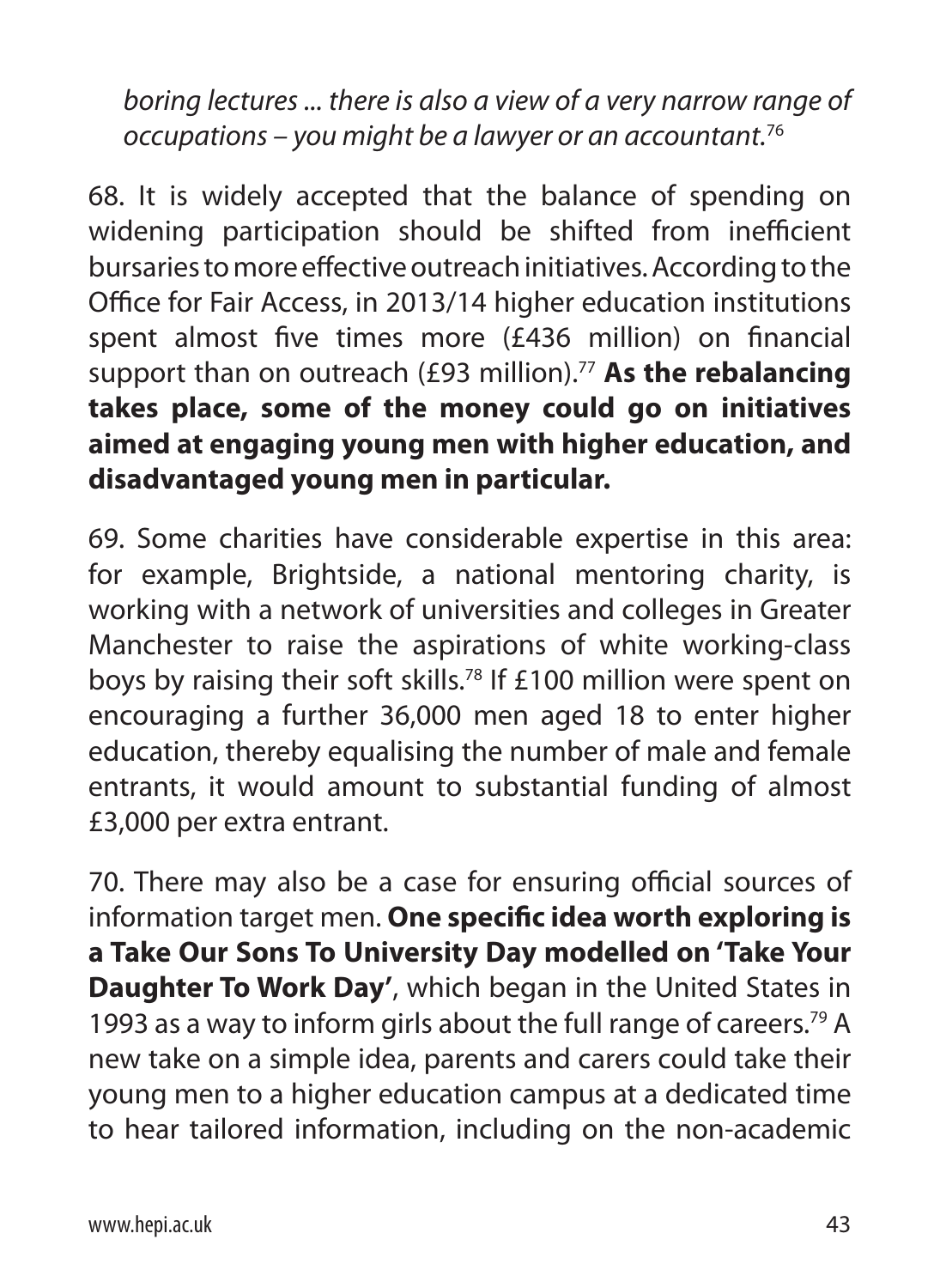benefits of attending university. As with Take Your Daughter To Work Day, schools, colleges and employers could be encouraged to provide time off.

71. Crucially, Take Our Sons To University Day could also serve to tackle a lack of understanding among parents and carers on the benefits of higher education in general and for men in particular. This could have wider benefits because the advantages of learning are thought to be contagious within families.

72. Male-only projects are not the only solution, however. The Higher Education Academy evaluation of outreach projects aimed at men recommended that **male role models should be involved 'in all widening participation activities.'**<sup>80</sup>

73. The Office for Fair Access has conducted a new analysis of higher education institutions' 2016/17 Access Agreements specifically for this paper. It shows that 58 out of 183 institutions have identified males as a priority group for their widening participation activities (compared to 16 which have identified females as a priority group). However, only 26 (19 higher education institutions and seven further education colleges) have statistical outcomes targets on the recruitment of male students. Of these, only 8 (two higher education institutions and six further education colleges) have targets that are not specifically related to initial teaching training.81 **So it is clear more universities could set themselves targets for male recruitment.**

74. In February 2016, the Scottish Funding Council set a sectorwide target to ensure 'No subject has an extreme gender imbalance', defined as less than 25 per cent of one gender, by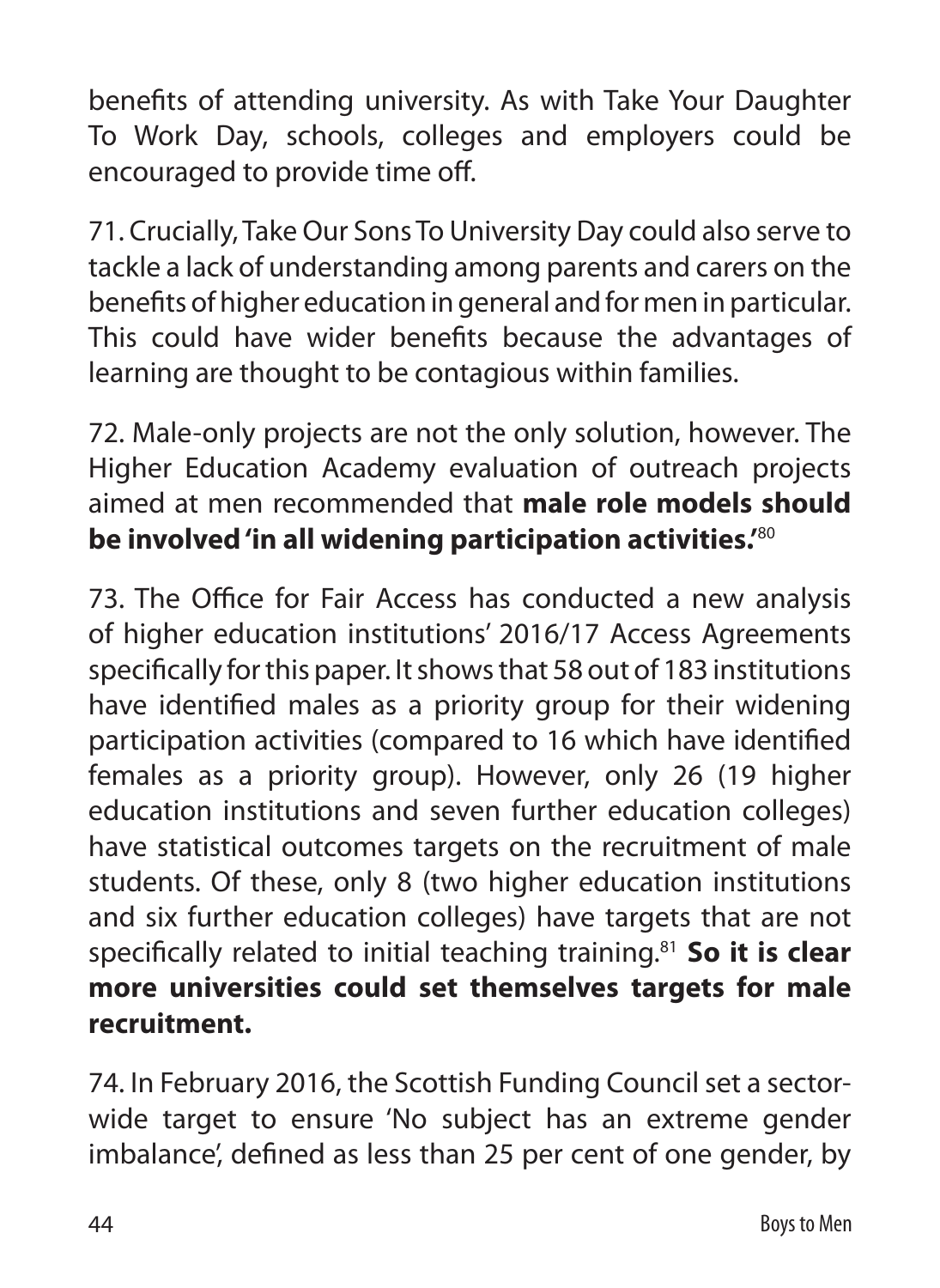2030.<sup>82</sup> As well as necessitating a rebalancing in the gender of students taking Nursing, Education, Psychology and Languages towards men, this also necessitates the rebalancing of many STEM subjects towards women (and could risk some perverse behaviours like recruiting fewer students to ensure a high percentage for the less well-represented gender).

75. Whether there are important cognitive differences between men and women has divided neuroscientists. But many experts now think the differences have often been exaggerated. One reason why is that experiments have shown environment affects behaviour. In one test, participants played a computer game that involved dropping bombs: when participants were singled out, men dropped more bombs than women; when they were 'deinviduated', women dropped somewhat more than men.83 As explained in the box below, assuming cognitive differences on the basis of gender could be 'a very bad bet.'

### *What neuroscience tells us about gender*

Why should we investigate sex differences in the brain? And if we find them, what are their implications for public policies? Many people are rightly concerned that demonstrations of biological differences in brain structure between males and females will be used to reinforce the idea of systematic differences in cognitive abilities and justify sexism. Of course, even if such differences were large and consistent across individuals, it would not imply one version is better than the other.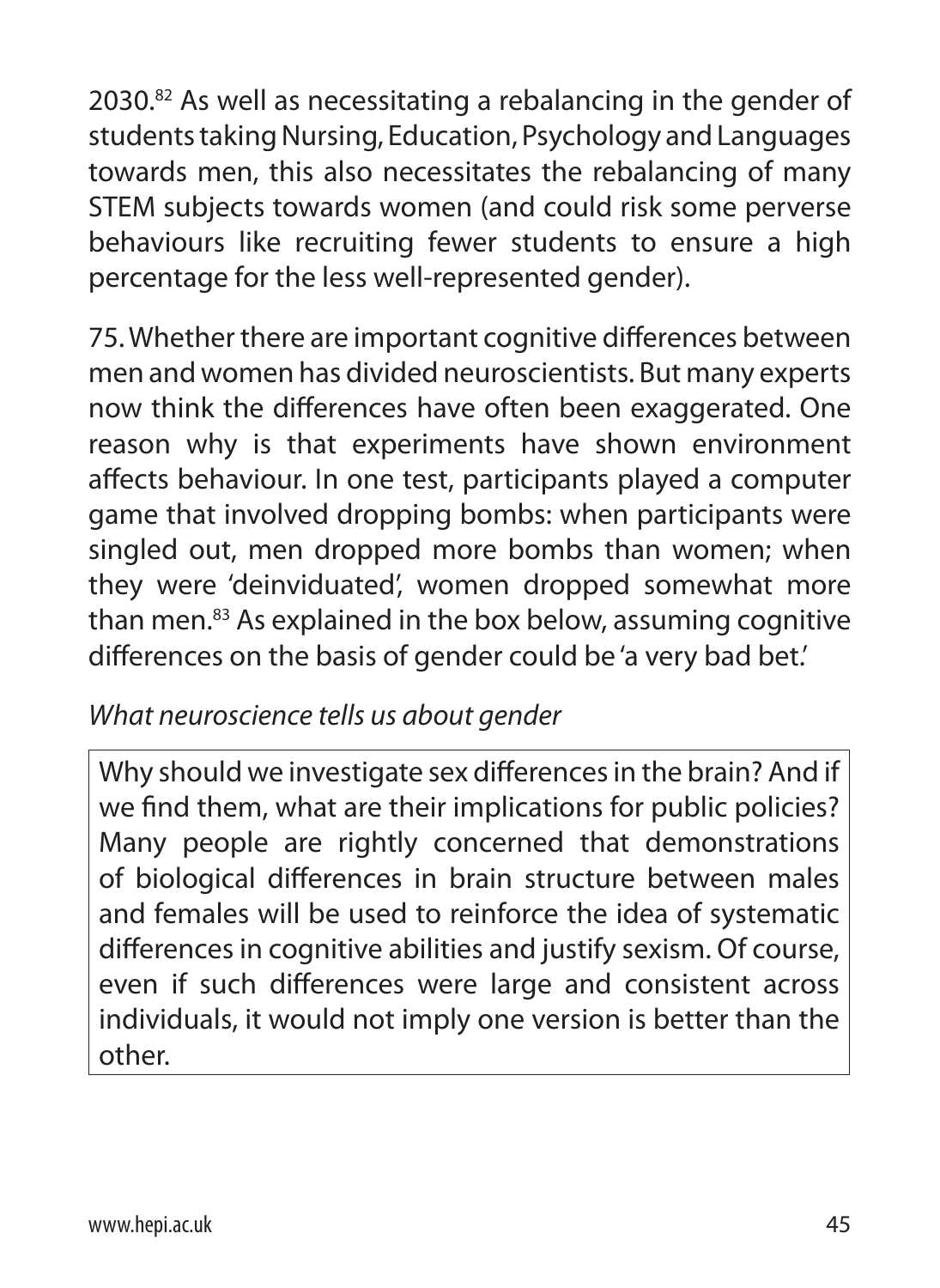But more importantly, the distributions for cognitive domains are so overlapping and the sex effects typically so small that inferring anything about the cognitive profiles of individuals on the basis of these group differences is, simply put, a very bad bet. Sex differences for interests are a little bit bigger, but still by no means categorical and there is likely a strong cultural reinforcement of gender norms in this area.

Reproduced from Kevin Mitchell, 'Sex on the brain – a tale of two studies', 4 January 2016 at http://www.wiringthebrain. com/2016/01/sex-on-brain-tale-of-two-studies.html

76. Nonetheless, research from the University of Newcastle on brain fibres suggests that young women's brains change earlier than young men's.<sup>84</sup> The selective loss of brain fibres during adolescence between regions of the brain, known as preferential detachment, allows a faster way to communicate messages from one region to another. This typically occurs in women some years before men:

 *This process seems to occur earlier in females than in males and could explain why cognitively, women tend to be ahead of the curve in terms of maturity. The brains of females are further along in the reorganization process and, for at least a few years, may be working more efficiently than a male's.*<sup>85</sup>

77. **So it is plausible that some young men could benefit from not being rushed into full undergraduate study immediately on leaving school or college.** This might mean not so much encouraging gap years but rather encouraging the take up of foundation years of the sort already used to help international students enter higher education and to broaden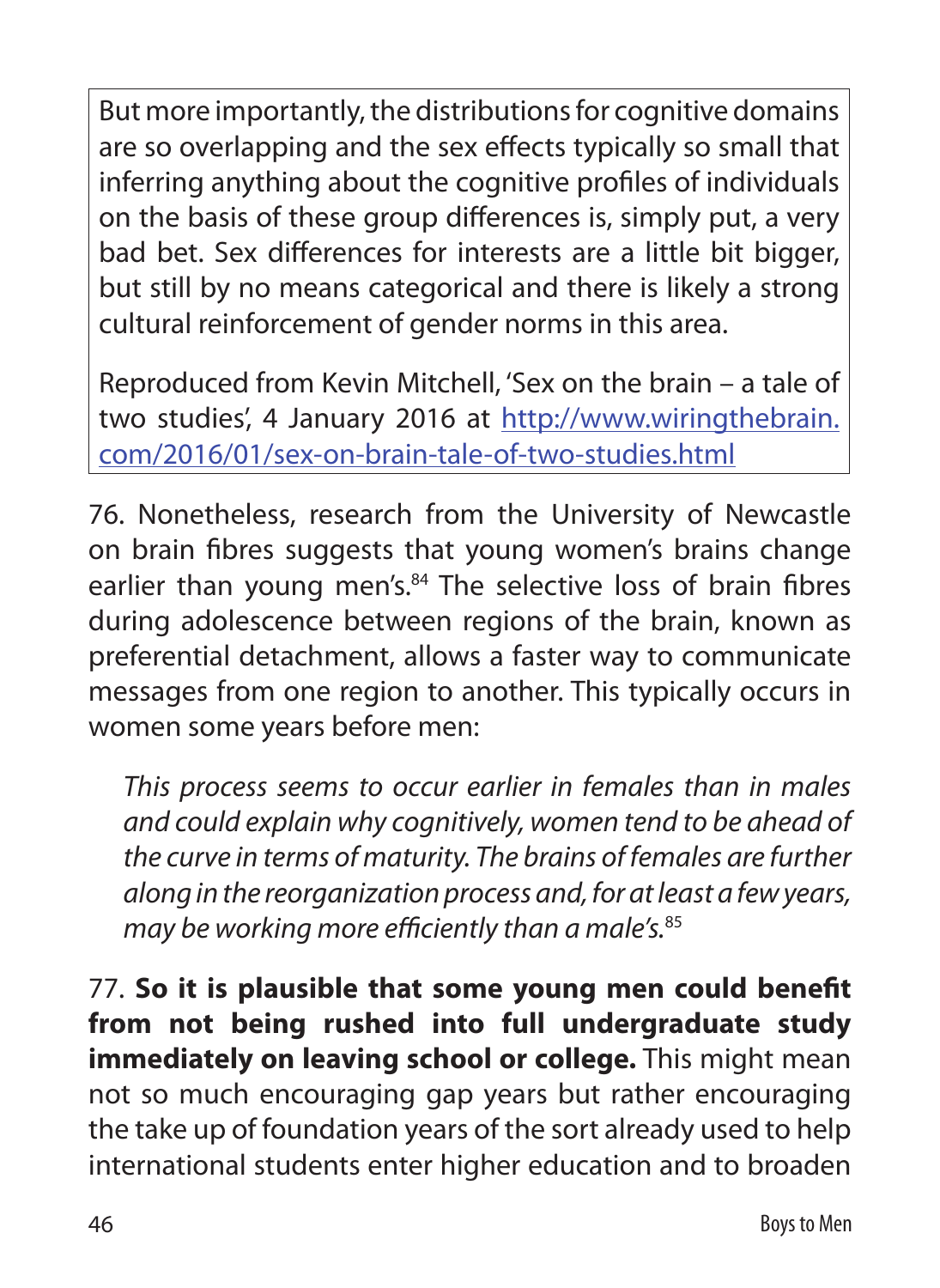access to medical schools. These provide increased academic and pastoral support in order to make it easier for people to dive into higher education. HEPI's work on the Australian higher education system found, 'Students who have been to pathway colleges tend to do better at university than would have been expected given their original school results'.<sup>86</sup>

78. One purpose of higher education is to bring out the potential of all students, irrespective of their gender or other characteristics. But past research has suggested that the lower attainment of men is often explained by those working in universities through a 'deficit model', in which a lack of success is linked to students' own characteristics. In contrast, explanations for the relative performance of students from different ethnic groups tend to mix the deficit model with other reasons to do with institutional processes and discrimination.<sup>87</sup>

79. **So helping male students more should also mean altering pedagogy to take full account of perceived differences in the way men and women study and learn.** Research published by the Higher Education Academy in 2011 concluded that less focus has been put on the relatively poor educational achievement of men in higher education than on access and retention:

 *The strategies designed to support male access and retention that have been developed in many HEIs [Higher Education Institutions] do not directly address the differential performance of men and women once at university, and parallel developments designed specifically to address comparative male under-attainment have not emerged to any significant degree.*88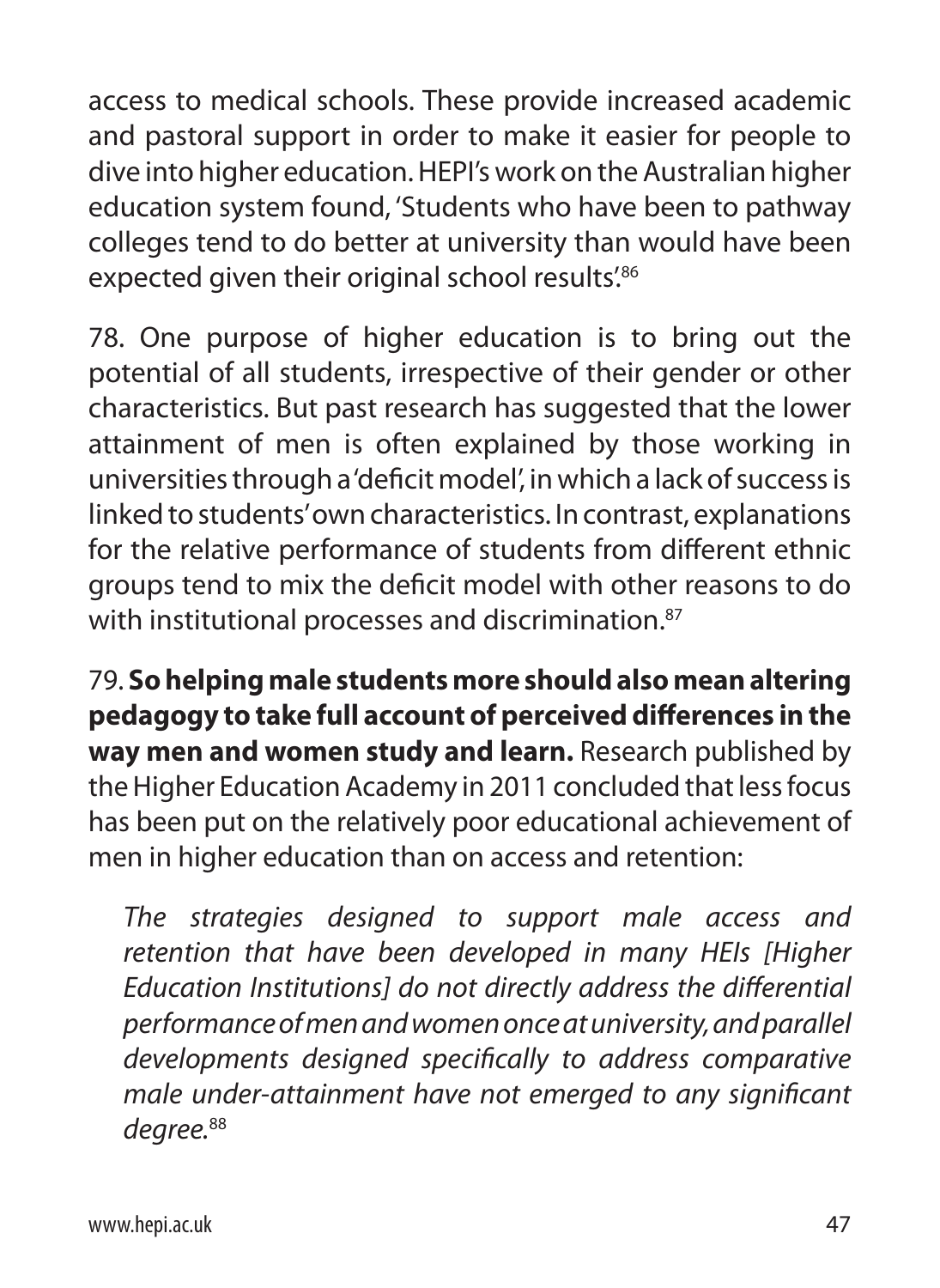80. Australian universities have been 'introducing teachingonly academic positions and encouraging the use of specialist staff with high level skills in first-year teaching.<sup>'89</sup> That could conceivably help first-in-family entrants settle into university life and reduce the risk of dropping out.

81. **In addition, the advent of learning analytics offers a new opportunity to monitor and address the achievements of individual students. We urge higher education institutions to think about how this provides new ways of helping individual students from under-represented and underperforming groups, including men.**

### *The shift from modular to linear assessment at A-Level*

Some people fear the shift from modular to linear assessment at A-Level may pose an additional challenge to young men. One-in-five (21 per cent) schools have chosen not to offer the reformed AS-Levels at all, while another 15 per cent are doing so only in some subjects and a further 5 per cent are undecided.90 So higher education institutions increasingly have to use GCSEs as a predictor of final test scores, which arguably disadvantages boys that mature and improve their grades aged 16 to 18 relative to others. $91$  Another consequence could be, in the words of Mary Curnock Cook, the removal of an examination that acted as 'a helpful kick up the backside for boys lulled into complacency.<sup>92</sup>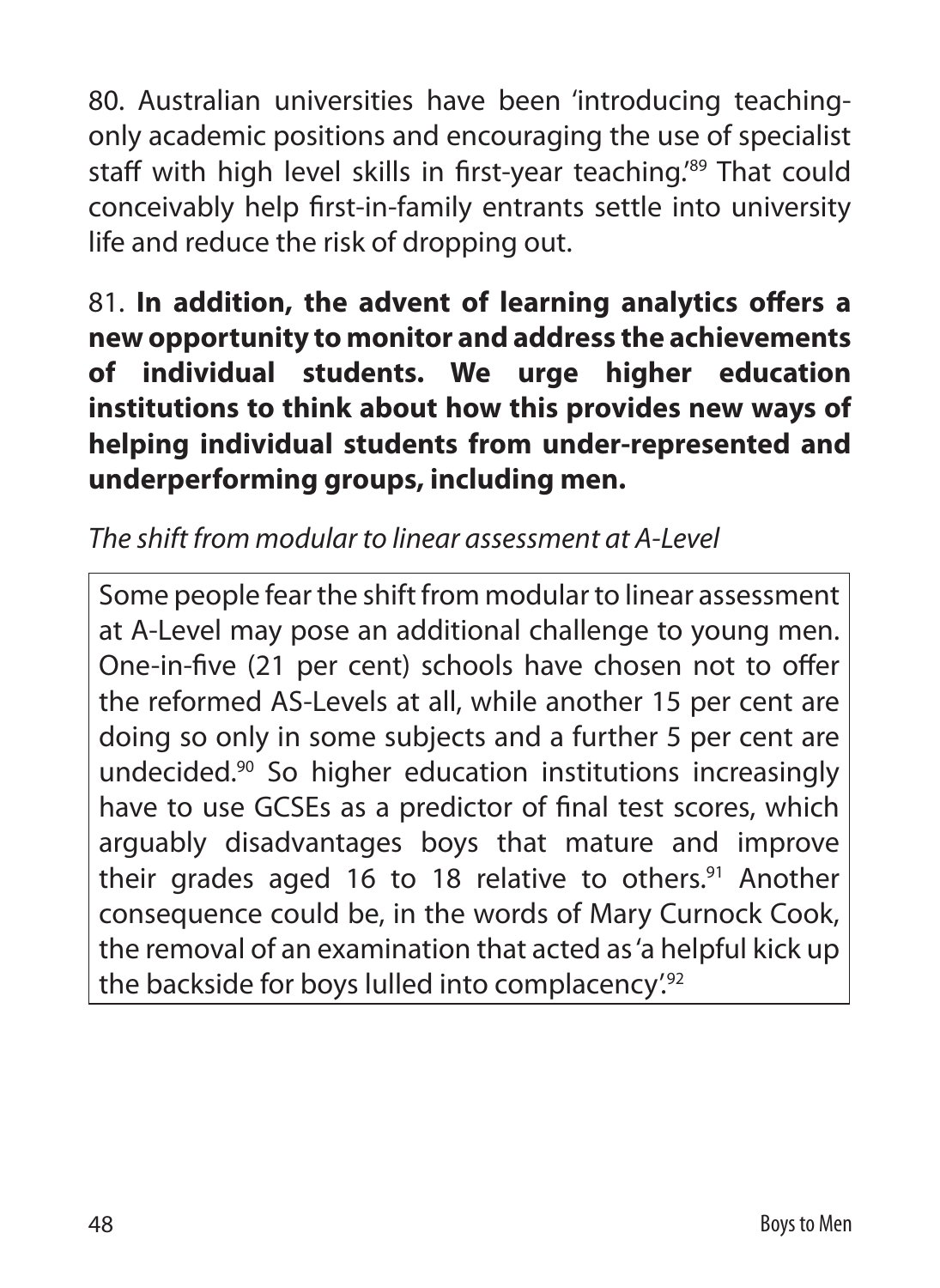# **Conclusion**

82. HEPI first seriously addressed the issue of male educational underachievement seven years ago. $93$  At the time, despite the growing evidence, there was scepticism about the scale and seriousness of the problem.<sup>94</sup> In the intervening period, the problem has become somewhat worse but recognition of it has grown.

83. The challenge now is that, while the issue is better understood, there is a shortage of solutions for dealing with it. The policies put forward in this paper are proposed tentatively. They are neither perfect nor complete, but it is hoped that they will stimulate further debate and discussion.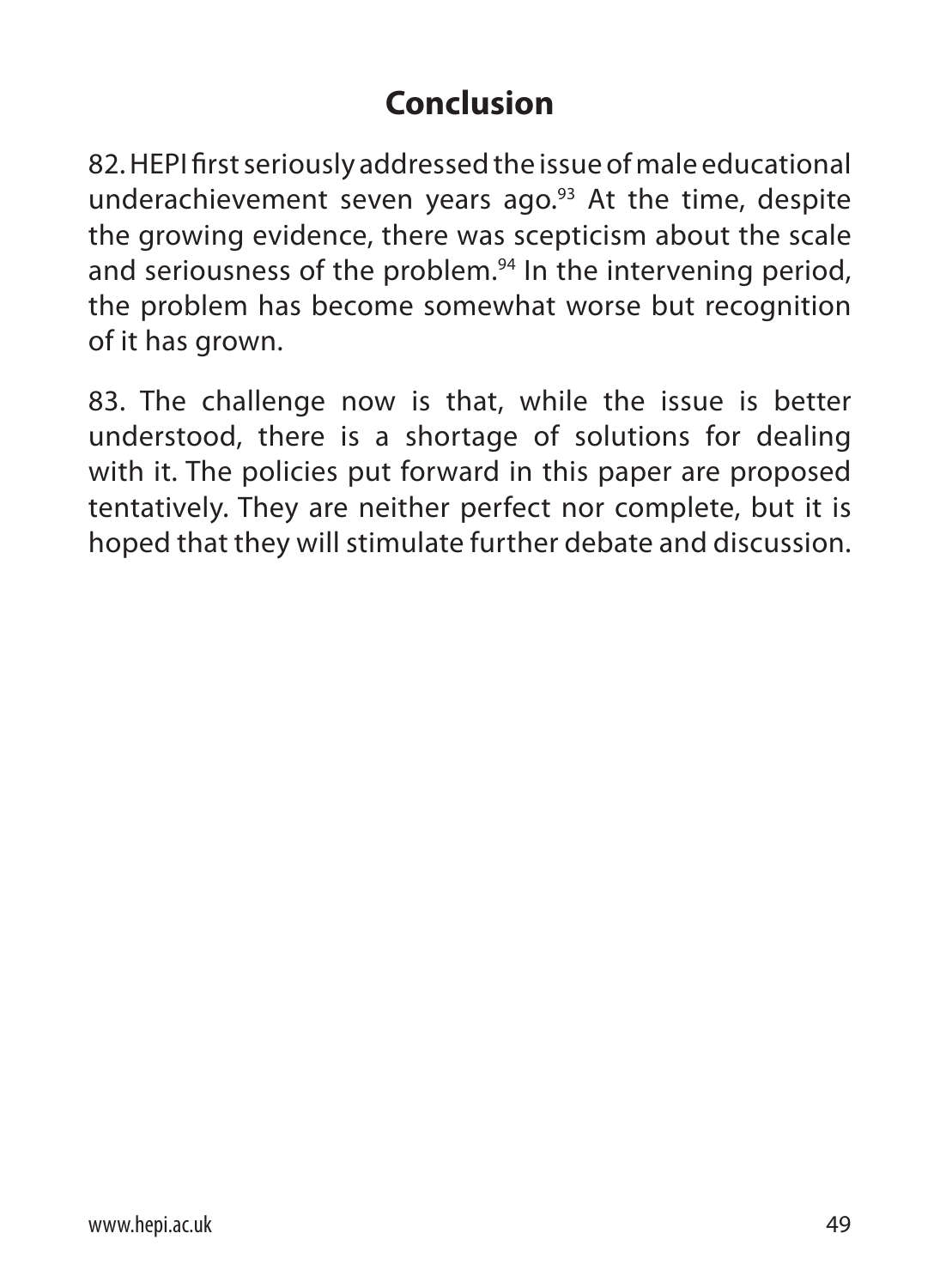#### **Annex**

| HESA Record 2014/15                 | Level of study |         |  |
|-------------------------------------|----------------|---------|--|
|                                     | Undergraduate  |         |  |
| Subject area                        | Female         | Male    |  |
| Business & administrative studies   | 109,715        | 114,035 |  |
| Subjects allied to medicine         | 172,105        | 40,720  |  |
| <b>Biological sciences</b>          | 106,265        | 70,285  |  |
| Social studies                      | 100,045        | 59,425  |  |
| Creative arts & design              | 92,140         | 53,145  |  |
| Education                           | 68,860         | 14,095  |  |
| Engineering & technology            | 17,690         | 103,975 |  |
| Languages                           | 66,985         | 28,960  |  |
| Physical sciences                   | 29,160         | 44,720  |  |
| Computer science                    | 11,770         | 64,710  |  |
| Law                                 | 42,935         | 25,210  |  |
| Historical & philosophical studies  | 38,040         | 31,930  |  |
| Medicine & dentistry                | 25,555         | 20,050  |  |
| Combined                            | 29,025         | 18,205  |  |
| Mass communications & documentation | 21,725         | 16,500  |  |
| Architecture, building & planning   | 11,175         | 22,130  |  |
| <b>Mathematical sciences</b>        | 13,790         | 22,340  |  |
| Agriculture & related subjects      | 9,405          | 5,725   |  |
| Veterinary science                  | 3,955          | 1,130   |  |
| Total                               | 970,350        | 757,295 |  |

N.B. Students with a Sex of 'Other' have been excluded from the figures.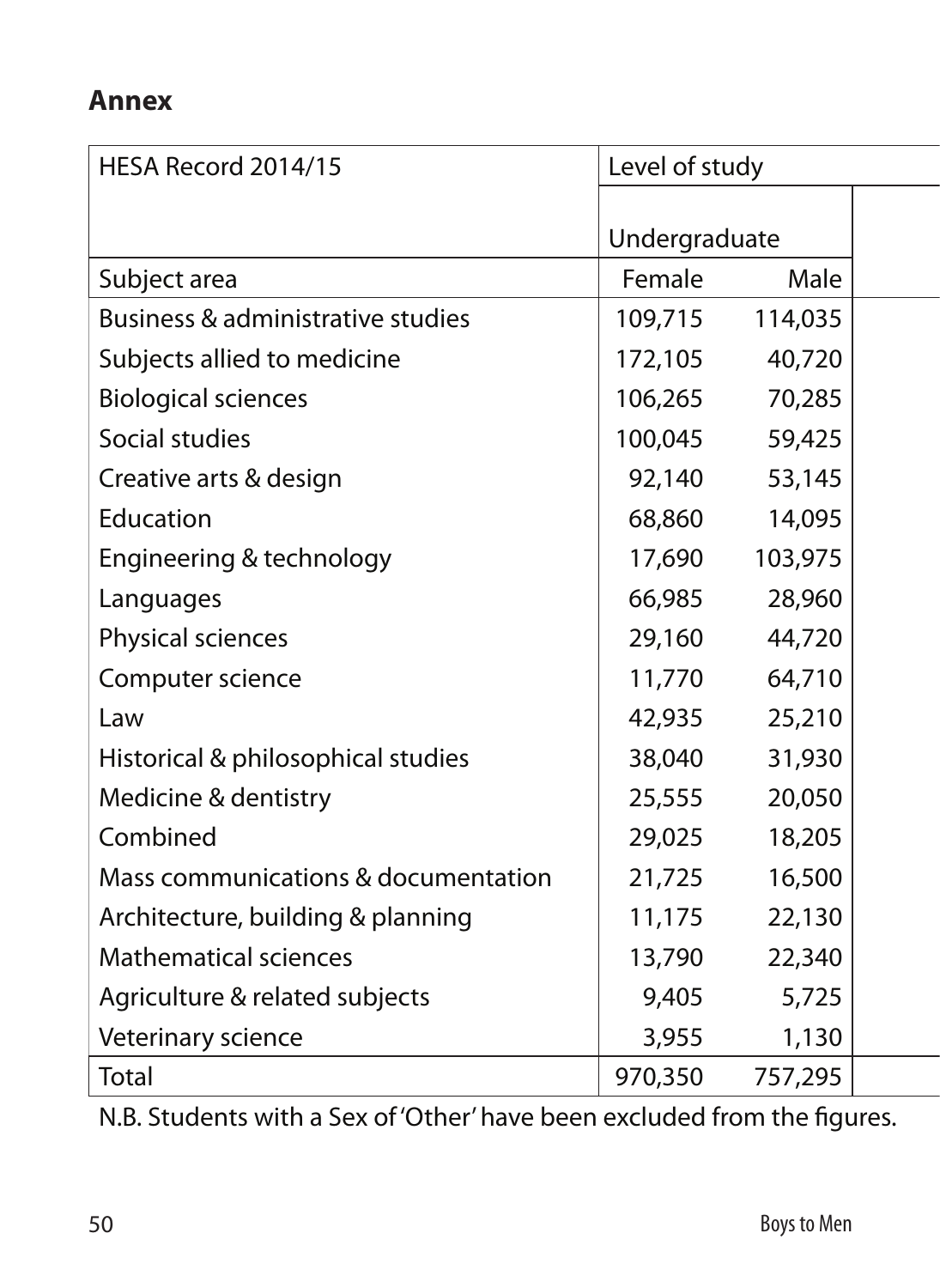| Undergraduate |              |         | Postgraduate |           |
|---------------|--------------|---------|--------------|-----------|
| Total         | Postgraduate |         | Total        | Total     |
|               | Female       | Male    |              |           |
| 223,750       | 51,775       | 51,400  | 103,175      | 326,925   |
| 212,825       | 46,480       | 16,125  | 62,600       | 275,430   |
| 176,555       | 22,380       | 12,215  | 34,590       | 211,145   |
| 159,475       | 30,555       | 17,845  | 48,400       | 207,875   |
| 145,280       | 13,705       | 7,885   | 21,590       | 166,870   |
| 82,960        | 56,100       | 25,310  | 81,405       | 164,365   |
| 121,665       | 9,340        | 30,415  | 39,755       | 161,420   |
| 95,950        | 10,390       | 4,980   | 15,370       | 111,315   |
| 73,880        | 7,920        | 11,940  | 19,860       | 93,745    |
| 76,480        | 4,275        | 12,475  | 16,755       | 93,230    |
| 68,145        | 10,610       | 8,825   | 19,435       | 87,580    |
| 69,970        | 8,030        | 8,305   | 16,335       | 86,305    |
| 45,605        | 11,780       | 8,610   | 20,390       | 66,000    |
| 47,230        | 1,255        | 665     | 1,920        | 49,150    |
| 38,225        | 7,050        | 3,320   | 10,375       | 48,600    |
| 33,305        | 6,190        | 8,755   | 14,945       | 48,250    |
| 36,130        | 2,165        | 4,100   | 6,260        | 42,390    |
| 15,130        | 2,450        | 1,625   | 4,075        | 19,205    |
| 5,085         | 540          | 275     | 815          | 5,900     |
| 1,727,645     | 302,985      | 235,075 | 538,060      | 2,265,705 |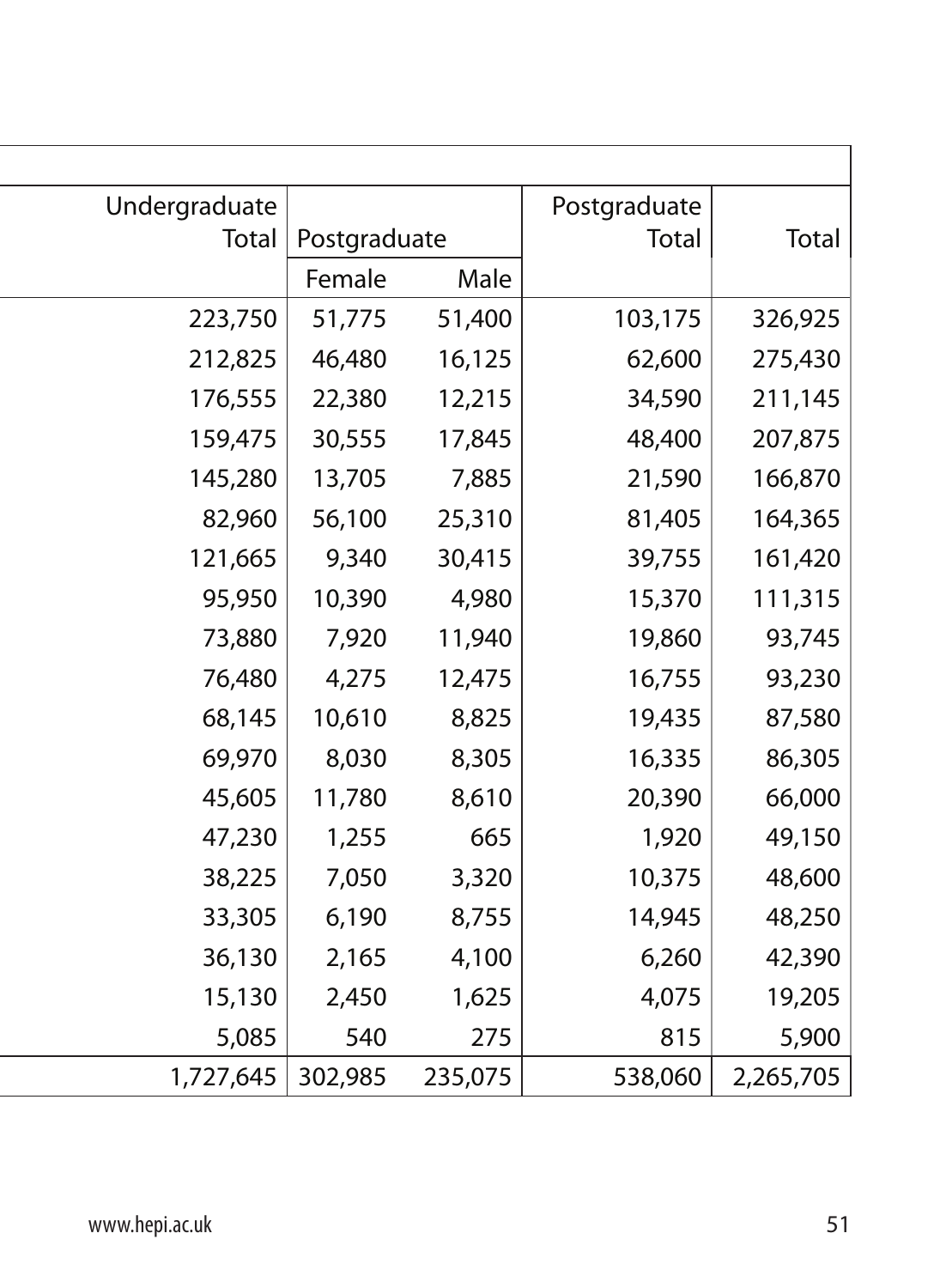# **Endnotes**

- 1 See, for example, UCAS, *End of Cycle report 2012*, December 2012, p.7
- <sup>2</sup> UCAS, 2016 cycle applicant figures January deadline, 4 February 2016, D.2.3
- 3 OECD, *Education at a Glance 2015*, p.343
- <sup>4</sup> Higher Education Academy, *Male access and success in higher education: A discussion paper*, 2010, p.3
- <sup>5</sup> UCAS, *End of Cycle report 2015*, December 2015, p.1
- <sup>6</sup> RD Anderson, *Universities and elites in Britain since 1800*, 1992, p.15
- <sup>7</sup> *Oxford Magazine*, 5 November 1964, as used in Carol Dyhouse, *Students: A Gendered History*, 2006, p.206
- <sup>8</sup> Committee on Higher Education, *Appendix Two (A): Students and their Education*, 1963, p.25
- 9 Michael Beloff, *The Plateglass Universities*, 1968, p.80
- 10 Anderson Committee, *Grants to Students*, 1960, p.3
- 11 'Concerns as boys shun university', *BBC News*, 30 January 2007
- <sup>12</sup> National Union of Students, *That's what she said: Women students' experiences of 'lad culture' in higher education*, 2012; Carolyn Jackson, Steve Dempster and Lucie Pollard, "They just don't seem to really care, they just think it's cool to sit there and talk": laddism in university teaching-learning contexts', *Educational Review*, vol.67 no.3, 2015, pp.300-314
- <sup>13</sup> See http://www.universitiesuk.ac.uk/aboutus/whatwedo/PolicyAnalysis/StudentsTeachingSociety/TaskforceViolenceAgainstWomen/Pages/ default.aspx
- <sup>14</sup> Higher Education Statistics Agency, *Demographics of staff in UK HE*, Press release, 26 February 2015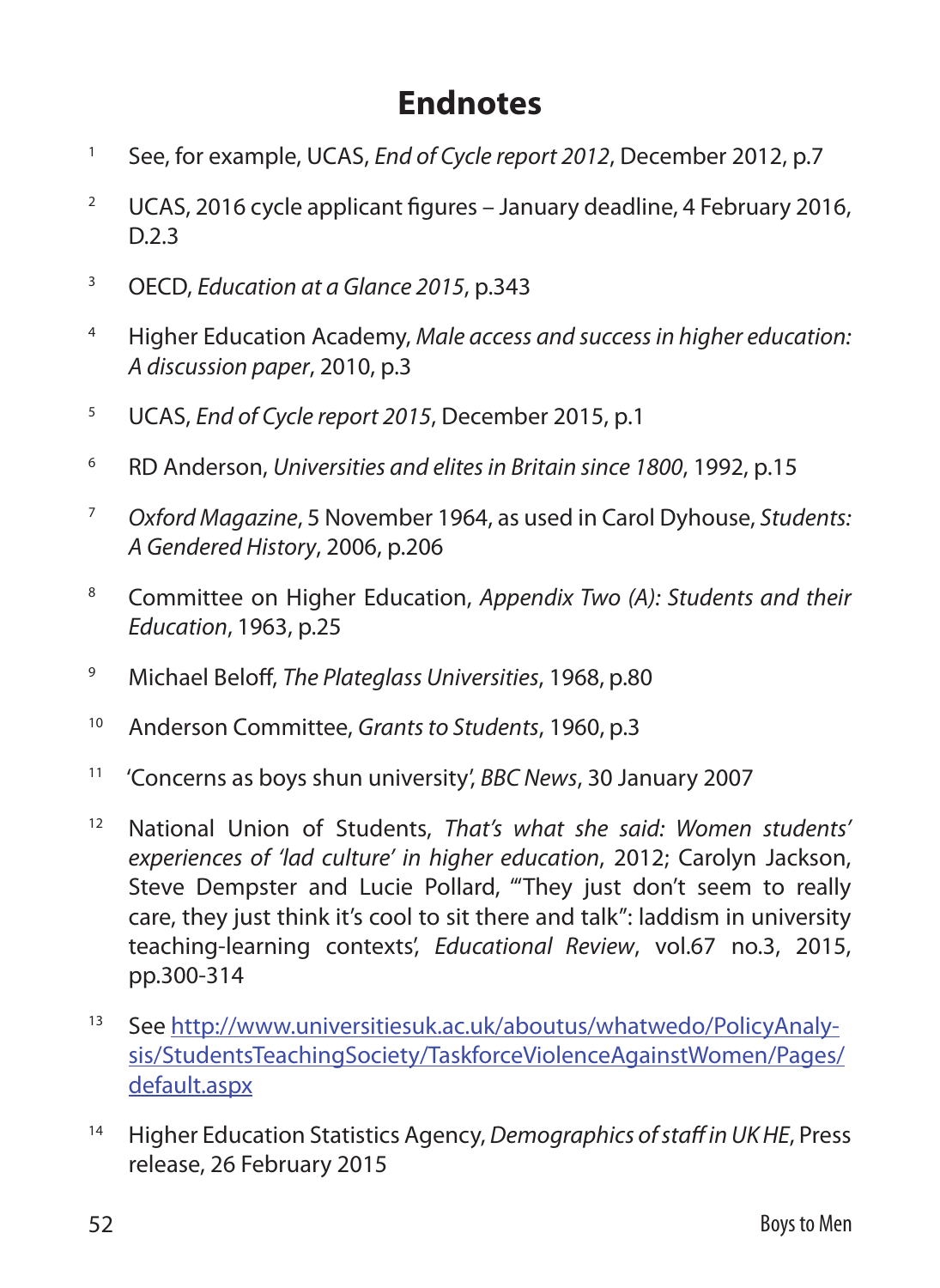- <sup>15</sup> Universities UK, *Higher Education in Facts and Figures 2015*, 2015, p.27
- <sup>16</sup> See http://www.russellgroup.ac.uk/about/people/
- <sup>17</sup> David Matthews, 'Men in higher education: the numbers don't look good, guys', *Times Higher Education*, 6 March 2014
- <sup>18</sup> HESA statistics, as used in National Committee of Inquiry into Higher Education, *Higher education in the learning society*, 1997, p.21
- <sup>19</sup> Ken Baker, *Higher Education: The next 25 years*, 1989, p.9
- <sup>20</sup> Department for Business, Innovation and Skills, *Participation Rates in Higher Education: Academic Years 2006/2007 – 2013/2014 (Provisional)*, 2 September 2015, p.2
- <sup>21</sup> See https://www.gov.uk/government/collections/statistics-on-highereducation-initial-participation-rates
- 22 UCAS, *End of Cycle report 2015*, December 2015
- $23$  'Gender gap in UK degree subjects doubles in eight years, Ucas study finds', *Guardian*, 5 January 2016
- 24 HESA, *Statistical First Release 224*, 14 January 2016, Table 1
- <sup>25</sup> UCAS, *End of Cycle report 2015*, December 2015, p.112
- 26 University of Oxford figures taken from the https://www.ox.ac.uk/about/ facts-and-figures/student-numbers?wssl=1; University of Cambridge, *Student Statistics 2014/15*, p.9
- <sup>27</sup> Department for Business, Innovation and Skills, *Fulfilling Our Potential: Teaching Excellence, Social Mobility and Student Choice*, 2015, p.37
- <sup>28</sup> Rishi Sunak and Saratha Rajeswaran, *A Portrait of Modern Britain*, Policy Exchange, 2014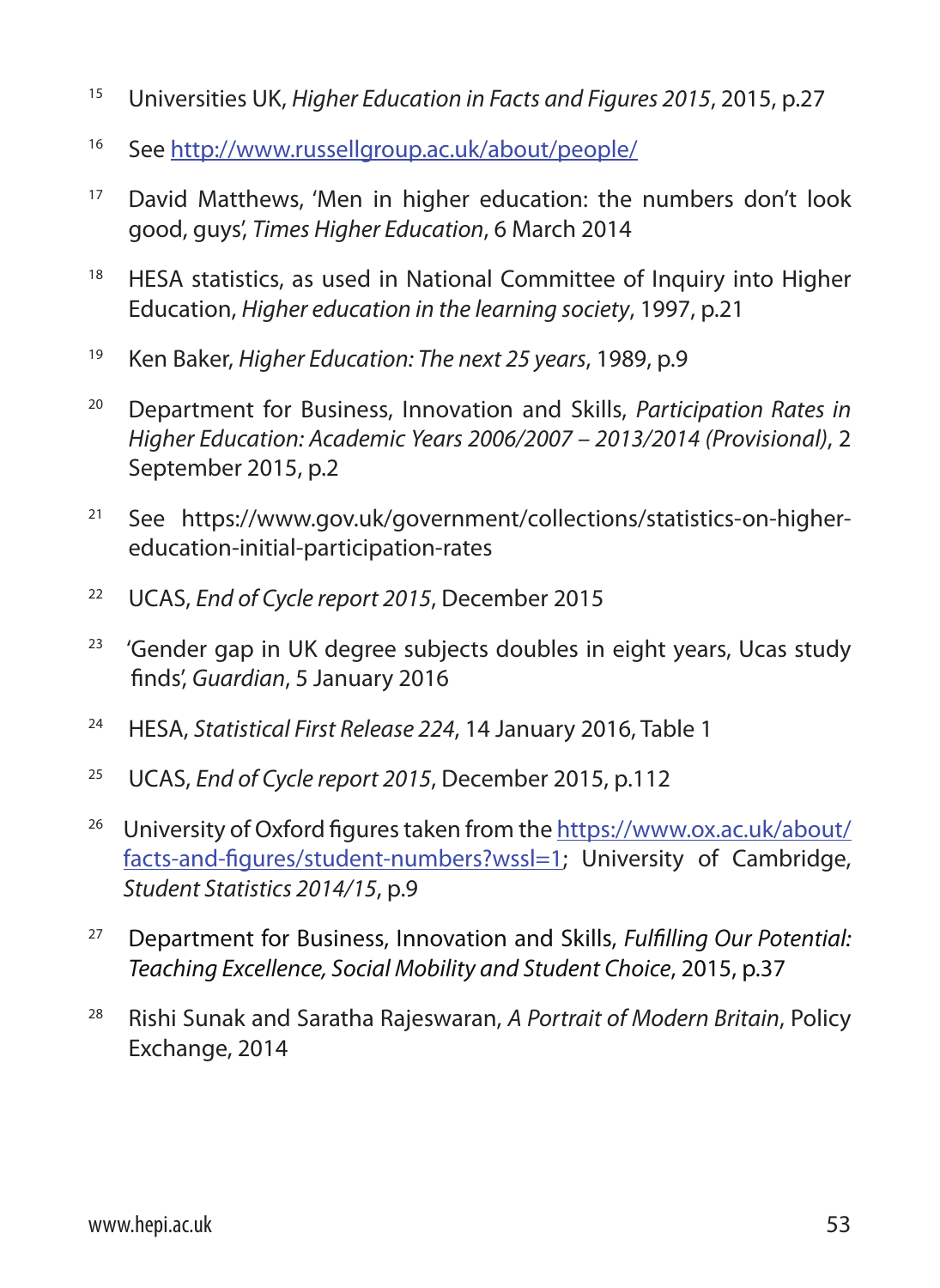- <sup>29</sup> Matthew Parris, ''BME' is racist and misleading. Let's drop it', *The Times*, 6 February 2016
- 30 UCAS, *End of Cycle Report 2015*, December 2015, pp.129-130
- <sup>31</sup> For background on David Cameron's commitment, see Nick Hillman, 'Let's double the likelihood of someone from a poor background getting to higher education – but how?', Blog post, 5 October 2015, http://www.hepi.ac.uk/2015/10/05/lets-double-likelihood-someonepoor-background-getting-higher-education/
- <sup>32</sup> Ruth Woodfield, *Undergraduate retention and attainment across the disciplines*, Higher Education Academy, December 2014, p.45
- <sup>33</sup> Higher Education Statistics Agency, *Statistical First Release 224*, 14 January 2016, Table 11
- <sup>34</sup> Ruth Woodfield, *Undergraduate retention and attainment across the disciplines*, Higher Education Academy, December 2014, p.60
- <sup>35</sup> Ruth Woodfield, *Undergraduate retention and attainment across the disciplines*, Higher Education Academy, December 2014, p.60
- <sup>36</sup> Higher Education Statistics Agency, *Destinations of Leavers from Higher Education in the United Kingdom for the Academic Year 2013/14*, Statistical First Release 217, 27 June 2015
- <sup>37</sup> Higher Education Statistics Agency, *Destinations of Leavers from Higher Education in the United Kingdom for the Academic Year 2013/14*, Statistical First Release 217, 27 June 2015
- <sup>38</sup> Jonathan Black and Malgorzata Turner, 'Why are fewer women than men from top UK universities still not securing Graduate Level Jobs?', *Oxford Review of Education*, vol.42 no.1, 2016, pp.55-70
- <sup>39</sup> Claire Crawford and Ellen Greaves, *Socio-economic, ethnic and gender differences in HE participation*, Department for Business, Innovation and Skills, November 2015, p.10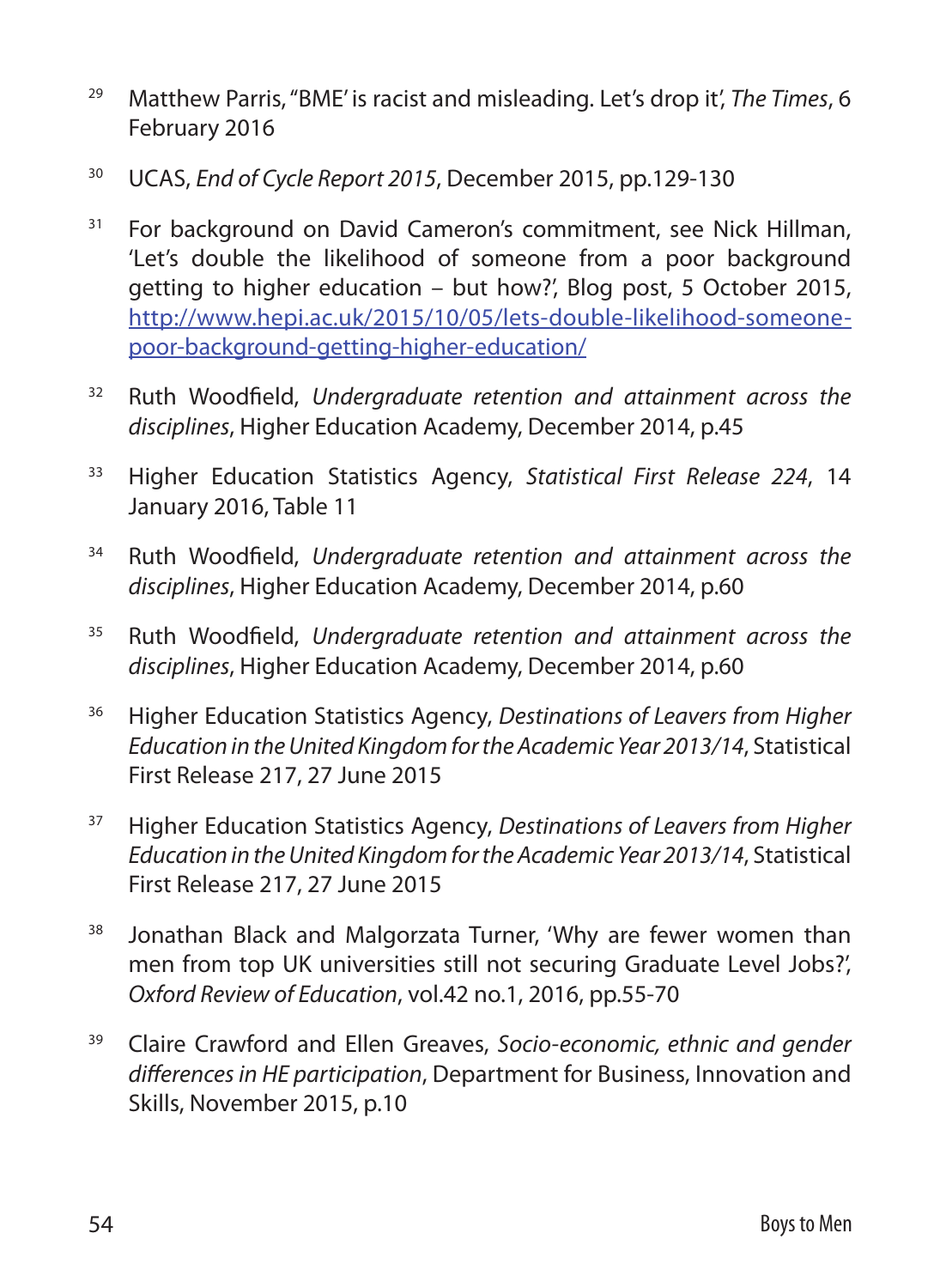- <sup>40</sup> Stijn Broecke and Joseph Hamed, *Gender gaps in higher education participation: An analysis of the relationship between prior attainment and young participation by gender, socio-economic class and ethnicity*, Department for Innovation, Universities and Skills, 2008
- <sup>41</sup> Gordon Stobart, Jannette Elwood and Michael Quinlan, 'Gender bias in examinations: How equal are the opportunities?', *British Educational Research Journal*, 1992, vol.18 no.3, pp.261-276
- <sup>42</sup> Department for Children, Schools and Families, Gender and education: the evidence on pupils in England, 2007, p.2
- <sup>43</sup> Department for Education, *Revised GCSE and equivalent results in England, 2014 to 2015*, 21 January 2016, p.3
- <sup>44</sup> Stijn Broecke and Joseph Hamed, *Gender gaps in higher education participation: An analysis of the relationship between prior attainment and young participation by gender, socio-economic class and ethnicity*, Department for Innovation, Universities and Skills, 2008
- <sup>45</sup> Department for Education, *GCSE and A-level subject content: Equality analysis*, January 2015, p.21 https://www.gov.uk/government/ publications/a-level-subject-content-equality-impact-assessment
- <sup>46</sup> John T.E. Richardson, 'Coursework versus examinations in end-ofmodule assessment: a literature review', *Assessment & Evaluation in Higher Education*, vol. 40 no.3, 2015, p.450
- <sup>47</sup> Jannette Elwood, 'Gender and achievement: what have exams got to do with it?', *Oxford Review of Education*, 2005, vol. 31 no. 3, p.376
- <sup>48</sup> OECD, *The ABC of Gender Equality in Education: Aptitude, Behaviour, Confidence*, 2015, p.43
- 49 OECD, *Do students today read for pleasure?*, September 2011, p.4
- <sup>50</sup> OECD, *The ABC of Gender Equality in Education: Aptitude, Behaviour, Confidence*, PISA, 2015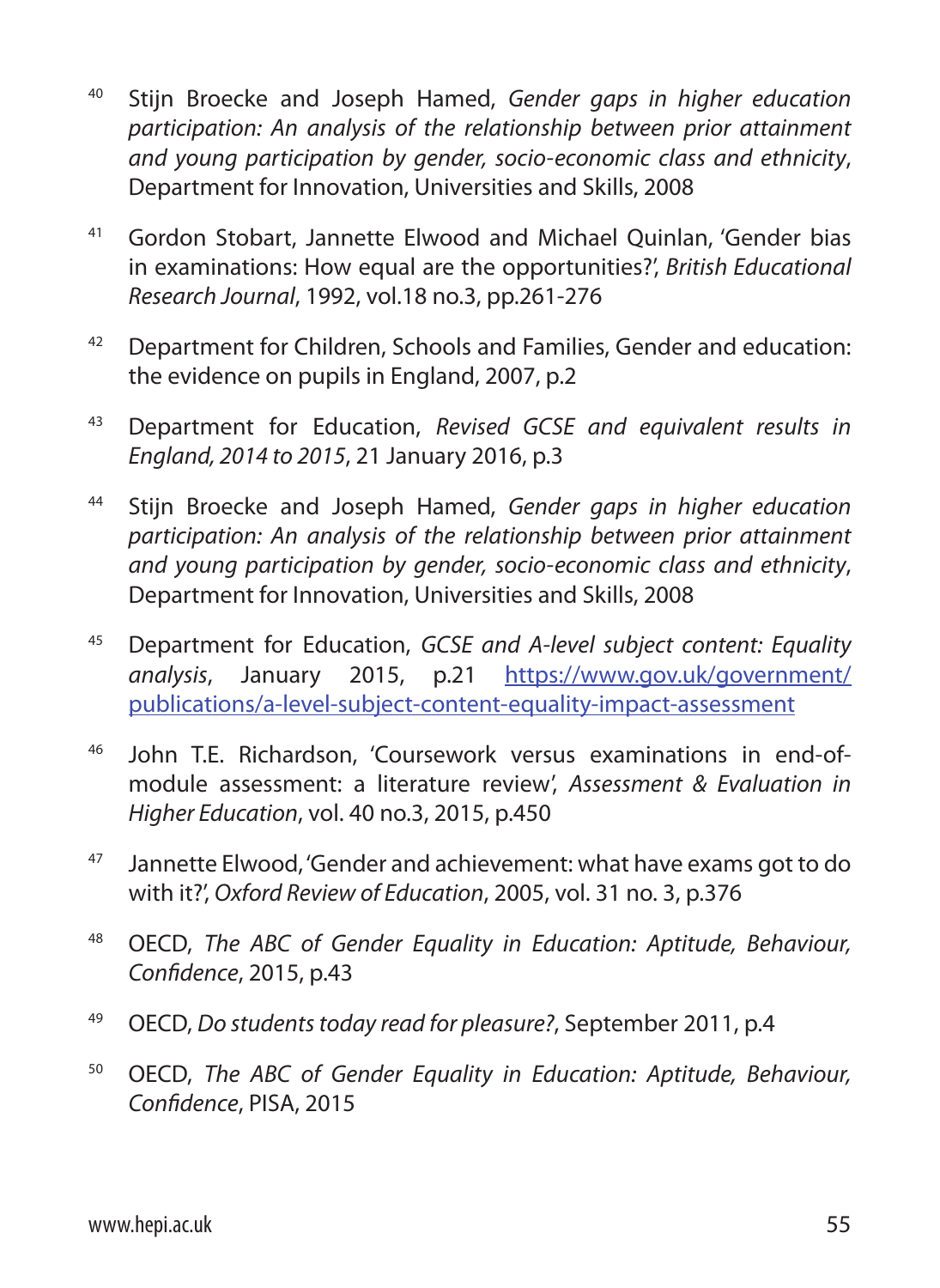- <sup>51</sup> House of Commons Education Committee, *Underachievement in education by white working-class children HC142*, First Report of Session 2014-15, June 2014, p.28
- <sup>52</sup> Lindsey Bowes et al, *Understanding progression into higher education for disadvantaged and under-represented groups*, Department for Business, Innovation and Skills, November 2015, p.11
- <sup>53</sup> OECD, *The ABC of Gender Equality in Education: Aptitude, Behaviour, Confidence*, 2015, p.3
- <sup>54</sup> Ian Walker and Yu Zhu, *The Impact of University Degrees on the Lifecycle of Earnings: Some further analysis*, Department for Business, Innovation and Skills, August 2013, p.5
- $55$  'Big data shows the graduate pay premium is bigger for women', 25 September 2015, University of Cambridge http://www.cam.ac.uk/ research/discussion/big-data-shows-the-graduate-pay-premium-isbigger-for-women
- 56 'Male graduates continue to be paid more than females: HECSU examines Futuretrack salary data in Winter Graduate Market Trends', Press release, 7 March 2013
- <sup>57</sup> Subjects Allied to Medicine are made up of: Anatomy; Physiology and Pathology; Pharmacology, Toxicology and Pharmacy; Complementary Medicine; Nutrition; Ophthalmics; Aural and Oral Sciences; Nursing; Medical Technology.
- <sup>58</sup> Author's analysis from Higher Education Statistics Agency, *General student numbers: Statistical first release 210*, January 2015, Table 1, Table 2, Table 4
- <sup>59</sup> University Alliance, *Building healthy cities: The role of universities in the health ecosystem*, February 2016, p.7
- $60$  See, for example, the website for 'Justice for Men & Boys (and the women who love them)' at https://j4mb.wordpress.com; Alan Evans, 'Perils of ignoring our lost boys', *Times Educational Supplement*, 28 June, 1996; Christina Hoff Summers, *The War Against Boys: How Misguided Feminism Is Harming Our Young Men*, 2000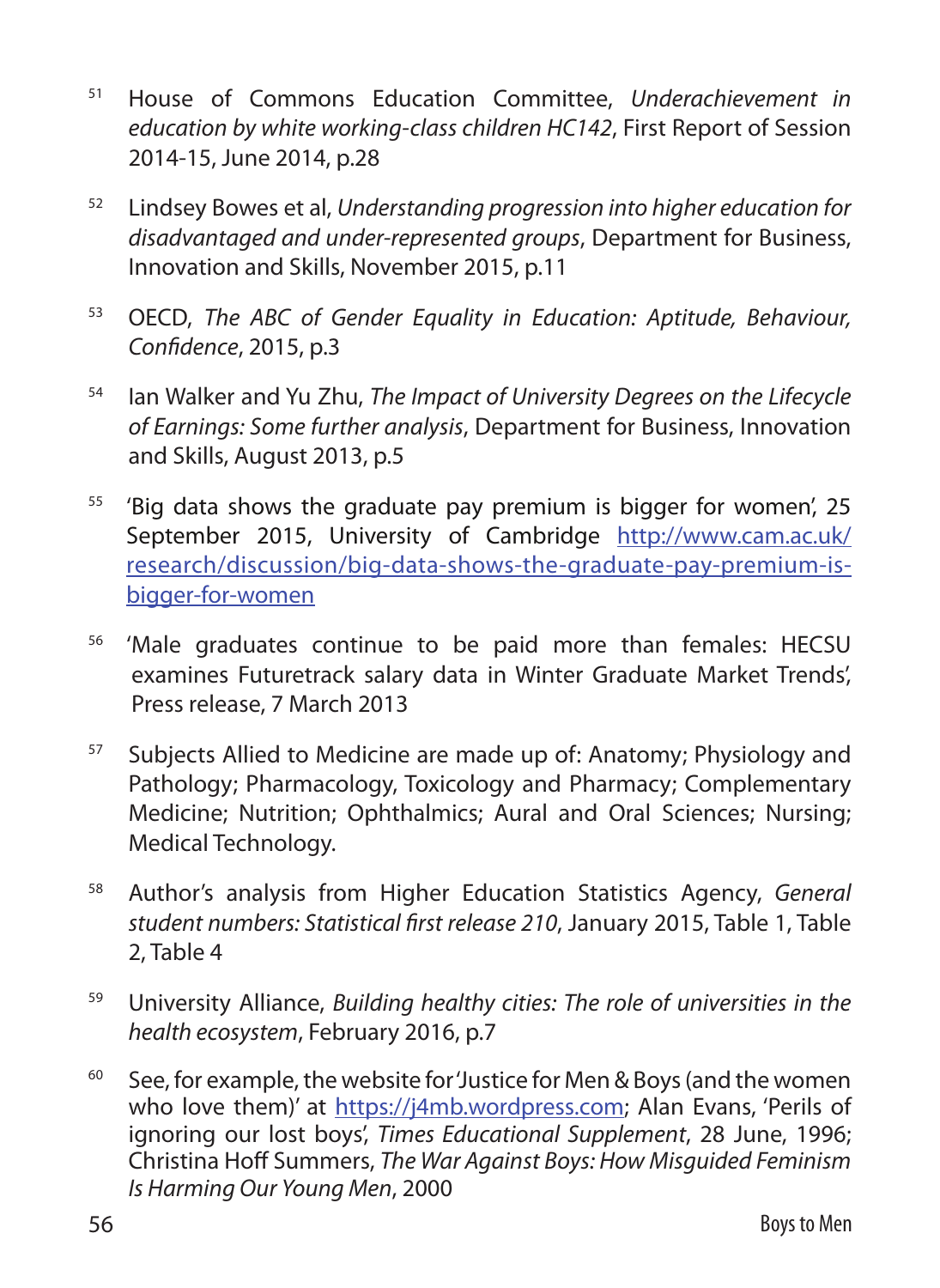- $61$  Joanna Williams, 'It's no surprise if men decide university isn't for them', *Times Higher Education*, 11 February 2016
- <sup>62</sup> See https://j4mb.files.wordpress.com/2015/07/150730-dept-foreducation-foi-response.pdf
- <sup>63</sup> *Letter of Guidance from the Secretary of State for Business, Innovation and Skills and the Minister of State for Universities and Science to the Director of Fair Access*, February 2016, p.14
- <sup>64</sup> Stijn Broecke and Joseph Hamed, *Gender gaps in higher education participation: An analysis of the relationship between prior attainment and young participation by gender, socio-economic class and ethnicity*, Department for Innovation, Universities and Skills, 2008, p.1
- <sup>65</sup> Nick Hillman, *A guide to the removal of student number controls*, HEPI, 2014
- <sup>66</sup> Department for Education, *School Workforce in England: November 2014*, June 2015, p.7
- $67$  For a summary of the arguments, see the factsheet prepared by the Males in Teaching project run by Stranmillis University College, part of Queen's University Belfast
- <sup>68</sup> Penni Cushman, 'Let's hear it from the males: Issues facing male primary school teachers', *Teaching and Teacher Education*, 2005, vol.21 no.3, pp.227-240
- <sup>69</sup> Penni Cushman, "'You're not a teacher, you're a man": the need for a greater focus on gender studies in teacher education', *International Journal of Inclusive Education*, vol. 16 no.8, 2012, p.786
- <sup>70</sup> Information kindly provided by Martyn Mills-Bayne, Lecturer in Early Childhood Education, University of South Australia
- <sup>71</sup> Amine Ouazad and Lionel Page, *Students' Perceptions of Teacher Biases: Experimental Economics in Schools*, Centre for the Economics of Education, 2012. Female pupils assumed male teachers would mark them more generously, but they did not.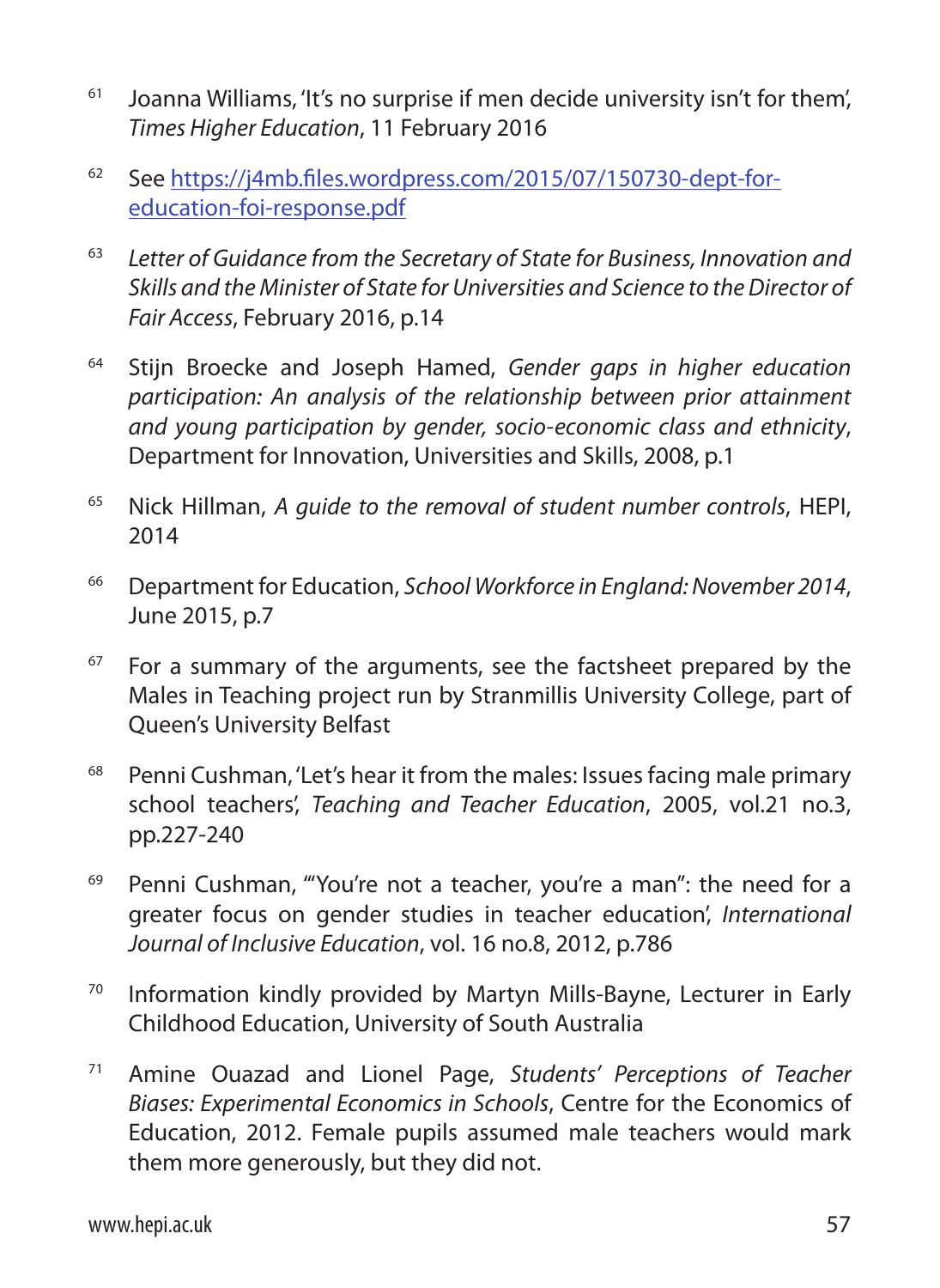- <sup>72</sup> Debra Myhill and Susan Jones, 'She doesn't shout at no girls': pupils' perceptions of gender equity in the classroom', *Cambridge Journal of Education*, vol. 36 no.1, 2006, pp.99-113
- <sup>73</sup> Bruce Carrington , Peter Tymms & Christine Merrell, 'Role models, school improvement and the "gender gap"—do men bring out the best in boys and women the best in girls?', *British Educational Research Journal*, vol. 34 no.3, 2008, p.321
- <sup>74</sup> Elina Lahelma, 'Lack of male teachers: a problem for students or teachers?', *Pedagogy, Culture & Society*, vol. 8 no.2, 2000, p.184
- <sup>75</sup> Debra Myhill and Susan Jones, 'She doesn't shout at no girls': pupils' perceptions of gender equity in the classroom', *Cambridge Journal of Education*, vol. 36 no.1, 2006, p.111
- <sup>76</sup> Higher Education Academy, *Boys in higher education: How can Aimhigher partnerships and higher education institutions increase the participation of young men in higher education?*, report to the Higher Education Funding Council for England, July 2009, p.9
- <sup>77</sup> Office for Fair Access, *Outcomes of access agreement monitoring for 2013- 14*, June 2015, p.18
- <sup>78</sup> Information kindly provided by Anand Shukla, Chief Executive of Brightside.
- <sup>79</sup> Take Your Daughter to Work Day became Take Our Daughters And Sons To Work Day in 2003.
- <sup>80</sup> Higher Education Academy, *Boys in higher education: How can Aimhigher partnerships and higher education institutions increase the participation of young men in higher education?*, report to the Higher Education Funding Council for England, July 2009, p.24
- 81 Information kindly provided by the Office for Fair Access in an email dated 12 April 2016.
- <sup>82</sup> Scottish Funding Council, *Gender Action Plan: Interim report*, February 2016, p.14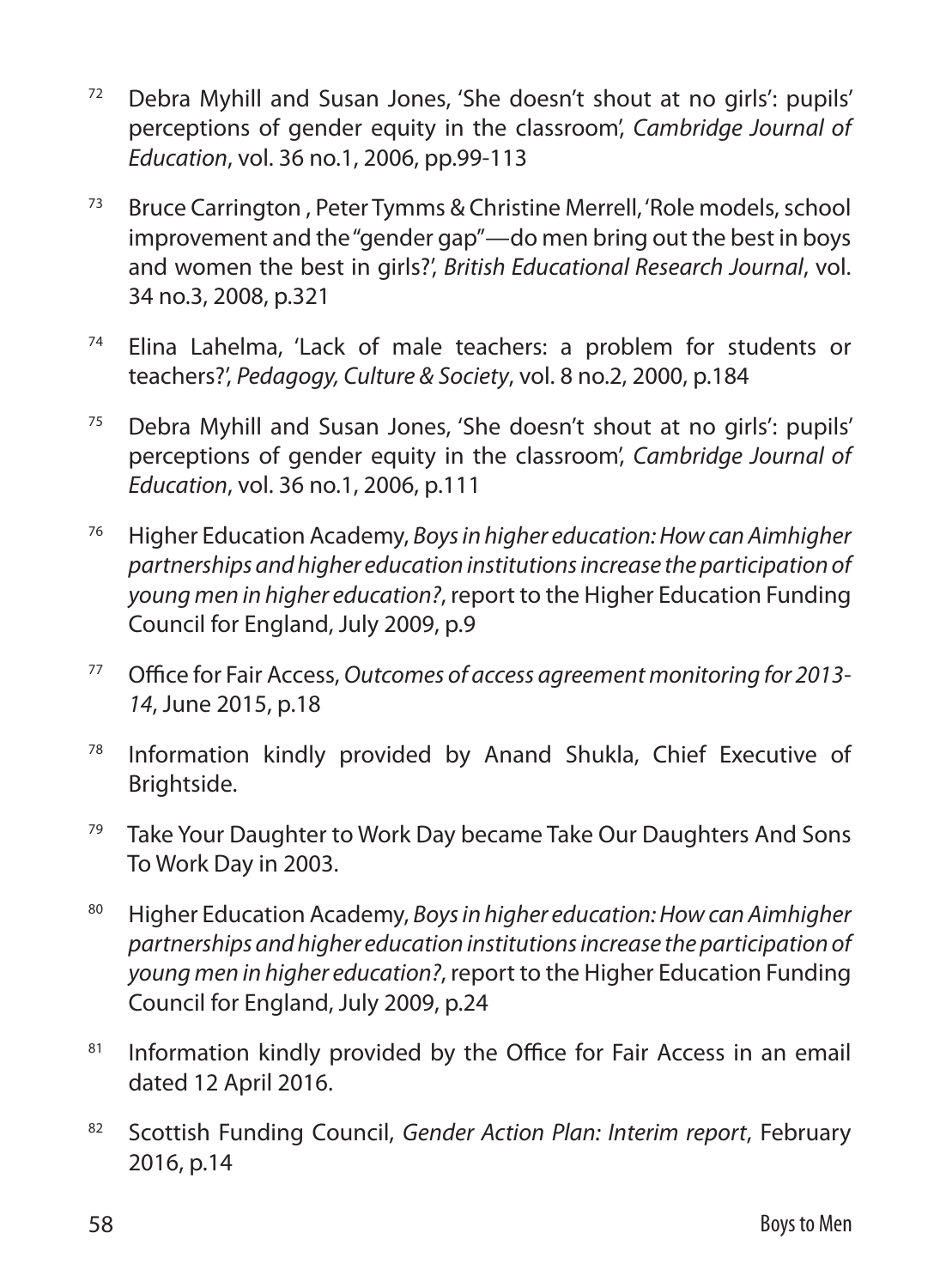- 83 Jenifer R. Lightdale and Deborah A. Prentice, 'Rethinking Sex Differences in Aggression: Aggressive Behavior in the Absence of Social Roles', *Personality and Social Psychology Bulletin*, vol. 20, no. 1, 1994, pp.34-44; also, for a useful summary of the literature, see Janet Shibley Hyde, 'The gender similarities hypothesis', *American Psychologist*, vol.60 no.6, 2005, pp.581-592
- 84 Sol Lim, Cheol E. Han, Peter J. Uhlhaas and Marcus Kaiser, 'Preferential Detachment During Human Brain Development: Age- and Sex-Specific Structural Connectivity in Diffusion Tensor Imaging (DTI) Data', *Cerebral Cortex*, vol.25, 2015, pp.1477-1489
- <sup>85</sup> Krystnell Storr, 'Science Explains Why Women Are Faster to Mature Than Men', *Science.Mic*, 24 February 2015
- <sup>86</sup> See page 29 of Andrew Norton, *Unleashing student demand by ending number controls in Australia: An incomplete experiment?*, HEPI report 68, 7 August 2014 http://www.hepi.ac.uk/2014/08/07/unleashing-studentdemand-ending-number-controls-australia-incomplete-experiment/
- 87 Ruth Woodfield, 'Barriers and strategies for attainment and progression' in *Male access and success in higher education: A discussion paper*, 2011, p.26
- <sup>88</sup> Equality Challenge Unit, *Ethnicity, Gender and Degree Attainment Project*, Higher Education Academy, 2008
- <sup>89</sup> Paul Wellings, *The architecture and the plumbing: what features do the higher education systems in the UK and Australia have in common?*, Higher Education Policy Institute, 2014, p.5
- <sup>90</sup> UCAS, *Unpacking qualification reform UCAS A level survey January 2016 update*, 22 January 2016, p.5
- 91 Josie Gurney-Read, 'A-level reforms based on shaky evidence, say academics', *The Telegraph*, 1 August 2014 http://www.telegraph.co.uk/ education/universityeducation/11005175/A-level-reforms-based-onshaky-evidence-say-academics.html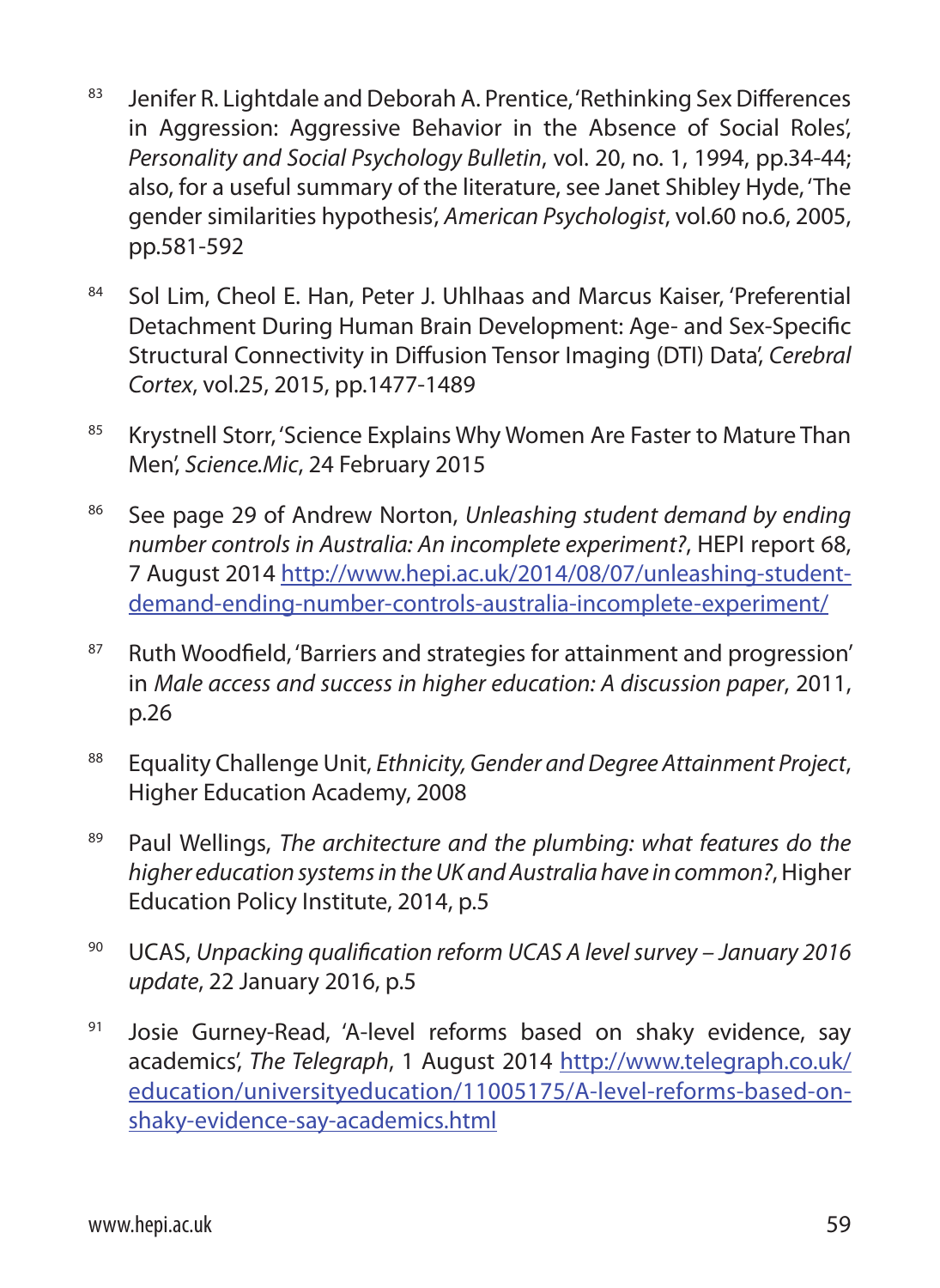- 92 Mary Curnock Cook, 'Our education system must stop ignoring its bias against boys', *Daily Telegraph*, 5 January 2016
- <sup>93</sup> *Male and Female Participation and Progression in Higher Education*, Higher Education Policy Institute 41, June 2009
- <sup>94</sup> Higher Education Academy, *Male access and success in higher education: A discussion paper*, 2010, p.3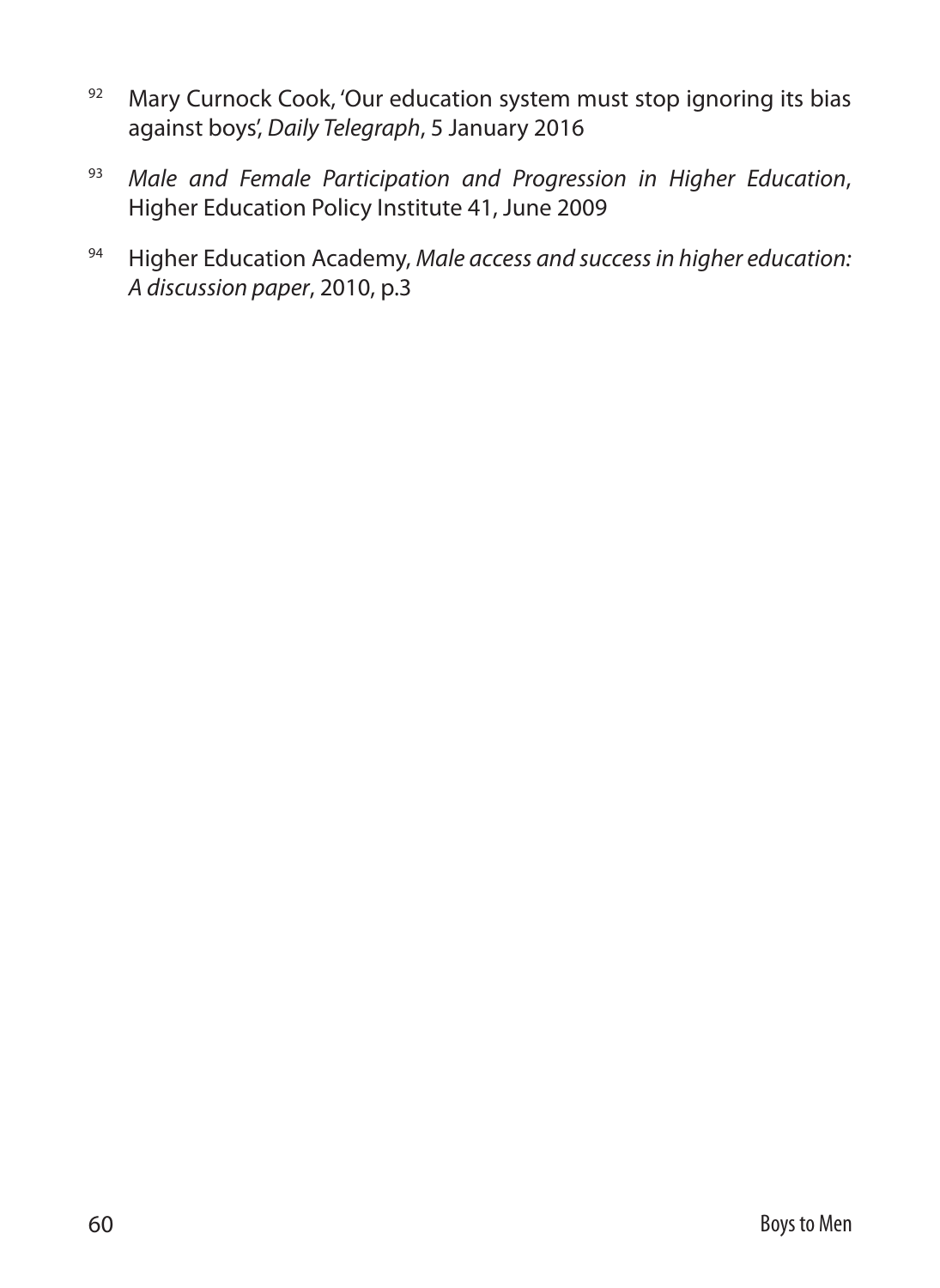#### **Trustees**

Professor Sir Ivor Crewe (Chair) Dame Sandra Burslem Professor Sir Peter Scott Dr Ruth Thompson Professor Sir Nigel Thrift

#### **Advisory Board**

Professor Janet Beer Sir David Bell Professor Sir David Eastwood Professor Dame Julia Goodfellow Professor David Maguire Professor Dame Helen Wallace

#### **Partners**

BPP University Ellucian Elsevier **HEFCE** Higher Education Academy Jisc Kaplan Mills & Reeve LLP Pearson Times Higher Education UPP Group Limited **Wiley** 

### **President** Bahram Bekhradnia